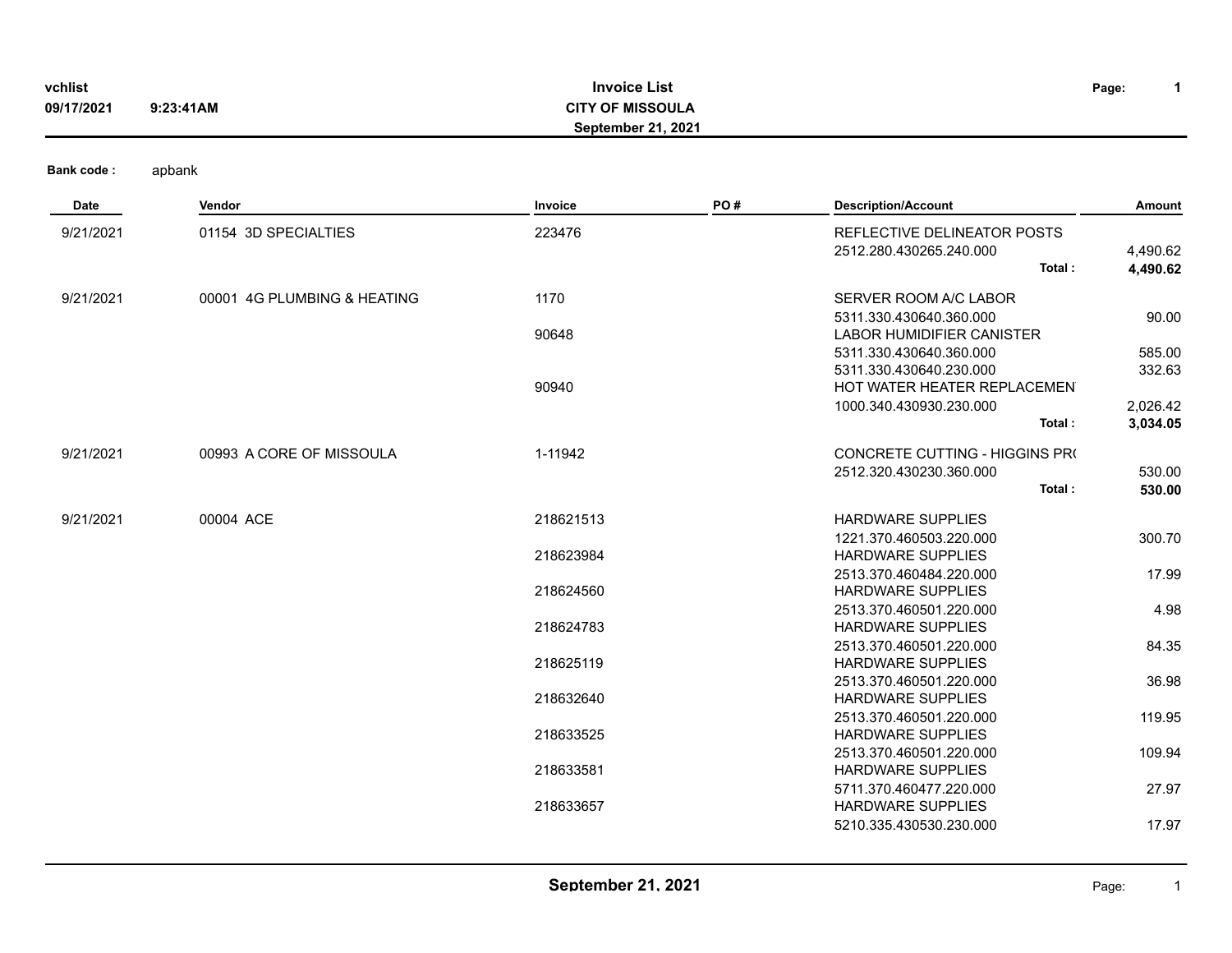| vchlist    |           | <b>Invoice List</b>       | Page: | $\ddot{\phantom{0}}$ |
|------------|-----------|---------------------------|-------|----------------------|
| 09/17/2021 | 9:23:41AM | <b>CITY OF MISSOULA</b>   |       |                      |
|            |           | <b>September 21, 2021</b> |       |                      |

| Date      | Vendor                 | Invoice       | PO# | <b>Description/Account</b>                      | Amount   |
|-----------|------------------------|---------------|-----|-------------------------------------------------|----------|
| 9/21/2021 | 00004 ACE              | (Continued)   |     |                                                 |          |
|           |                        | 218634965     |     | <b>HARDWARE SUPPLIES</b>                        |          |
|           |                        |               |     | 2513.370.460501.220.000                         | 28.23    |
|           |                        | 218641246     |     | <b>HARDWARE SUPPLIES</b>                        |          |
|           |                        |               |     | 2513.370.460501.220.000                         | 54.99    |
|           |                        | 218642117     |     | METAL SPRAYER - OPERATING SUPI                  |          |
|           |                        |               |     | 2512.320.430230.220.000                         | 109.98   |
|           |                        | 218643425     |     | <b>OPERATING SUPPLIES - FASTENER!</b>           |          |
|           |                        |               |     | 2512.320.430230.220.000                         | 3.12     |
|           |                        | 218643931     |     | <b>HARDWARE SUPPLIES</b>                        |          |
|           |                        |               |     | 7370.395.430266.230.000                         | 18.88    |
|           |                        | 218644993     |     | <b>HARDWARE SUPPLIES</b>                        |          |
|           |                        |               |     | 1000.300.420420.230.000                         | 31.95    |
|           |                        | 218649154     |     | OPERATING SUPPLIES FOR CONCR                    |          |
|           |                        |               |     | 2512.320.430230.220.000                         | 22.94    |
|           |                        | 235494802     |     | <b>HARDWARE SUPPLIES</b>                        |          |
|           |                        |               |     | 2513.370.460484.220.000                         | 35.88    |
|           |                        | 235496493     |     | <b>HARDWARE SUPPLIES</b>                        |          |
|           |                        |               |     | 2513.370.460501.220.000                         | 58.95    |
|           |                        | 235499924     |     | <b>HARDWARE SUPPLIES</b>                        |          |
|           |                        |               |     | 2513.370.460501.220.000                         | 52.98    |
|           |                        | 235499970     |     | OPERATING SUPPLIES - TAPE MEAS                  |          |
|           |                        | 235502152     |     | 2512.320.430230.220.000<br>ALL PURPOSE SPRAYERS | 9.99     |
|           |                        |               |     |                                                 |          |
|           |                        |               |     | 2512.320.430230.220.000<br>Total:               | 17.94    |
|           |                        |               |     |                                                 | 1,166.66 |
| 9/21/2021 | 00004 ACE              | 218623962     |     | <b>HARDWARE SUPPLIES</b>                        |          |
|           |                        |               |     | 2513.370.460484.220.000                         | 90.97    |
|           |                        |               |     | Total:                                          | 90.97    |
| 9/21/2021 | 21767 ACI PAYMENTS INC | <b>REFUND</b> |     | ONLINE RESOURCES PAYMENT NOT                    |          |
|           |                        |               |     | 5210.000.343022.00                              | 40.82    |
|           |                        |               |     | Total:                                          | 40.82    |
| 9/21/2021 | 21727 ACME CONTROLS    | 1000501       |     | <b>RETURN SHIPPING</b>                          |          |
|           |                        |               |     |                                                 |          |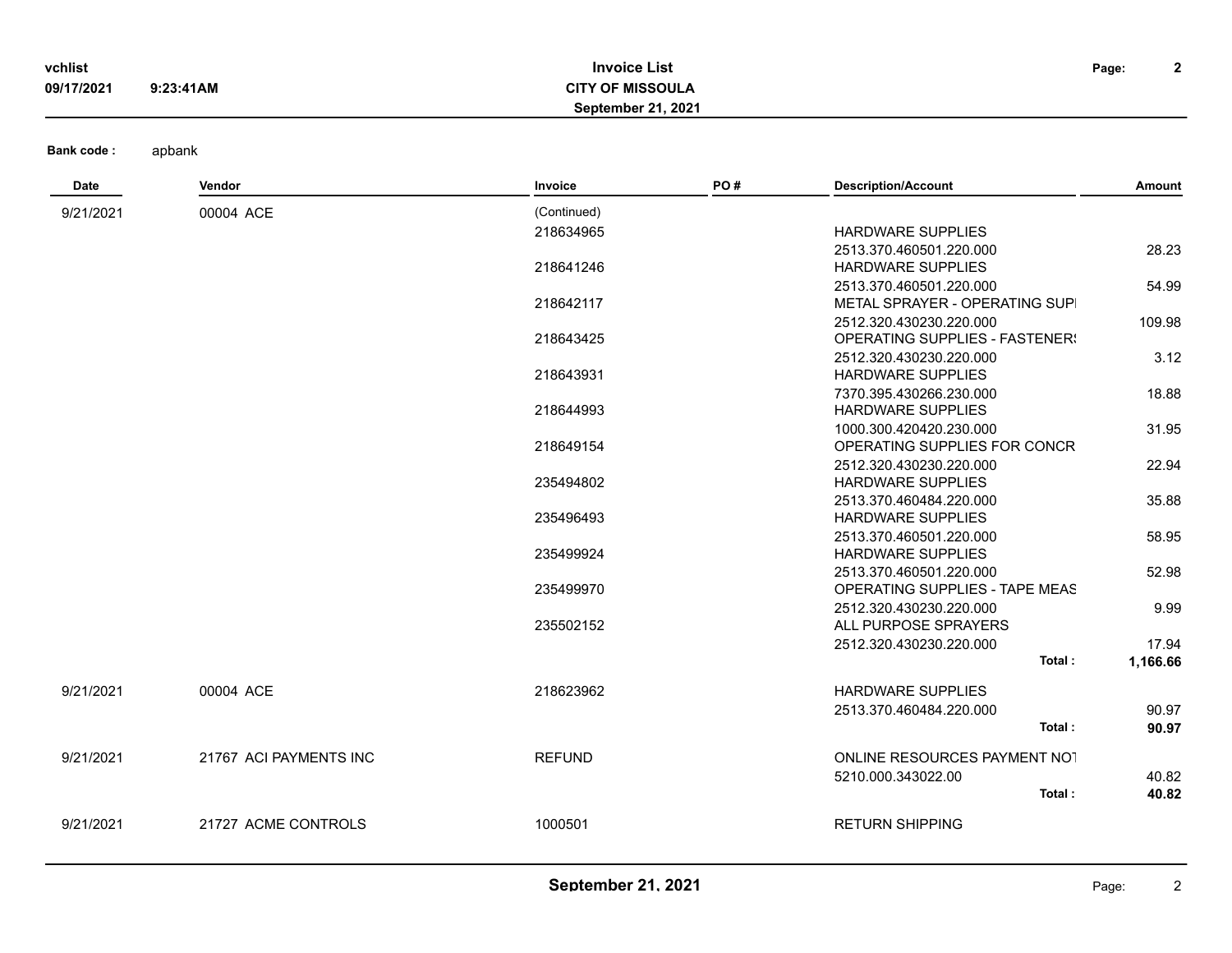| vchlist    |           | <b>Invoice List</b>       | Page: | $\bullet$ |
|------------|-----------|---------------------------|-------|-----------|
| 09/17/2021 | 9:23:41AM | <b>CITY OF MISSOULA</b>   |       |           |
|            |           | <b>September 21, 2021</b> |       |           |
|            |           |                           |       |           |
|            |           |                           |       |           |

| <b>Bank code:</b> | apbank |
|-------------------|--------|
|-------------------|--------|

| Date      | Vendor                           | Invoice     | PO# | <b>Description/Account</b>                                         | Amount               |
|-----------|----------------------------------|-------------|-----|--------------------------------------------------------------------|----------------------|
| 9/21/2021 | 21727 ACME CONTROLS              | (Continued) |     |                                                                    |                      |
|           |                                  |             |     | 5311.330.430640.310.000                                            | 18.35                |
|           |                                  |             |     | 5311.330.430640.230.000<br>Total:                                  | 451.64<br>469.99     |
|           |                                  |             |     |                                                                    |                      |
| 9/21/2021 | 06982 ADVANCED LAWN CARE & MAINT | 6194        |     | MOWING STEPHENS & REDFERN PI                                       |                      |
|           |                                  |             |     | 2513.370.460501.350.000<br>Total:                                  | 1,800.00<br>1,800.00 |
|           |                                  |             |     |                                                                    |                      |
| 9/21/2021 | 11516 ADVANCED TRAFFIC PRODUCTS  | 0000030712  |     | MATRIX SENSORS, CABLES, MOUNT<br>2512.280.430264.230.000           |                      |
|           |                                  | 0000030757  |     | PEDESTRIAN CROSSING SIGNAL                                         | 9,276.00             |
|           |                                  |             |     | 2512.280.430264.240.000                                            | 3,302.40             |
|           |                                  |             |     | Total:                                                             | 12,578.40            |
| 9/21/2021 | 06486 AERO POWER VAC INC         | 20210909    |     | MILLING ON LINCOLNWOOD                                             |                      |
|           |                                  |             |     | 2512.320.430230.360.000                                            | 3,300.00             |
|           |                                  |             |     | Total:                                                             | 3,300.00             |
| 9/21/2021 | 00185 ALPHAGRAPHICS MISSOULA     | 72275       |     | 2K ACCOUNT SALES RECEIPT FORM                                      |                      |
|           |                                  |             |     | 5311.330.430660.210.000                                            | 403.81               |
|           |                                  |             |     | Total:                                                             | 403.81               |
| 9/21/2021 | 17836 AMERICAN MESSAGING         | W1420061VI  |     | PAGING SERVICE                                                     |                      |
|           |                                  |             |     | 5210.335.430510.310.000                                            | 60.79                |
|           |                                  |             |     | Total:                                                             | 60.79                |
| 9/21/2021 | 20584 AUTO ZONE                  | 3771743914  |     | <b>LAWN &amp; GARDEN BATTERY</b>                                   |                      |
|           |                                  |             |     | 1221.370.460503.235.000                                            | 55.78                |
|           |                                  | 3771743915  |     | <b>RETURN LAWN &amp; GARDEN BATTERY</b><br>1221.370.460503.235.000 | $-10.00$             |
|           |                                  |             |     | Total:                                                             | 45.78                |
| 9/21/2021 | 00879 AXMEN, THE                 | 426494      |     | DEER FENCE/LAG SCREW STAR/BU                                       |                      |
|           |                                  |             |     | 2513.370.460484.220.000                                            | 766.38               |
|           |                                  | 426728      |     | RATTLESNAKE DAM MATERIALS                                          |                      |
|           |                                  |             |     | 2513.370.460484.220.000                                            | 259.87               |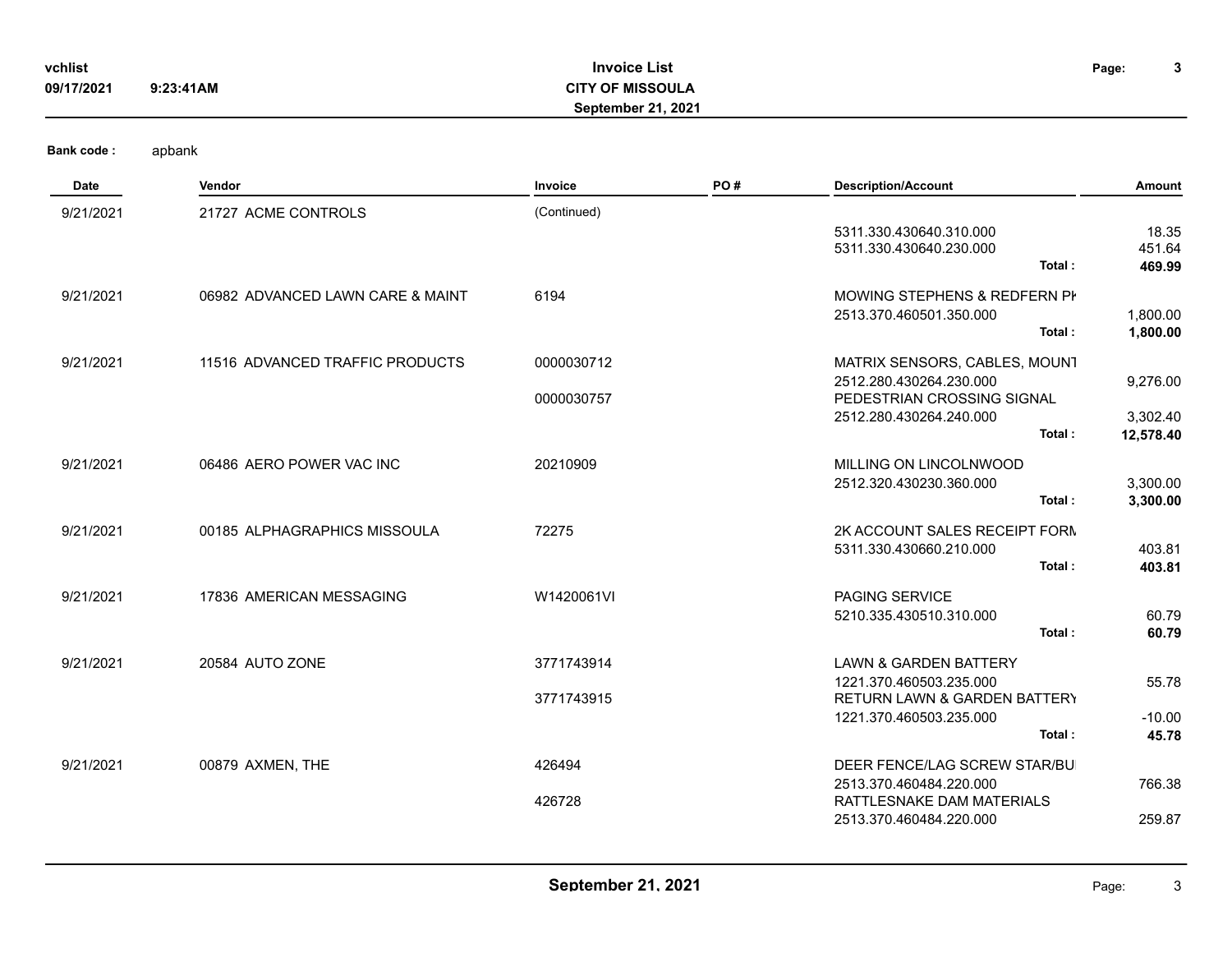| vchlist<br>09/17/2021 | <b>Invoice List</b><br>Page:<br><b>CITY OF MISSOULA</b><br>9:23:41AM<br>September 21, 2021 |                                 |     |                                                                                           |                                 |  |  |
|-----------------------|--------------------------------------------------------------------------------------------|---------------------------------|-----|-------------------------------------------------------------------------------------------|---------------------------------|--|--|
| <b>Bank code:</b>     | apbank                                                                                     |                                 |     |                                                                                           |                                 |  |  |
| Date                  | Vendor                                                                                     | Invoice                         | PO# | <b>Description/Account</b>                                                                | Amount                          |  |  |
| 9/21/2021             | 00879 AXMEN, THE                                                                           | (Continued)<br>426805<br>426810 |     | PLUMBING #3140<br>4020.390.420301.940.000<br><b>RETURNED PLUMBING PARTS</b>               | 39.95                           |  |  |
|                       |                                                                                            | 426829                          |     | 4020.390.420301.940.000<br>RATTLESNAKE DAM MATERIALS<br>2513.370.460484.220.000<br>Total: | $-123.52$<br>563.97<br>1,506.65 |  |  |
| 9/21/2021             | 06533 BAKERY & RESTAURANT FOODS INC                                                        | 615959                          |     | SPLASH CONCESSIONS<br>1219.370.460477.220.000                                             | 280.60                          |  |  |
|                       |                                                                                            | 616200                          |     | SPLASH CONCESSIONS<br>1219.370.460477.220.000<br>Total:                                   | 634.52<br>915.12                |  |  |
| 9/21/2021             | 08442 BATTERY SYSTEMS                                                                      | 6937131                         |     | #94 BATTERY<br>1000.290.420150.230.000<br>Total:                                          | 97.98<br>97.98                  |  |  |
| 9/21/2021             | 00033 BIG BEAR SIGN CO INC                                                                 | 2021-1415<br>2021-1416          |     | <b>MARSHALL MOUNTAIN SIGNS</b><br>2513.370.460484.220.000<br>WEST BROADWAY ISLAND SIGNS   | 1,102.50                        |  |  |
|                       |                                                                                            |                                 |     | 2513.370.460484.220.000<br>Total:                                                         | 75.00<br>1,177.50               |  |  |
| 9/21/2021             | 09988 BLACK KNIGHT SECURITY                                                                | 6518-4194                       |     | STANDING GUARD AUG 1-15 CITY H<br>1000.390.510300.845.419                                 | 4,482.50                        |  |  |
|                       |                                                                                            | 6518-4195                       |     | STANDING GUARD AUG 16-31 CITY I<br>1000.390.510300.845.419<br>Total:                      | 5,087.50<br>9,570.00            |  |  |
| 9/21/2021             | 00040 BLACKFOOT COMMUNICATIONS                                                             | 180329                          |     | PHONE SERVICES<br>1000.224.410580.344.000<br>Total:                                       | 3,189.00<br>3,189.00            |  |  |
| 9/21/2021             | 21790 BLOOMDAHL, ADAM                                                                      | <b>TVLADV092621</b>             |     | PERDIEM/LODGING, CRISIS NEGOTI<br>1000.290.420130.370.000                                 | 853.90                          |  |  |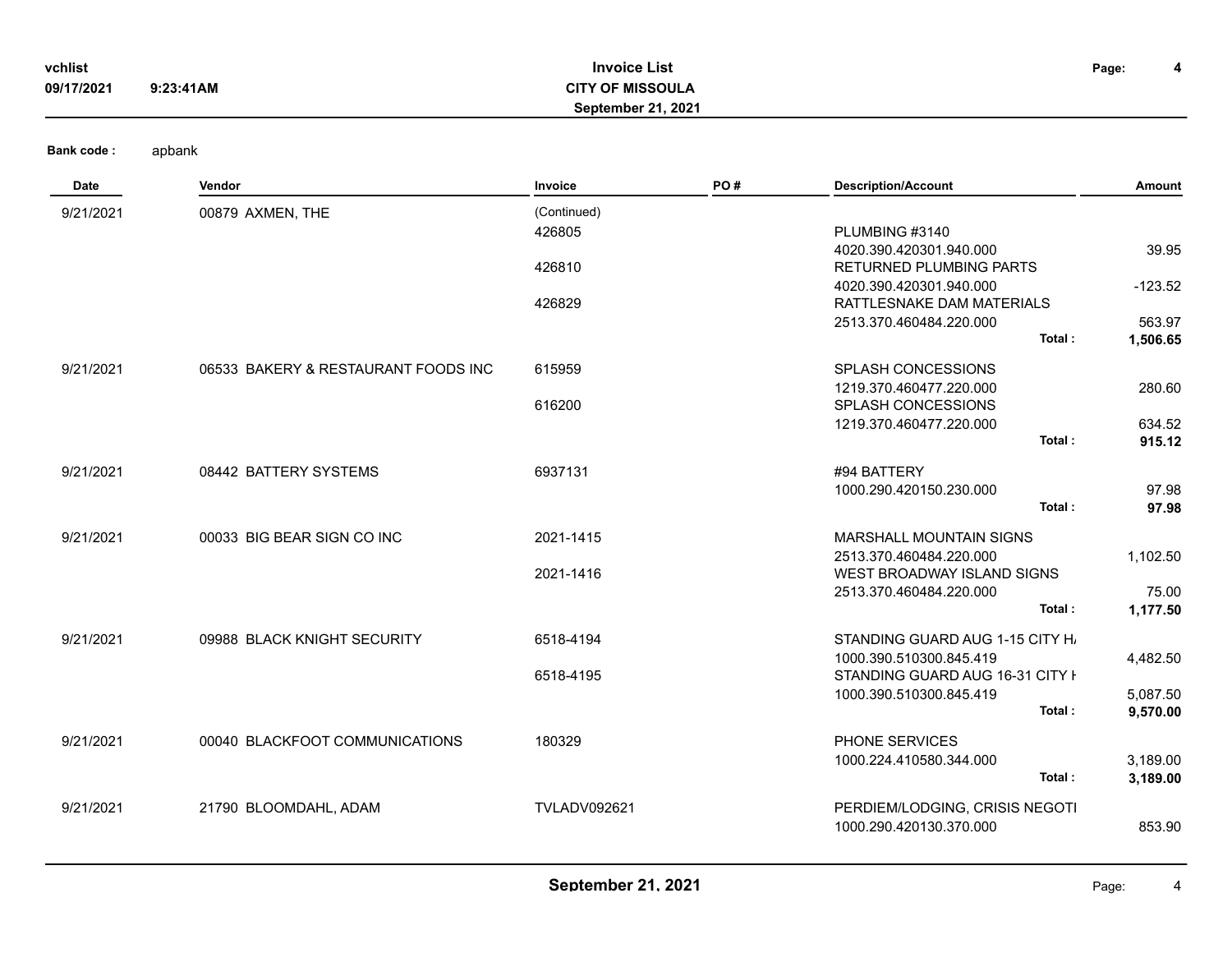| vchlist    |           | <b>Invoice List</b>     | Page: | u |
|------------|-----------|-------------------------|-------|---|
| 09/17/2021 | 9:23:41AM | <b>CITY OF MISSOULA</b> |       |   |
|            |           | September 21, 2021      |       |   |
|            |           |                         |       |   |

| Date      | Vendor                              | Invoice              | PO# | <b>Description/Account</b>                                          | Amount                 |
|-----------|-------------------------------------|----------------------|-----|---------------------------------------------------------------------|------------------------|
|           | 21790 BLOOMDAHL, ADAM               | (Continued)          |     | Total:                                                              | 853.90                 |
| 9/21/2021 | 21051 BLUEBEAM INC                  | 1391669              |     | OPEN LICENSE ANNUAL SUBSCRIPT<br>1000.280.431400.330.000<br>Total:  | 5,196.00<br>5,196.00   |
| 9/21/2021 | 02536 BOONE KARLBERG PC             | 102001               |     | <b>ARBITRATION COSTS</b><br>5210.335.430590.350.000<br>Total:       | 26,183.69<br>26,183.69 |
| 9/21/2021 | 00177 BORDER STATES ELECTRIC SUPPLY | 922787861            |     | ELECTRICAL PARTS/SUPPLIES<br>5311.330.430630.230.000<br>Total:      | 319.30<br>319.30       |
| 9/21/2021 | 21791 BOTTENBERG, KENDRA            | <b>REIMBURSEMENT</b> |     | CSS NEW ISSUE BOOTS & SHOES<br>1000.290.420153.220.000<br>Total:    | 145.00<br>145.00       |
| 9/21/2021 | 00460 BOYCE LUMBER CO               | 2109-718411          |     | <b>BITS</b>                                                         |                        |
|           |                                     | 2109-718449          |     | 2512.320.430230.220.000<br>LUMBER FOR CONCRETE FORMS                | 8.32                   |
|           |                                     | 2109-718450          |     | 2512.320.430230.220.000<br><b>WASHERS AND LAG BOLTS</b>             | 58.93                  |
|           |                                     | 2109-718496          |     | 2512.320.430230.220.000<br>OPERATING SUPPLIES - ROLLER/BF           | 7.86                   |
|           |                                     |                      |     | 2512.320.430230.220.000<br>Total:                                   | 61.16<br>136.27        |
| 9/21/2021 | 01733 BRANDT, JEFF                  | TRAVEL SETTLEMENT    |     | HAYS MT WILDLAND FIRE ASSIGNMI<br>1225.300.420460.220.000<br>Total: | 93.00<br>93.00         |
| 9/21/2021 | 13205 BROWNS SEPTIC SERVICES INC    | 15929                |     | PORTABLE TOILETS/WASH STATION<br>5311.330.430630.360.000<br>Total:  | 325.00<br>325.00       |
| 9/21/2021 | 02830 BRUECKNER, CONNIE             | <b>TVLADV092621</b>  |     | PERDIEM/LODGING, CRISIS HOSITA                                      |                        |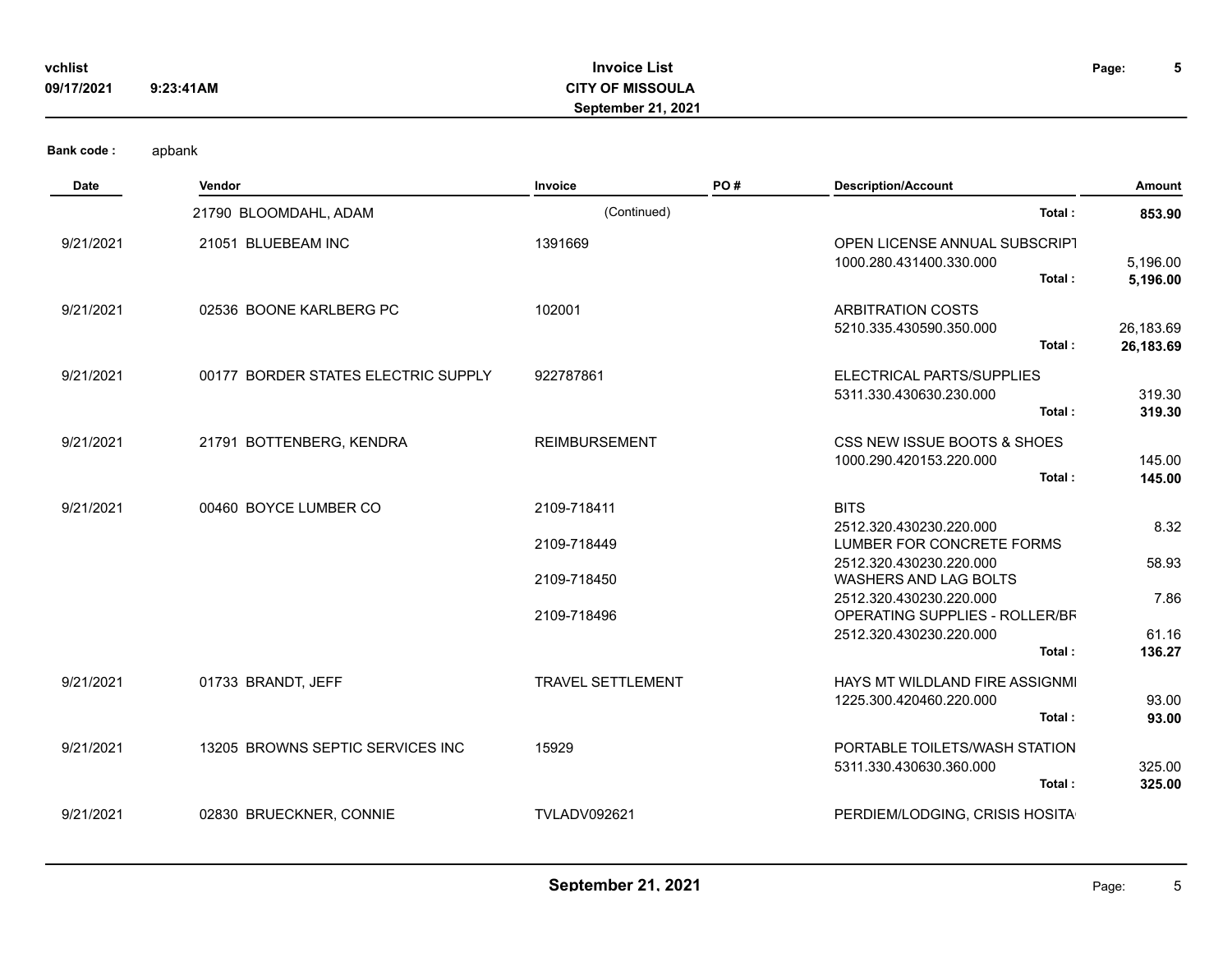| vchlist<br>09/17/2021 | <b>Invoice List</b><br><b>CITY OF MISSOULA</b><br>9:23:41AM<br>September 21, 2021 |                          |     |                                                                                 |                            |
|-----------------------|-----------------------------------------------------------------------------------|--------------------------|-----|---------------------------------------------------------------------------------|----------------------------|
| <b>Bank code:</b>     | apbank                                                                            |                          |     |                                                                                 |                            |
| Date                  | Vendor                                                                            | Invoice                  | PO# | <b>Description/Account</b>                                                      | Amount                     |
| 9/21/2021             | 02830 BRUECKNER, CONNIE                                                           | (Continued)              |     | 1000.290.420130.370.000<br>Total:                                               | 1,605.50<br>1,605.50       |
| 9/21/2021             | 15879 BUCHER MUNICIPAL NORTH AMERICA                                              | 46842                    |     | PARTS FOR SWEEPER 112<br>2512.320.430252.230.000<br>Total:                      | 44.04<br>44.04             |
| 9/21/2021             | 05966 CAMPBELL, TAVIS                                                             | <b>TRAVEL SETTLEMENT</b> |     | <b>GARRISON WILDLAND FIRE ASSIGN</b><br>1225.300.420460.220.000<br>Total:       | 425.00<br>425.00           |
| 9/21/2021             | 00372 CDW GOVERNMENT INC                                                          | K661127                  |     | TRIPP UPS SMART LCD BACKUP<br>4011.390.410560.940.000<br>Total:                 | 2,789.55<br>2,789.55       |
| 9/21/2021             | 00052 CED                                                                         | 4680-1023217             |     | ELECTRICAL PARTS/SUPPLIES<br>1000.246.431350.230.000<br>Total:                  | 234.78<br>234.78           |
| 9/21/2021             | 16798 CENTURYLINK                                                                 | M4061119982730M          |     | <b>NETWORK SERVICE</b><br>1000.224.410580.344.000<br>Total:                     | 1,445.13<br>1,445.13       |
| 9/21/2021             | 16798 CENTURYLINK                                                                 | M4061119981707M          |     | NETWORK SERVICE<br>2513.370.460411.344.000<br>1000.224.410580.344.000<br>Total: | 114.10<br>480.44<br>594.54 |
| 9/21/2021             | 16798 CENTURYLINK                                                                 | 4065497971207B           |     | NETWORK SERVICE<br>2955.280.411070.344.000<br>Total:                            | 68.35<br>68.35             |
| 9/21/2021             | 16798 CENTURYLINK                                                                 | 4065493014127B           |     | NETWORK SERVICE<br>1000.224.410580.344.000<br>Total:                            | 64.28<br>64.28             |
| 9/21/2021             | 16798 CENTURYLINK                                                                 | 4065493638535B           |     | NETWORK SERVICE                                                                 |                            |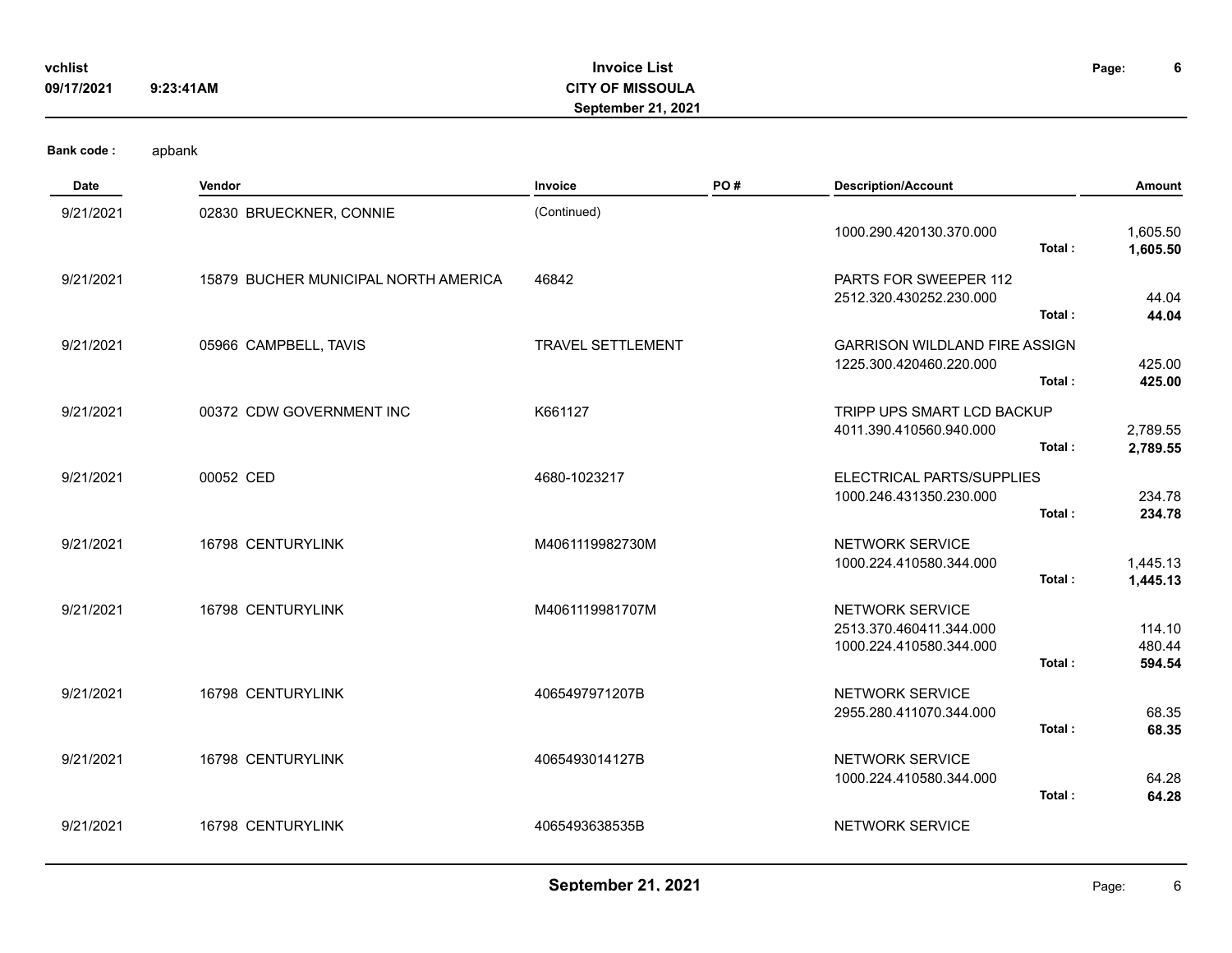| vchlist<br>09/17/2021 | <b>Invoice List</b><br>Page:<br><b>CITY OF MISSOULA</b><br>9:23:41AM<br>September 21, 2021 |                  |     |                                                    |                  |
|-----------------------|--------------------------------------------------------------------------------------------|------------------|-----|----------------------------------------------------|------------------|
| <b>Bank code:</b>     | apbank                                                                                     |                  |     |                                                    |                  |
| Date                  | Vendor                                                                                     | Invoice          | PO# | <b>Description/Account</b>                         | Amount           |
| 9/21/2021             | 16798 CENTURYLINK                                                                          | (Continued)      |     |                                                    |                  |
|                       |                                                                                            |                  |     | 1000.224.410580.344.000<br>Total:                  | 57.67<br>57.67   |
| 9/21/2021             | 16798 CENTURYLINK                                                                          | 4065492613453B   |     | 8/22-9/21/21 - NETWORK SERVICE                     |                  |
|                       |                                                                                            |                  |     | 2989.290.420196.344.000<br>Total:                  | 57.67<br>57.67   |
| 9/21/2021             | 16798 CENTURYLINK                                                                          | 4065493647006B   |     | NETWORK SERVICE                                    |                  |
|                       |                                                                                            |                  |     | 1000.224.410580.344.000<br>Total:                  | 48.06<br>48.06   |
| 9/21/2021             | 16798 CENTURYLINK                                                                          | 4062517027109B   |     | NETWORK SERVICE                                    |                  |
|                       |                                                                                            |                  |     | 1000.224.410580.344.000<br>Total:                  | 43.55<br>43.55   |
|                       |                                                                                            |                  |     |                                                    |                  |
| 9/21/2021             | 11238 CHARTER COMMUNICATIONS                                                               | 8313200410901525 |     | 435 RYMAN ST FL 2<br>1000.224.410580.344.000       | 154.97           |
|                       |                                                                                            |                  |     | Total:                                             | 154.97           |
| 9/21/2021             | 11238 CHARTER COMMUNICATIONS                                                               | 8313200411356406 |     | 9/4/21-10/3/21 INTERNET, VOICE                     |                  |
|                       |                                                                                            |                  |     | 2989.290.420160.350.000<br>Total:                  | 147.14<br>147.14 |
| 9/21/2021             | 11238 CHARTER COMMUNICATIONS                                                               | 8313200411550248 |     | 1427 W BROADWAY ST                                 |                  |
|                       |                                                                                            |                  |     | 1000.255.450131.350.000<br>Total:                  | 85.63<br>85.63   |
|                       | 11238 CHARTER COMMUNICATIONS                                                               |                  |     |                                                    |                  |
| 9/21/2021             |                                                                                            | 21-155836        |     | 2021-15200/DISTINCT IDS<br>1000.290.420141.350.000 | 50.00            |
|                       |                                                                                            |                  |     | Total:                                             | 50.00            |
| 9/21/2021             | 17377 CINTAS                                                                               | 5076249568       |     | FIRST AID SUPPLIES                                 |                  |
|                       |                                                                                            | 5076249578       |     | 1000.246.431350.220.000<br>FIRST AID SUPPLIES      | 162.15           |
|                       |                                                                                            |                  |     | 1000.246.431350.220.000                            | 115.28           |
|                       |                                                                                            |                  |     | Total:                                             | 277.43           |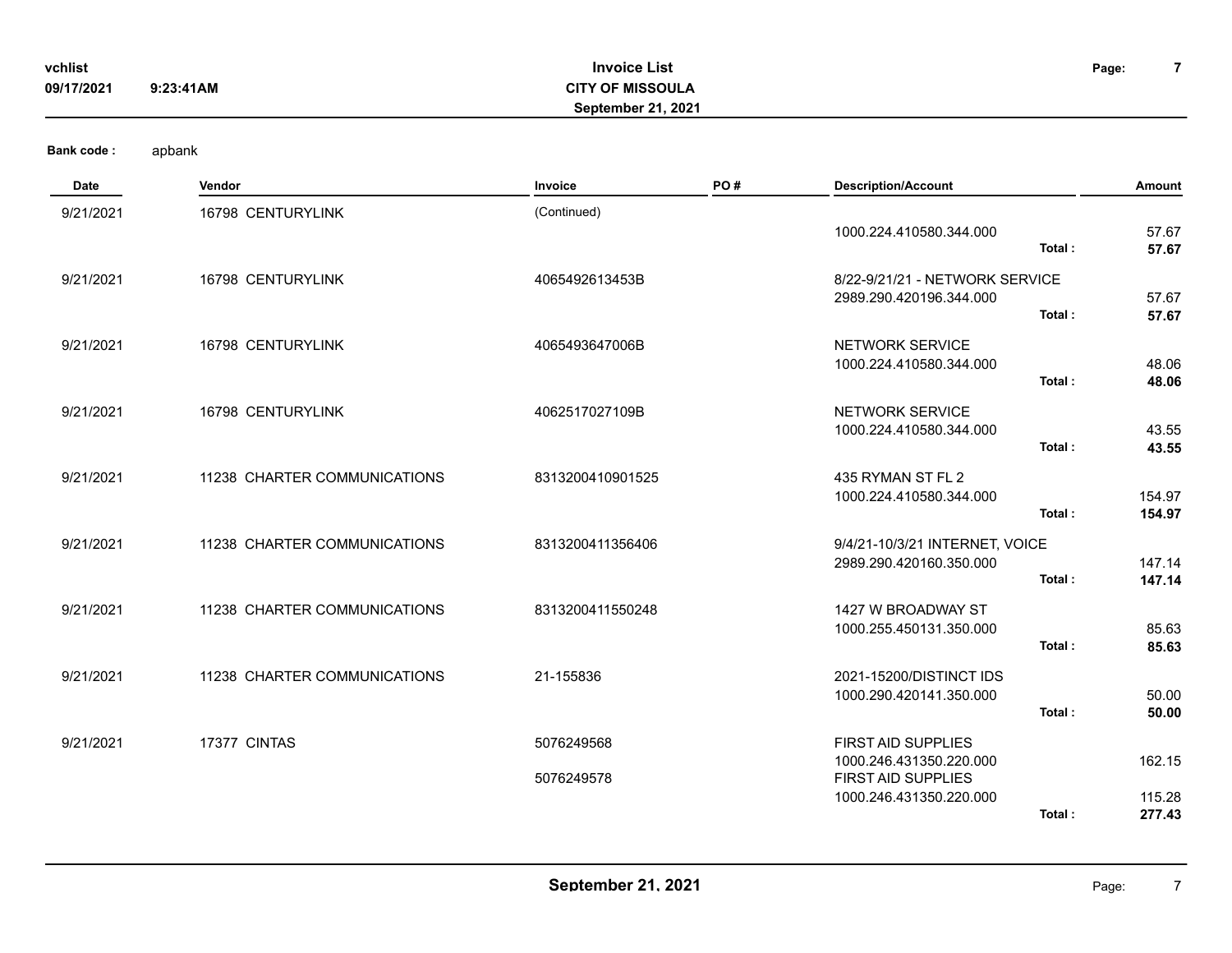| vchlist    |           | <b>Invoice List</b>     | Page: |  |
|------------|-----------|-------------------------|-------|--|
| 09/17/2021 | 9:23:41AM | <b>CITY OF MISSOULA</b> |       |  |
|            |           | September 21, 2021      |       |  |

| Date      | Vendor                 | Invoice      | PO# | <b>Description/Account</b>       | Amount   |
|-----------|------------------------|--------------|-----|----------------------------------|----------|
| 9/21/2021 | 00312 CITY OF MISSOULA | 061438125526 |     | 2400 S 3RD ST W IRR PARK         |          |
|           |                        |              |     | 2513.370.460501.343.000          | 599.24   |
|           |                        | 062579125526 |     | 839 1/2 39TH ST IRR E MEDIANS    |          |
|           |                        |              |     | 2513.370.460501.343.000          | 63.74    |
|           |                        | 062714125526 |     | 109 1/2 WEST ARTEMOS DR PENLAN   |          |
|           |                        |              |     | 2513.370.460501.343.000          | 259.13   |
|           |                        |              |     | 2513.370.460501.342.000          | 4.11     |
|           |                        | 062734125526 |     | 511 WHITAKER DR IRR              |          |
|           |                        |              |     | 2513.370.460501.342.000          | 4.25     |
|           |                        |              |     | 2513.370.460501.343.000          | 1,150.94 |
|           |                        | 063240125526 |     | 2415 GARLAND DR IRR PHEASANT F   |          |
|           |                        |              |     | 2513.370.460501.343.000          | 310.80   |
|           |                        |              |     | 2513.370.460501.342.000          | 4.06     |
|           |                        | 063384125526 |     | 2660 WILLOW WOOD CT IRR          |          |
|           |                        |              |     | 2513.370.460501.343.000          | 126.95   |
|           |                        |              |     | 2513.370.460501.342.000          | 4.12     |
|           |                        | 063687125526 |     | ARROWHEAD DR IRR WAPAKIA PAR     |          |
|           |                        |              |     | 2513.370.460501.343.000          | 1,729.45 |
|           |                        |              |     | 2513.370.460501.342.000          | 4.42     |
|           |                        | 064429125526 |     | ANTHONY LANE IRR RIVER PINES     |          |
|           |                        |              |     | 2513.370.460501.343.000          | 400.83   |
|           |                        |              |     | 2513.370.460501.342.000          | 4.27     |
|           |                        | 064777125526 |     | 300 S 4TH ST E IRR TOOLE PK REST |          |
|           |                        |              |     | 2513.370.460501.343.000          | 42.67    |
|           |                        |              |     | 2513.370.460501.340.000          | 17.14    |
|           |                        |              |     | 2513.370.460501.342.000          | 4.77     |
|           |                        | 065219125526 |     | BONNER PARK IRR RESTROOM LINI    |          |
|           |                        |              |     | 2513.370.460501.343.000          | 186.34   |
|           |                        |              |     | 2513.370.460501.340.000          | 17.14    |
|           |                        |              |     | 2513.370.460501.342.000          | 4.54     |
|           |                        | 066982125526 |     | 100 MCCORMICK ST IRR BATHH&DF    |          |
|           |                        |              |     | 2513.370.460501.343.000          | 107.80   |
|           |                        |              |     | 2513.370.460501.342.000          | 4.07     |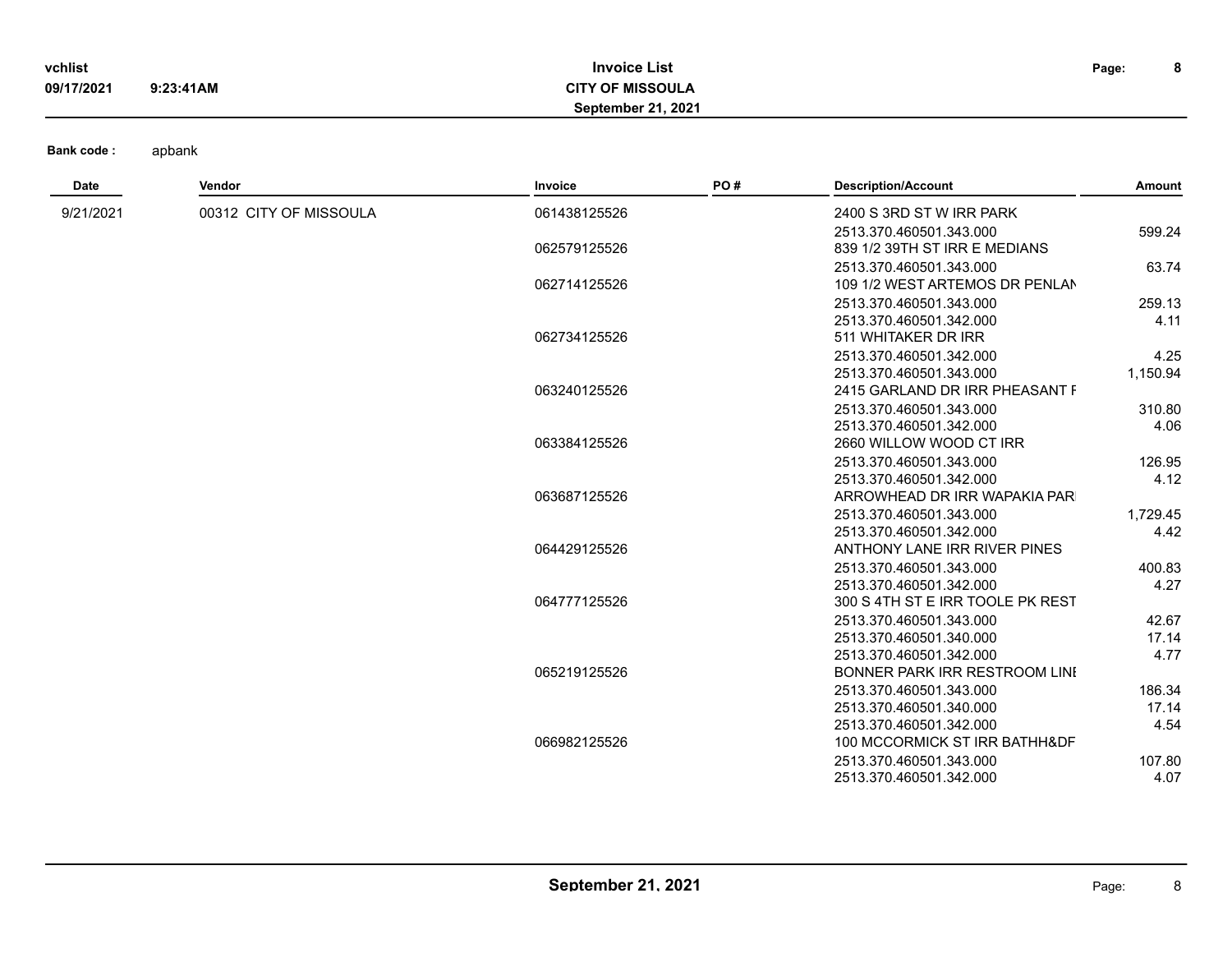| vchlist    |           | <b>Invoice List</b>     | Page: | $\mathbf{a}$ |
|------------|-----------|-------------------------|-------|--------------|
| 09/17/2021 | 9:23:41AM | <b>CITY OF MISSOULA</b> |       |              |
|            |           | September 21, 2021      |       |              |

| Date      | <b>Vendor</b>          | Invoice      | PO# | <b>Description/Account</b>    | Amount |
|-----------|------------------------|--------------|-----|-------------------------------|--------|
| 9/21/2021 | 00312 CITY OF MISSOULA | (Continued)  |     |                               |        |
|           |                        | 067037125526 |     | 200 CHESTNUT ST IRR DRINKING  |        |
|           |                        |              |     | 2513.370.460501.343.000       | 16.26  |
|           |                        |              |     | 2513.370.460501.342.000       | 4.31   |
|           |                        | 067046125526 |     | 100 HICKORY ST SHOP           |        |
|           |                        |              |     | 2513.370.460501.343.000       | 72.90  |
|           |                        |              |     | 2513.370.460501.340.000       | 31.35  |
|           |                        |              |     | 2513.370.460501.342.000       | 6.11   |
|           |                        | 067111125526 |     | 100 S 3RD ST W IRR EBJ        |        |
|           |                        |              |     | 2513.370.460501.343.000       | 151.86 |
|           |                        | 067274125526 |     | 2100 S 10TH ST W IRR          |        |
|           |                        |              |     | 2513.370.460501.343.000       | 125.04 |
|           |                        |              |     | 2513.370.460501.340.000       | 17.14  |
|           |                        |              |     | 2513.370.460501.342.000       | 4.11   |
|           |                        | 068134125526 |     | 811 E FRONT ST IRR GOLDSMITHS |        |
|           |                        |              |     | 2513.370.460501.343.000       | 96.30  |
|           |                        | 101760125526 |     | 600 CREGG LN POOL + FIRE      |        |
|           |                        |              |     | 5711.370.460490.343.000       | 927.13 |
|           |                        | 117735127692 |     | 3011 LATIMOR ST IRR           |        |
|           |                        |              |     | 1000.300.420420.343.000       | 236.09 |
|           |                        | 149600249987 |     | 2705 CCC RD                   |        |
|           |                        |              |     | 1221.370.460503.343.000       | 25.19  |
|           |                        |              |     | 2513.370.460501.340.000       | 17.14  |
|           |                        | 149605249987 |     | 2500 CCC RD                   |        |
|           |                        |              |     | 1221.370.460503.343.000       | 53.74  |
|           |                        |              |     | 2513.370.460501.340.000       | 20.18  |
|           |                        | 151225249987 |     | 2750 CCC RD                   |        |
|           |                        |              |     | 1221.370.460503.343.000       | 17.62  |
|           |                        | 156590249987 |     | 3245 FORT MISSOULA RD         |        |
|           |                        |              |     | 1221.370.460503.343.000       | 27.20  |
|           |                        | 176305272490 |     | 3301 SOUTH AVE W SW           |        |
|           |                        |              |     | 2513.370.460501.340.000       | 17.14  |
|           |                        |              |     | 2513.370.460501.342.000       | 20.18  |
|           |                        | 186075275068 |     | 1533 BENTON AVE               |        |
|           |                        |              |     | 5210.335.430520.342.000       | 4.00   |
|           |                        |              |     |                               |        |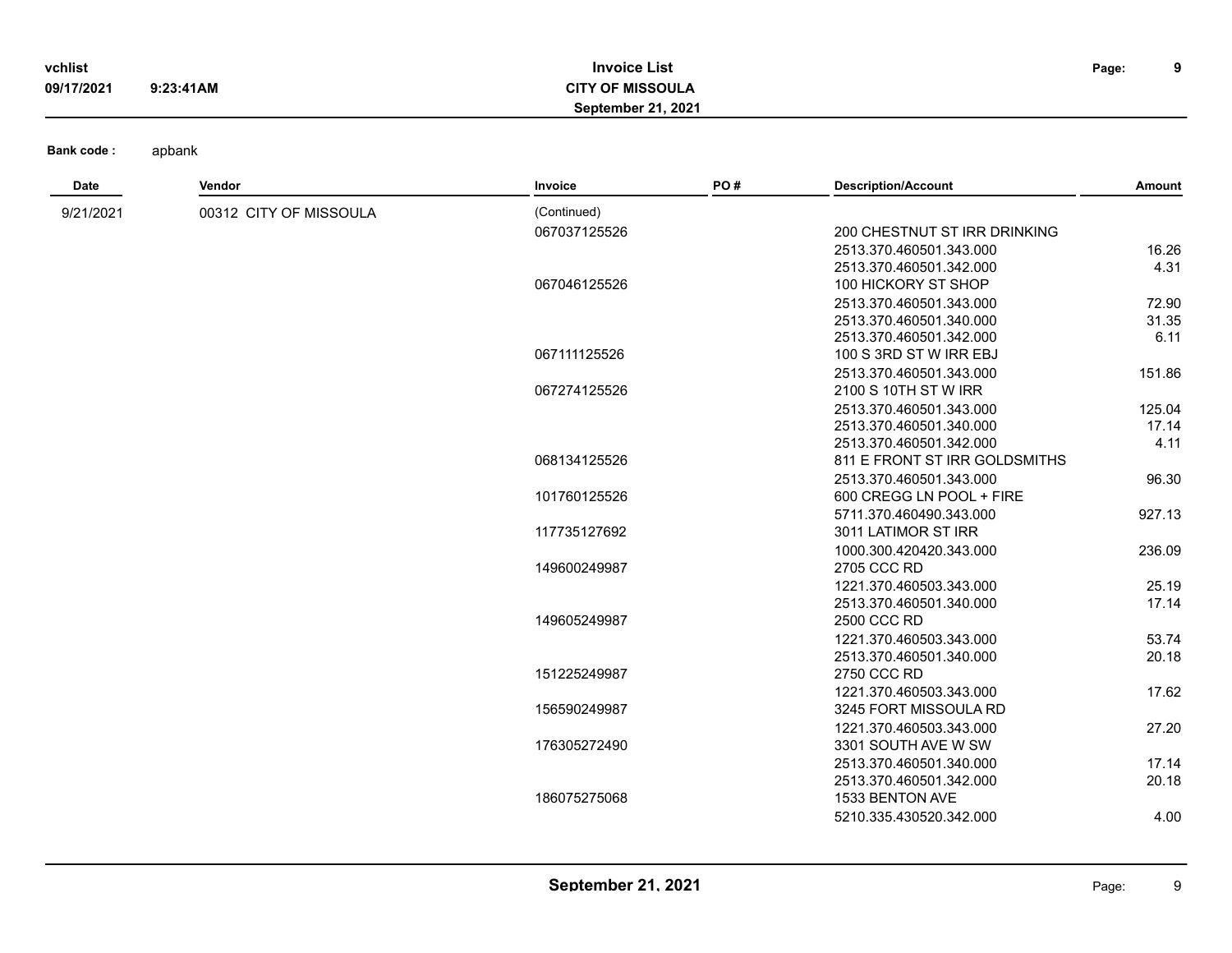| vchlist    |           | <b>Invoice List</b>       | Page: | 10 |
|------------|-----------|---------------------------|-------|----|
| 09/17/2021 | 9:23:41AM | <b>CITY OF MISSOULA</b>   |       |    |
|            |           | <b>September 21, 2021</b> |       |    |

| Date      | Vendor                                             | Invoice        | PO# | <b>Description/Account</b>        | Amount   |
|-----------|----------------------------------------------------|----------------|-----|-----------------------------------|----------|
| 9/21/2021 | 00312 CITY OF MISSOULA                             | (Continued)    |     |                                   |          |
|           |                                                    | 186865275068   |     | 1940 S 14TH ST W                  |          |
|           |                                                    |                |     | 5210.335.430520.342.000           | 4.00     |
|           |                                                    | 187660275068   |     | 2333 DIXON AVE                    |          |
|           |                                                    |                |     | 5210.335.430520.342.000           | 4.00     |
|           |                                                    | 187685275068   |     | 2336 SCHILLING ST                 |          |
|           |                                                    |                |     | 5210.335.430520.342.000           | 4.00     |
|           |                                                    | 189465125526   |     | 604 LAFRAY LN SW                  |          |
|           |                                                    |                |     | 2513.370.460501.342.000           | 4.17     |
|           |                                                    | 189615275068   |     | 636 S CATLIN ST                   |          |
|           |                                                    |                |     | 5210.335.430520.342.000           | 4.00     |
|           |                                                    | 190370275068   |     | SOUTHGATE MALL ACCESS RD          |          |
|           |                                                    |                |     | 5210.335.430520.342.000           | 4.00     |
|           |                                                    |                |     | Total:                            | 6,965.94 |
| 9/21/2021 | 00312 CITY OF MISSOULA                             | 2529           |     | FIT CITY SWIMS                    |          |
|           |                                                    |                |     | 6050.390.520800.352.000           | 34.65    |
|           |                                                    |                |     | Total:                            | 34.65    |
| 9/21/2021 | 21049 CLOUSE, DALE                                 | QUARTER4       |     | LEASE PYM POPLAR FARM ON MULI     |          |
|           |                                                    |                |     | 5311.330.430640.360.000           | 7,494.74 |
|           |                                                    |                |     | Total:                            | 7,494.74 |
| 9/21/2021 | 21768 CONFERENCE OF MAYORS, UNITED STATI INV001698 |                |     | FISCAL YR MEMBER BILLING 2022     |          |
|           |                                                    |                |     | 1000.220.410210.330.000           | 5,269.00 |
|           |                                                    |                |     | Total:                            | 5,269.00 |
| 9/21/2021 | 15994 CORE & MAIN LP                               | P499935        |     | PVC PIPE FOR PARKWOOD             |          |
|           |                                                    |                |     | 2512.320.430230.400.000           | 1,490.00 |
|           |                                                    | P545479        |     | ADA UPGRADES MDT SPECIAL PRO.     |          |
|           |                                                    |                |     | 2512.320.430230.400.000           | 484.72   |
|           |                                                    |                |     | Total:                            | 1,974.72 |
|           |                                                    |                |     |                                   |          |
| 9/21/2021 | 01102 CRESCENT ELECTRIC SUPPLY CO                  | S509440401.001 |     | <b>LIGHTING</b>                   |          |
|           |                                                    |                |     | 2513.370.460501.220.000<br>Total: | 122.57   |
|           |                                                    |                |     |                                   | 122.57   |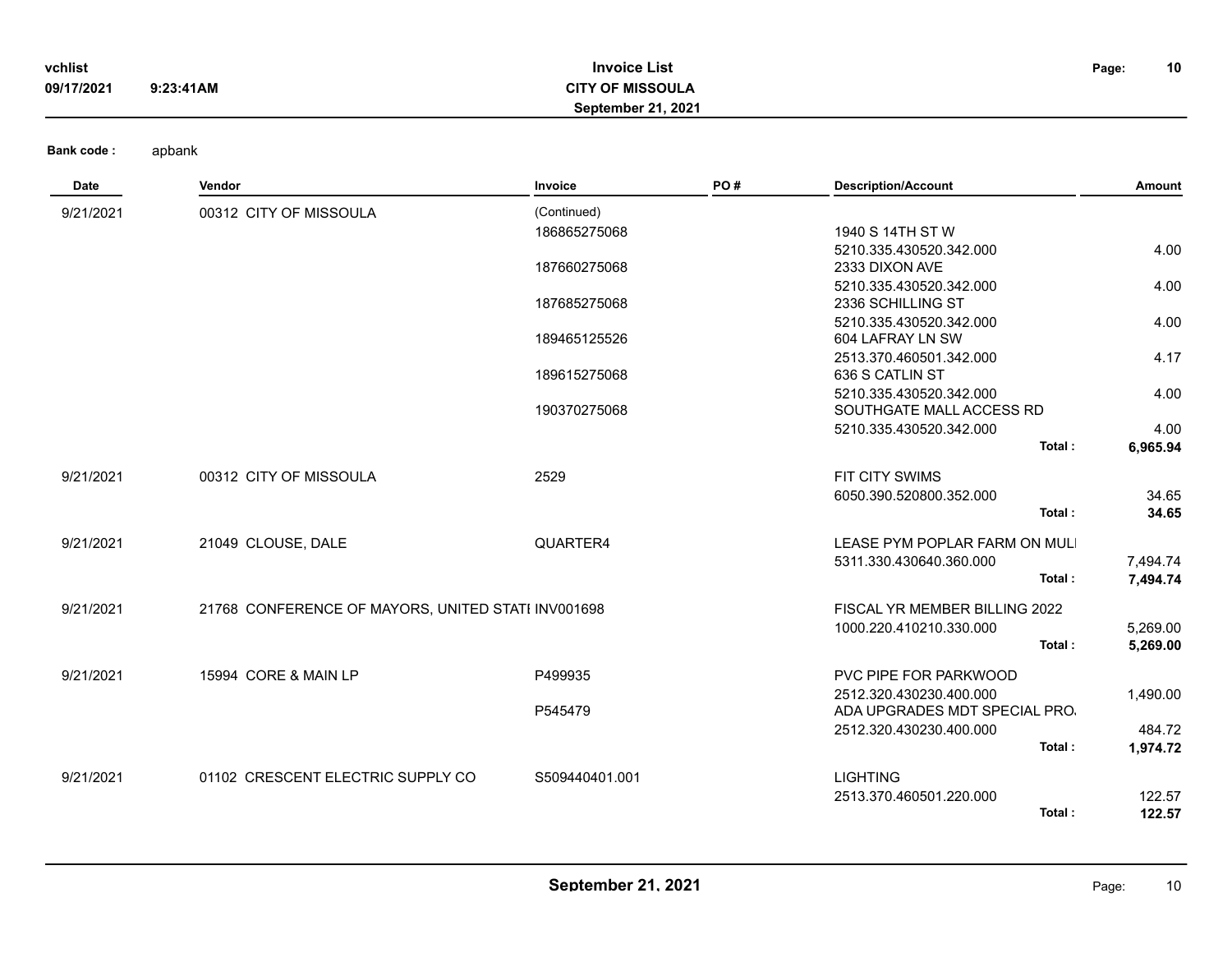| vchlist    |           | <b>Invoice List</b>       | Page: | 11 |
|------------|-----------|---------------------------|-------|----|
| 09/17/2021 | 9:23:41AM | <b>CITY OF MISSOULA</b>   |       |    |
|            |           | <b>September 21, 2021</b> |       |    |

**Bank code :** 

| Date      | Vendor                          | Invoice  | PO# | <b>Description/Account</b>                                                             | Amount                    |
|-----------|---------------------------------|----------|-----|----------------------------------------------------------------------------------------|---------------------------|
| 9/21/2021 | 00058 CULLIGAN WATER            | 0332414  |     | <b>WATER &amp; SUPPLIES</b><br>5311.330.430640.530.000<br>Total:                       | 28.00                     |
| 9/21/2021 | 00070 DEMAROIS                  | 91138    |     | OIL PAN PLUG AND GASKET FOR SIG<br>2512.280.430265.360.000                             | 28.00<br>17.50            |
|           |                                 |          |     | Total:                                                                                 | 17.50                     |
| 9/21/2021 | 20142 DESIGN WORKSHOP INC       | 0068239  |     | MSLA AFFORDABLE HOUSING ANAL<br>2700.255.470210.350.000                                | 5,550.00                  |
|           |                                 |          |     | Total:                                                                                 | 5,550.00                  |
| 9/21/2021 | 08329 DIRECT AUTOMOTIVE         | 07FN4036 |     | STOCK FOR EXPLORER VEHICLES<br>1000.290.420150.230.000                                 | 29.96                     |
|           |                                 |          |     | Total:                                                                                 | 29.96                     |
| 9/21/2021 | 00772 DJ&A PC                   | 19466    |     | E BROADWAY TRAIL DESIGN                                                                |                           |
|           |                                 | 19560    |     | 2513.370.460410.350.000<br>E BROADWAY TRAIL DESIGN                                     | 3,787.00                  |
|           |                                 |          |     | 2513.370.460410.350.000<br>Total:                                                      | 6,403.50<br>10,190.50     |
| 9/21/2021 | 10189 DOYLE, DAN                | 082721   |     | 8/31/21 MTG, POLICE COMMISSION                                                         |                           |
|           |                                 |          |     | 1000.290.420110.350.000<br>Total:                                                      | 10.00<br>10.00            |
| 9/21/2021 | 00092 ENERGY LABORATORIES, INC. | 420798   |     | <b>SAMPLE SHIPPING</b><br>5311.330.430650.310.000<br>5311.330.430650.350.000<br>Total: | 34.00<br>525.00<br>559.00 |
| 9/21/2021 | 07227 EXACT IMAGE               | 45628    |     | <b>FLAG FOOTBALL TSHIRTS</b><br>2513.370.460470.220.000                                | 2,434.98                  |
|           |                                 | 45629    |     | 2021 JR PLAYMAKERS SOCCER                                                              |                           |
|           |                                 |          |     | 2513.370.460470.220.000<br>Total:                                                      | 675.60<br>3,110.58        |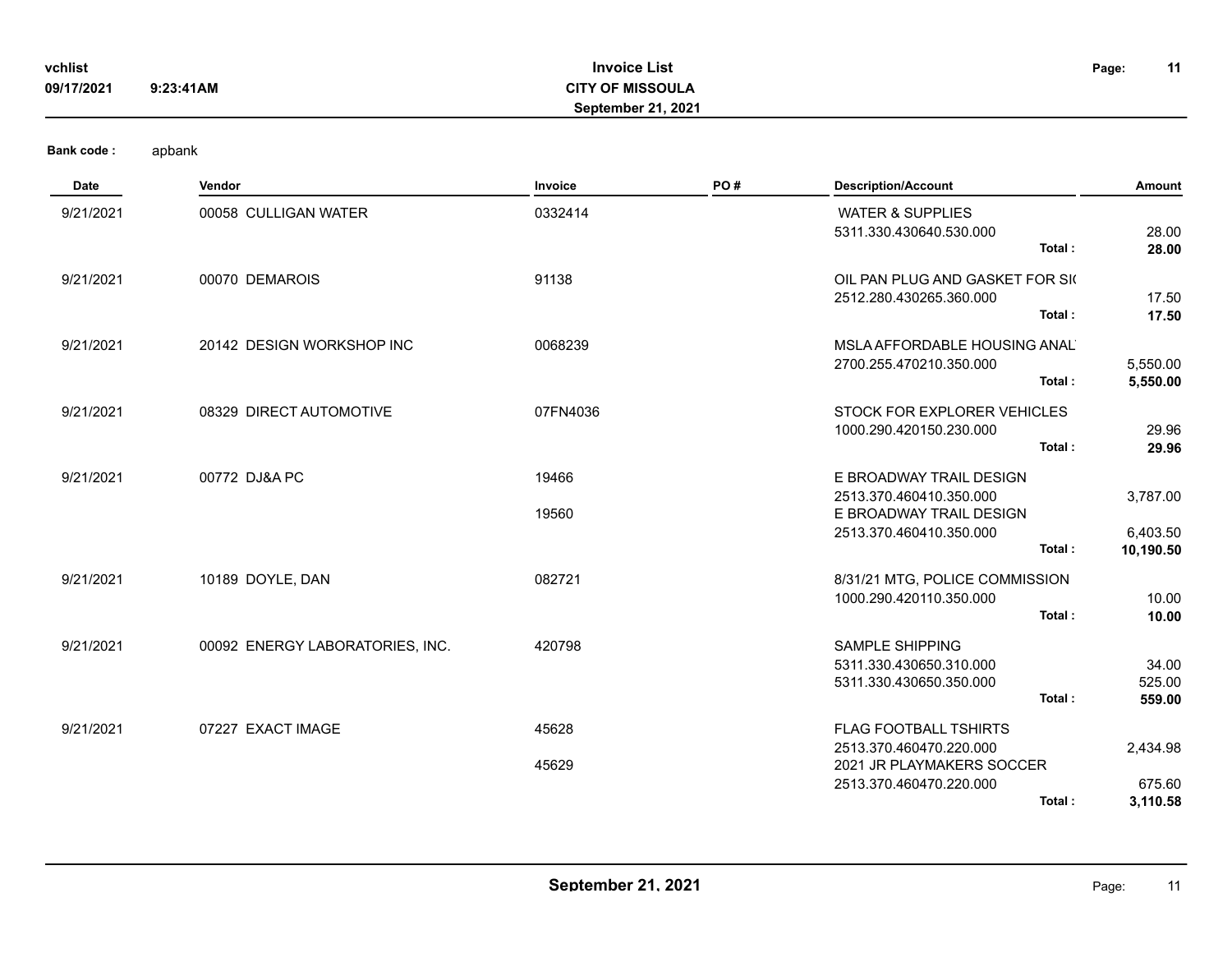| vchlist    |           | <b>Invoice List</b>       | Page: | 12<br>. . |
|------------|-----------|---------------------------|-------|-----------|
| 09/17/2021 | 9:23:41AM | <b>CITY OF MISSOULA</b>   |       |           |
|            |           | <b>September 21, 2021</b> |       |           |

| 9/21/2021<br>08522 FAMILY VISION CARE<br>101761<br>EYE EXAM, NEW HIRE C141<br>1000.290.420110.350.000<br>55.00<br>101794<br>EYE EXAM, NEW HIRE CR42<br>1000.290.420110.350.000<br>55.00<br>101818<br>EYE EXAM, NEW HIRE CR43<br>1000.290.420110.350.000<br>55.00<br>101826<br>EYE EXAM, NEW HIRE CR40<br>1000.290.420110.350.000<br>55.00<br>101877<br>EYE EXAM, NEW HIRE CR41<br>1000.290.420110.350.000<br>55.00<br>Total:<br>275.00<br>9/21/2021<br>00874 FASTENAL<br><b>MTMSL76115</b><br>PARTS FOR CHIP SPREADER<br>2512.320.430230.230.000<br>10.50<br><b>MASKS</b><br><b>MTMSL76532</b><br>52.50<br>5210.335.430550.220.000<br><b>MTMSL76804</b><br>MISC OPERATING SUPPLIES FOR CI<br>2512.320.430210.220.000<br>163.19 | Date | Vendor | Invoice | PO# | <b>Description/Account</b> | Amount |
|--------------------------------------------------------------------------------------------------------------------------------------------------------------------------------------------------------------------------------------------------------------------------------------------------------------------------------------------------------------------------------------------------------------------------------------------------------------------------------------------------------------------------------------------------------------------------------------------------------------------------------------------------------------------------------------------------------------------------------|------|--------|---------|-----|----------------------------|--------|
|                                                                                                                                                                                                                                                                                                                                                                                                                                                                                                                                                                                                                                                                                                                                |      |        |         |     |                            |        |
|                                                                                                                                                                                                                                                                                                                                                                                                                                                                                                                                                                                                                                                                                                                                |      |        |         |     |                            |        |
|                                                                                                                                                                                                                                                                                                                                                                                                                                                                                                                                                                                                                                                                                                                                |      |        |         |     |                            |        |
|                                                                                                                                                                                                                                                                                                                                                                                                                                                                                                                                                                                                                                                                                                                                |      |        |         |     |                            |        |
|                                                                                                                                                                                                                                                                                                                                                                                                                                                                                                                                                                                                                                                                                                                                |      |        |         |     |                            |        |
|                                                                                                                                                                                                                                                                                                                                                                                                                                                                                                                                                                                                                                                                                                                                |      |        |         |     |                            |        |
|                                                                                                                                                                                                                                                                                                                                                                                                                                                                                                                                                                                                                                                                                                                                |      |        |         |     |                            |        |
|                                                                                                                                                                                                                                                                                                                                                                                                                                                                                                                                                                                                                                                                                                                                |      |        |         |     |                            |        |
|                                                                                                                                                                                                                                                                                                                                                                                                                                                                                                                                                                                                                                                                                                                                |      |        |         |     |                            |        |
|                                                                                                                                                                                                                                                                                                                                                                                                                                                                                                                                                                                                                                                                                                                                |      |        |         |     |                            |        |
|                                                                                                                                                                                                                                                                                                                                                                                                                                                                                                                                                                                                                                                                                                                                |      |        |         |     |                            |        |
|                                                                                                                                                                                                                                                                                                                                                                                                                                                                                                                                                                                                                                                                                                                                |      |        |         |     |                            |        |
|                                                                                                                                                                                                                                                                                                                                                                                                                                                                                                                                                                                                                                                                                                                                |      |        |         |     |                            |        |
|                                                                                                                                                                                                                                                                                                                                                                                                                                                                                                                                                                                                                                                                                                                                |      |        |         |     |                            |        |
|                                                                                                                                                                                                                                                                                                                                                                                                                                                                                                                                                                                                                                                                                                                                |      |        |         |     |                            |        |
|                                                                                                                                                                                                                                                                                                                                                                                                                                                                                                                                                                                                                                                                                                                                |      |        |         |     |                            |        |
|                                                                                                                                                                                                                                                                                                                                                                                                                                                                                                                                                                                                                                                                                                                                |      |        |         |     |                            |        |
|                                                                                                                                                                                                                                                                                                                                                                                                                                                                                                                                                                                                                                                                                                                                |      |        |         |     | Total:                     | 226.19 |
| 17952 FCS GROUP<br>2727-22108080<br><b>WASTE WATER RATE STUDY</b><br>9/21/2021                                                                                                                                                                                                                                                                                                                                                                                                                                                                                                                                                                                                                                                 |      |        |         |     |                            |        |
| 5311.330.430611.930.182<br>273.75                                                                                                                                                                                                                                                                                                                                                                                                                                                                                                                                                                                                                                                                                              |      |        |         |     |                            |        |
| Total:<br>273.75                                                                                                                                                                                                                                                                                                                                                                                                                                                                                                                                                                                                                                                                                                               |      |        |         |     |                            |        |
| 9/21/2021<br>16733 FILTERBUY INC<br>88EC7C32-0007<br><b>BLOWER &amp; ERV AIR FILTERS</b>                                                                                                                                                                                                                                                                                                                                                                                                                                                                                                                                                                                                                                       |      |        |         |     |                            |        |
| 5311.330.430640.230.000<br>816.98                                                                                                                                                                                                                                                                                                                                                                                                                                                                                                                                                                                                                                                                                              |      |        |         |     |                            |        |
| Total:<br>816.98                                                                                                                                                                                                                                                                                                                                                                                                                                                                                                                                                                                                                                                                                                               |      |        |         |     |                            |        |
|                                                                                                                                                                                                                                                                                                                                                                                                                                                                                                                                                                                                                                                                                                                                |      |        |         |     |                            |        |
| 9/21/2021<br>00108 FINEST OIL COMPANY<br>118452<br>15 PPM SULFUR DYED LSD                                                                                                                                                                                                                                                                                                                                                                                                                                                                                                                                                                                                                                                      |      |        |         |     |                            |        |
| 5311.330.430660.231.000<br>642.31                                                                                                                                                                                                                                                                                                                                                                                                                                                                                                                                                                                                                                                                                              |      |        |         |     |                            |        |
| 118462<br>1 40/1 MULTIPLEX 220 #2<br>5311.330.430660.230.000<br>137.55                                                                                                                                                                                                                                                                                                                                                                                                                                                                                                                                                                                                                                                         |      |        |         |     |                            |        |
| 118497<br>2 1/5 T5X H.D. 30W                                                                                                                                                                                                                                                                                                                                                                                                                                                                                                                                                                                                                                                                                                   |      |        |         |     |                            |        |
| 5311.330.430660.230.000<br>201.50                                                                                                                                                                                                                                                                                                                                                                                                                                                                                                                                                                                                                                                                                              |      |        |         |     |                            |        |
| 981.36<br>Total:                                                                                                                                                                                                                                                                                                                                                                                                                                                                                                                                                                                                                                                                                                               |      |        |         |     |                            |        |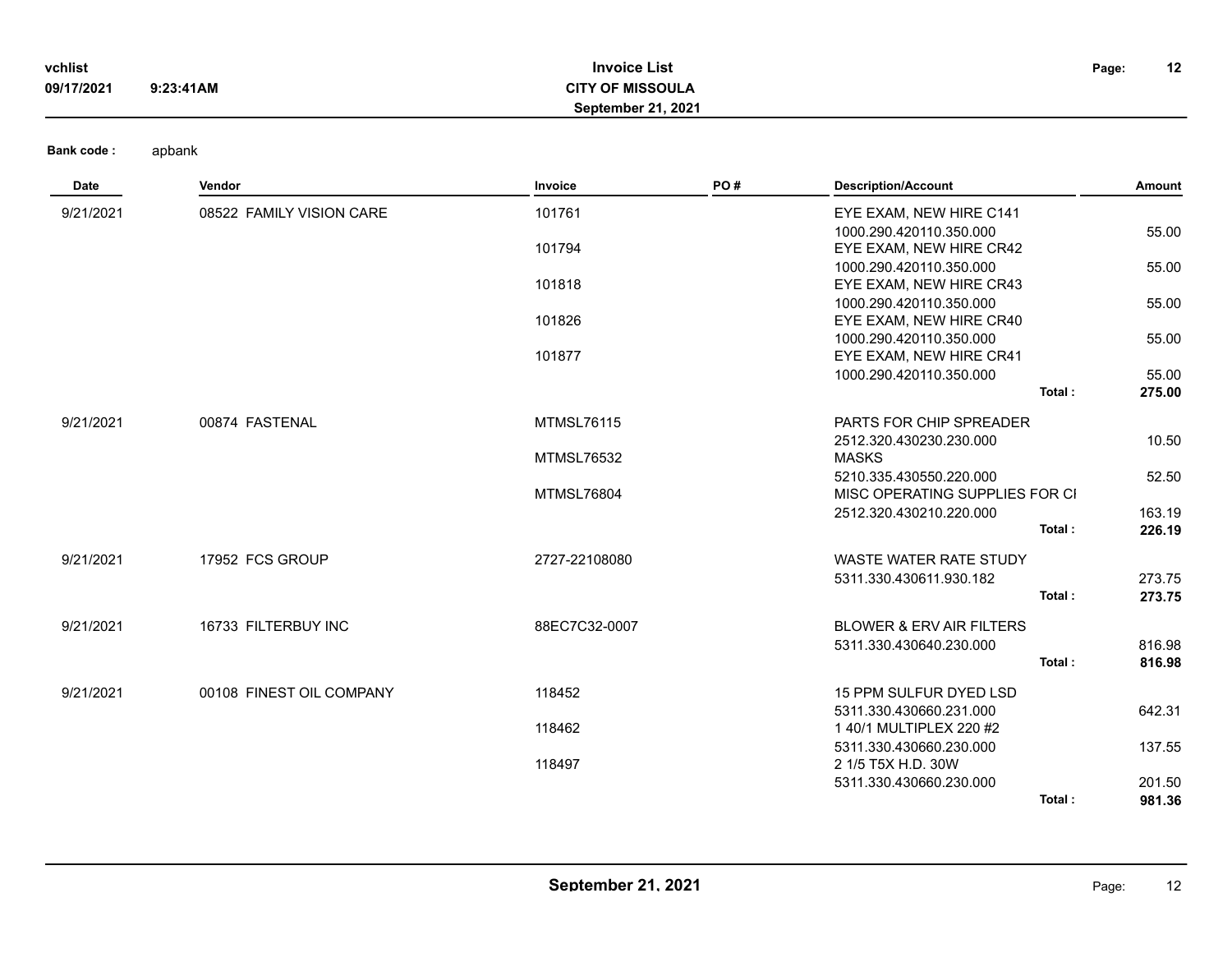| vchlist    |           | <b>Invoice List</b>       | Page: | 13 |
|------------|-----------|---------------------------|-------|----|
| 09/17/2021 | 9:23:41AM | <b>CITY OF MISSOULA</b>   |       |    |
|            |           | <b>September 21, 2021</b> |       |    |

| Date      | Vendor                               | Invoice                  | PO# | <b>Description/Account</b>                                           | Amount           |
|-----------|--------------------------------------|--------------------------|-----|----------------------------------------------------------------------|------------------|
| 9/21/2021 | 07684 FINNERTY, STEVE                | <b>TRAVEL SETTLEMENT</b> |     | ANDERSON, CA WILDLAND FIRE AS!<br>1225.300.420460.220.000<br>Total:  | 176.00<br>176.00 |
| 9/21/2021 | 09189 FRANKE, BOB                    | <b>TVLSET090821</b>      |     | FBI OP REQUEST 090721-090821 CH<br>1000.290.420130.370.000<br>Total: | 82.50<br>82.50   |
| 9/21/2021 | 05350 G W INC                        | 1128398                  |     | RIFLE OPTIC, TRIJICON MRO MINATI<br>1000.290.420130.220.000          | 1,885.25         |
|           |                                      | 1129937                  |     | RIFLE MOUNT, TRIJICON MRO FULL                                       |                  |
|           |                                      | 1131853                  |     | 1000.290.420130.220.000<br>GLOCK GEN5 W/ 3/15-RD MAGS X1             | 275.03           |
|           |                                      |                          |     | 1000.290.420130.220.000                                              | 428.50           |
|           |                                      |                          |     | Total:                                                               | 2,588.78         |
| 9/21/2021 | 00179 GALLS INC                      | 019131424                |     | TROUSERS, ON-DUTY LOSS C108                                          |                  |
|           |                                      |                          |     | 1000.290.420150.220.000<br>Total:                                    | 108.00<br>108.00 |
| 9/21/2021 | 21654 GARCIA, JOHN                   | <b>REIMB090221</b>       |     | <b>BOOTS, NEW ISSUE</b>                                              |                  |
|           |                                      |                          |     | 1000.290.420150.220.000<br>Total:                                    | 150.00<br>150.00 |
| 9/21/2021 | 00182 GARDEN CITY PLUMBING & HEATING | 78287                    |     | <b>BACKFLOW TEST</b>                                                 |                  |
|           |                                      |                          |     | 1221.370.460503.350.000<br>Total:                                    | 95.00<br>95.00   |
|           |                                      |                          |     |                                                                      |                  |
| 9/21/2021 | 00969 GARMAN, KORY                   | <b>TRAVEL SETTLEMENT</b> |     | <b>GARRISON, MT WILDLAND FIRE ASS</b><br>1225.300.420460.220.000     | 305.00           |
|           |                                      |                          |     | Total:                                                               | 305.00           |
| 9/21/2021 | 14105 GLUECKERT, AJ                  | <b>REIMBURSEMENT</b>     |     | <b>BOOT REIMBURSEMENT</b>                                            |                  |
|           |                                      |                          |     | 2513.370.460432.220.000<br>Total:                                    | 79.97<br>79.97   |
| 9/21/2021 | 21792 HALSEY, SCHUYLER               | <b>REIMB090921</b>       |     | <b>BOOTS, NEW ISSUE</b>                                              |                  |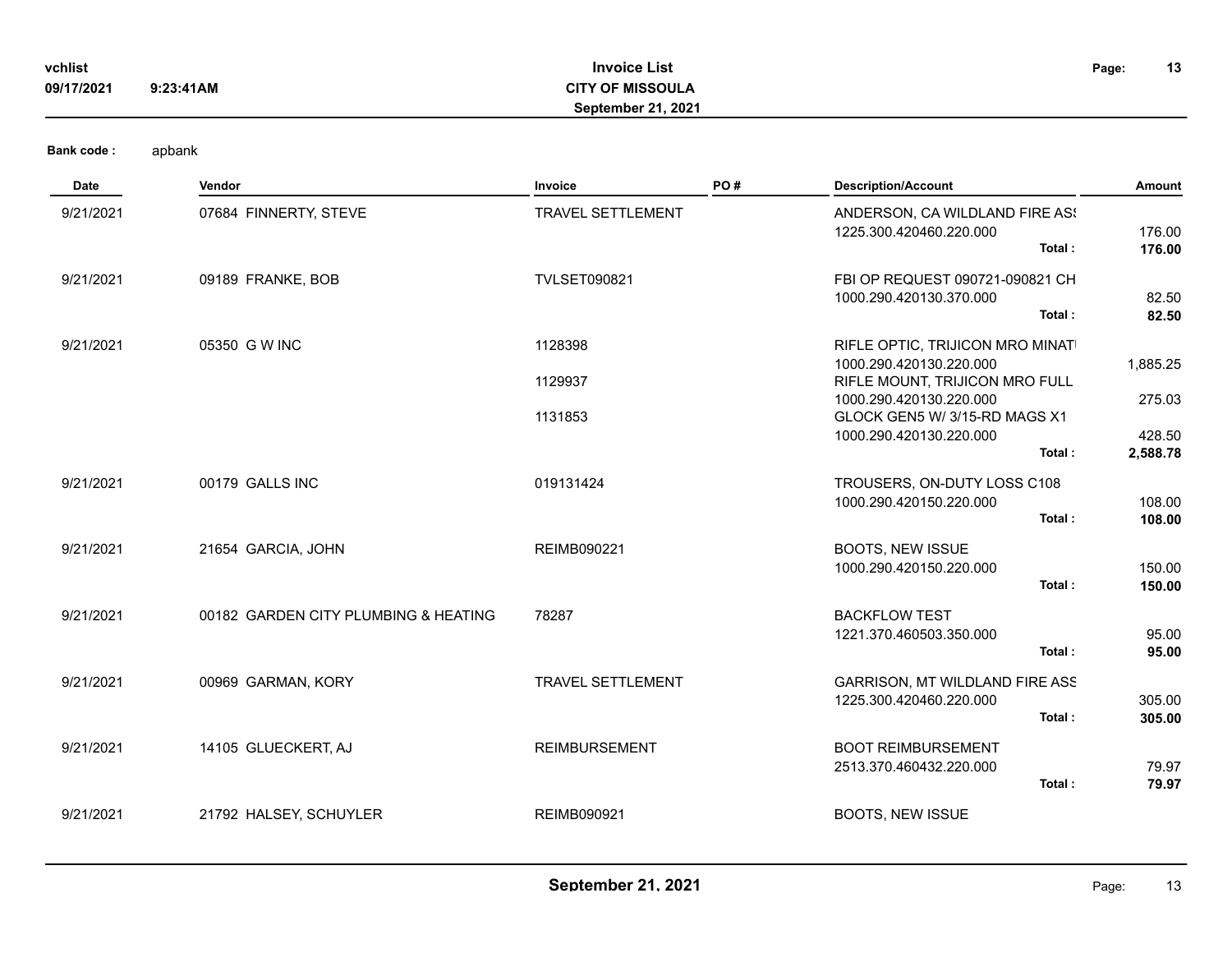| vchlist<br>09/17/2021 | 9:23:41AM                     | <b>Invoice List</b><br><b>CITY OF MISSOULA</b><br>September 21, 2021 |     |                                                         | Page:<br>14      |
|-----------------------|-------------------------------|----------------------------------------------------------------------|-----|---------------------------------------------------------|------------------|
| <b>Bank code:</b>     | apbank                        |                                                                      |     |                                                         |                  |
| Date                  | Vendor                        | Invoice                                                              | PO# | <b>Description/Account</b>                              | Amount           |
| 9/21/2021             | 21792 HALSEY, SCHUYLER        | (Continued)                                                          |     |                                                         |                  |
|                       |                               |                                                                      |     | 1000.290.420150.220.000<br>Total:                       | 150.00<br>150.00 |
| 9/21/2021             | 06667 HALSTEAD, SHAWN         | <b>REIMBURSE</b>                                                     |     | FY22 CLOTHING ALLOWANCE                                 |                  |
|                       |                               |                                                                      |     | 2512.320.430210.220.000<br>Total:                       | 53.98<br>53.98   |
| 9/21/2021             | 02430 HAMLIN, MIKE            | <b>REIMBURSE</b>                                                     |     | <b>FY22 CLOTHING ALLOWANCE</b>                          |                  |
|                       |                               |                                                                      |     | 2512.320.430210.220.000<br>Total:                       | 69.98<br>69.98   |
| 9/21/2021             | 21361 HARRINGTON, JOHN        | <b>REFUND</b>                                                        |     | CANCELLED ROAM LEASE                                    |                  |
|                       |                               |                                                                      |     | 7370.000.343017.54<br>Total:                            | 85.00<br>85.00   |
| 9/21/2021             | 17851 HARRIS, JOSH            | <b>TVLADV100321</b>                                                  |     | PERDIEM, ICAC CONF 100321-10102                         |                  |
|                       |                               |                                                                      |     | 2989.290.420160.370.000                                 | 418.00           |
|                       |                               |                                                                      |     | Total:                                                  | 418.00           |
| 9/21/2021             | 00233 HDR ENGINEERING INC     | 1200373829                                                           |     | <b>ENGINEERING SERVICES</b>                             |                  |
|                       |                               | 1200373830                                                           |     | 5210.335.430510.350.000<br>INFO SEWER MODEL UPDATES     | 2,528.45         |
|                       |                               |                                                                      |     | 5311.330.430610.350.000<br>Total:                       | 6,615.20         |
|                       |                               |                                                                      |     |                                                         | 9,143.65         |
| 9/21/2021             | 20629 HEALTHY IS WELLNESS LLC | 1617                                                                 |     | CORP WELLNESS & HEALTH PROGF<br>6050.390.520800.352.000 | 1,200.00         |
|                       |                               |                                                                      |     | Total:                                                  | 1,200.00         |
| 9/21/2021             | 21765 HIMBER, MEGAN           | <b>REFUND</b>                                                        |     | SHELTER CANCELLATION REFUND                             |                  |
|                       |                               |                                                                      |     | 1000.202110<br>Total:                                   | 100.00<br>100.00 |
| 9/21/2021             | 00626 HOFFMAN, SCOTT          | 072321                                                               |     | TVL CASH RECONILIATION 072421-0                         |                  |
|                       |                               |                                                                      |     | 1000.290.420130.370.000                                 | 1,103.19         |
|                       |                               |                                                                      |     | Total:                                                  | 1,103.19         |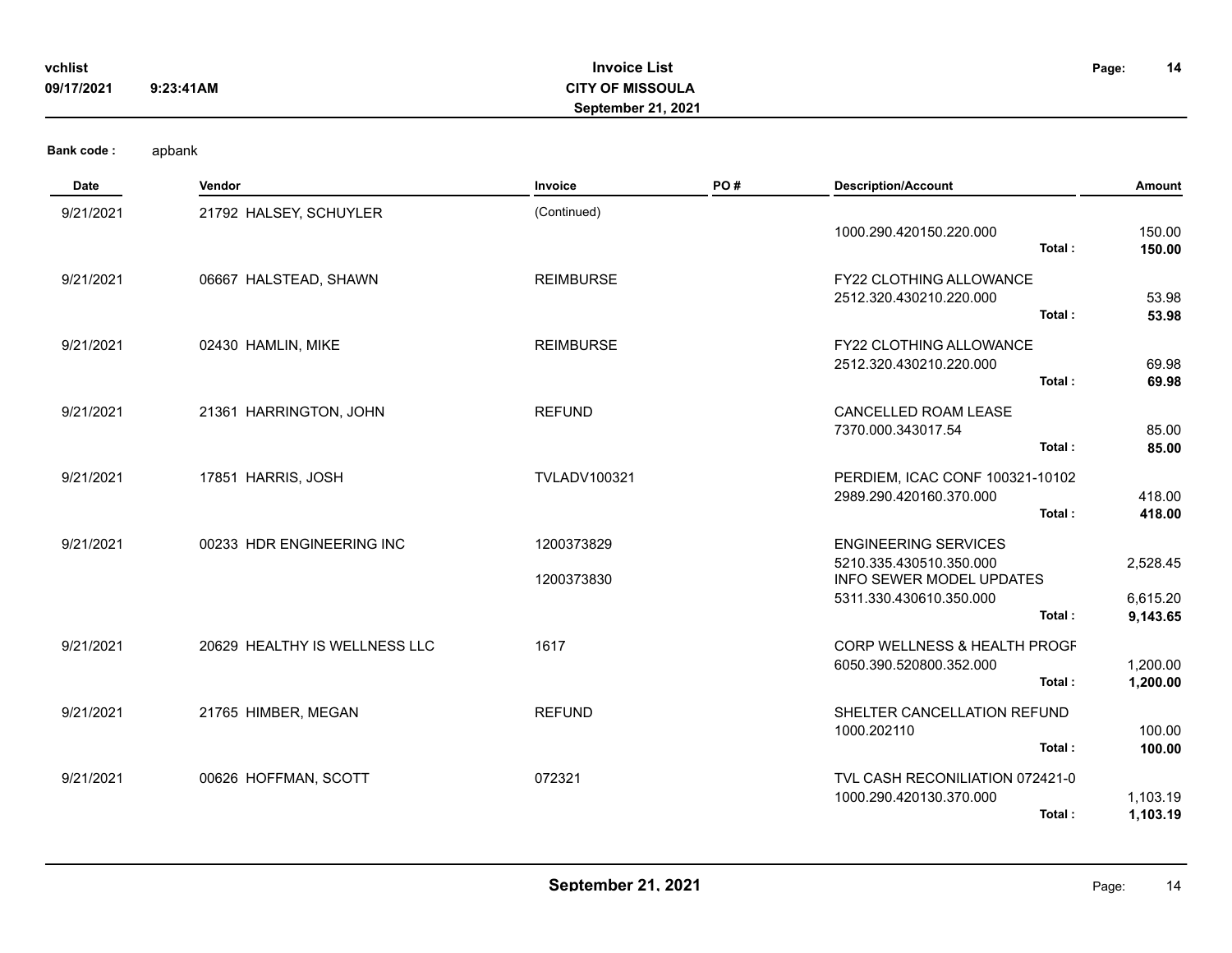| vchlist<br>09/17/2021 | 9:23:41AM                        | <b>Invoice List</b><br><b>CITY OF MISSOULA</b><br>September 21, 2021 |     |                                                          | 15<br>Page:    |
|-----------------------|----------------------------------|----------------------------------------------------------------------|-----|----------------------------------------------------------|----------------|
| <b>Bank code:</b>     | apbank                           |                                                                      |     |                                                          |                |
| Date                  | Vendor                           | Invoice                                                              | PO# | <b>Description/Account</b>                               | Amount         |
| 9/21/2021             | 00123 HOME DEPOT CREDIT SERVICES | 8514328                                                              |     | <b>SLEEVE ANCHOR</b><br>1000.246.431350.230.000          | 5.50           |
|                       |                                  | 9610980                                                              |     | ROOFING SEALANT/MULTI BRUSH S<br>1000.246.431350.230.000 | 81.04          |
|                       |                                  |                                                                      |     | Total:                                                   | 86.54          |
| 9/21/2021             | 01550 HOTSY OF WESTERN MONTANA   | 3731                                                                 |     | <b>NOZZLES</b><br>2513.370.460501.220.000<br>Total:      | 48.00<br>48.00 |
| 9/21/2021             | 06531 HOUSE OF CLEAN             | 604445048                                                            |     | <b>CUSTODIAL SUPPLIES</b>                                |                |
|                       |                                  | 604445049                                                            |     | 1221.370.460503.220.000<br><b>CUSTODIAL SUPPLIES</b>     | 66.95          |
|                       |                                  | 604445050                                                            |     | 1221.370.460503.220.000<br><b>CUSTODIAL SUPPLIES</b>     | 223.78         |
|                       |                                  | 604445051                                                            |     | 2513.370.460501.220.000<br><b>CUSTODIAL SUPPLIES</b>     | 428.94         |
|                       |                                  | 604445052                                                            |     | 2513.370.460501.220.000<br><b>CUSTODIAL SUPPLIES</b>     | 1,020.45       |
|                       |                                  | 604446255                                                            |     | 1221.370.460503.220.000<br><b>CUSTODIAL SUPPLIES</b>     | 199.90         |
|                       |                                  | 604446256                                                            |     | 1221.370.460503.220.000<br><b>CUSTODIAL SUPPLIES</b>     | 938.50         |
|                       |                                  | 604453491                                                            |     | 1221.370.460503.220.000<br><b>CUSTODIAL SUPPLIES</b>     | 991.80         |
|                       |                                  | 604453492                                                            |     | 1221.370.460503.220.000<br><b>CUSTODIAL SUPPLIES</b>     | 40.04          |
|                       |                                  | 604453493                                                            |     | 2513.370.460501.220.000<br><b>CUSTODIAL SUPPLIES</b>     | 197.69         |

604453494 CUSTODIAL SUPPLIES

604453495 CUSTODIAL SUPPLIES

800542830 CUSTODIAL SUPPLIES- CREDIT

2513.370.460501.220.000 197.75

1221.370.460503.220.000 395.39

1221.370.460503.220.000 176.80

1221.370.460503.220.000 -61.20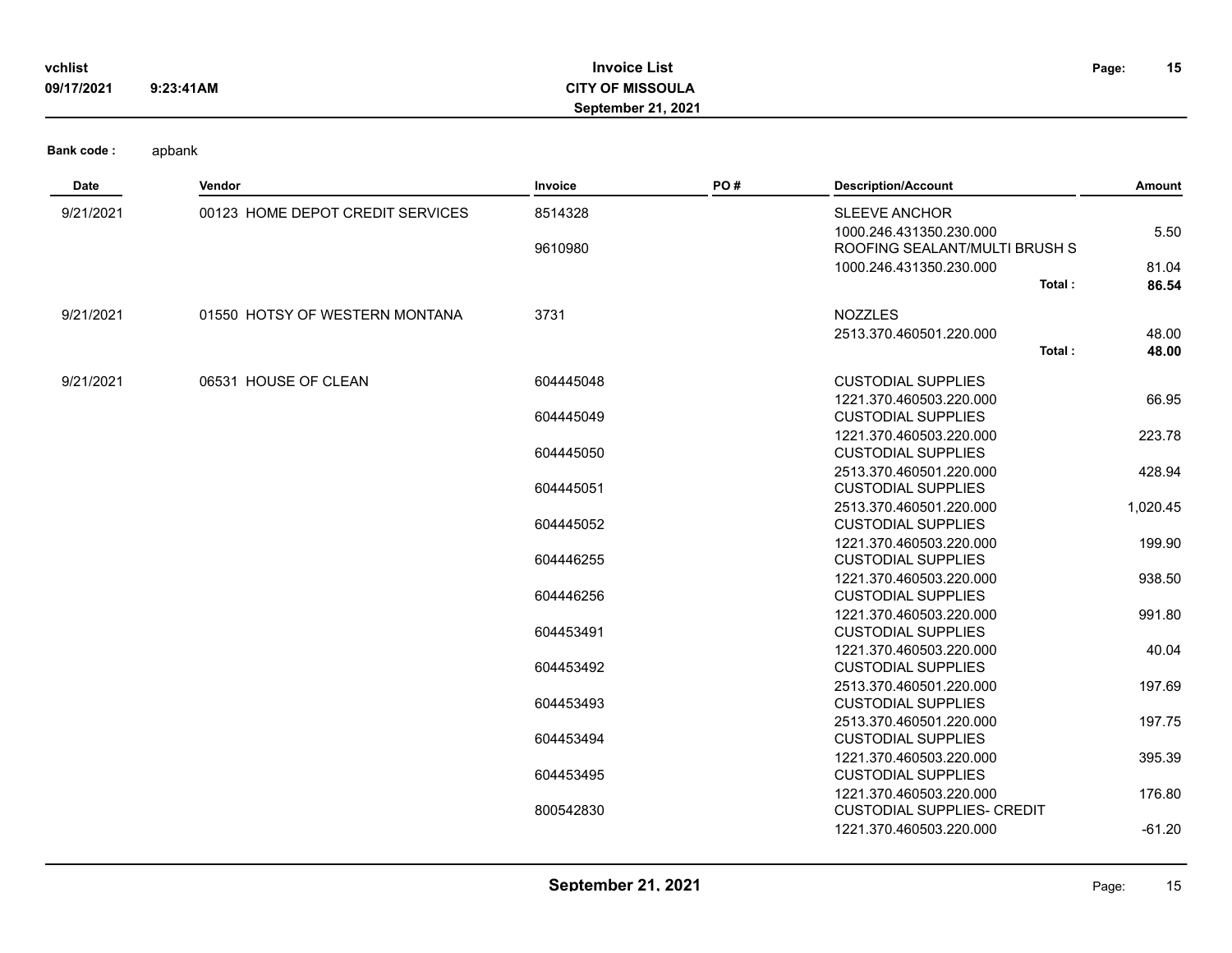| vchlist    |           | <b>Invoice List</b>       | Page: | 16 |
|------------|-----------|---------------------------|-------|----|
| 09/17/2021 | 9:23:41AM | <b>CITY OF MISSOULA</b>   |       |    |
|            |           | <b>September 21, 2021</b> |       |    |

| Date      | Vendor                              | Invoice         | PO# | <b>Description/Account</b>                         | Amount               |
|-----------|-------------------------------------|-----------------|-----|----------------------------------------------------|----------------------|
|           | 06531 HOUSE OF CLEAN                | (Continued)     |     | Total:                                             | 4,816.79             |
| 9/21/2021 | 00122 HUNTON PRE CAST CONCRETE      | 55361           |     | SEWER SET FOR MDT SPECIAL PRC                      |                      |
|           |                                     |                 |     | 2512.320.430230.400.000                            | 672.00               |
|           |                                     | 55420           |     | PARTS FOR PARKWOOD SUMP<br>2512.320.431200.400.000 | 485.00               |
|           |                                     | 55428           |     | PARKWOOD SUMP PARTS                                |                      |
|           |                                     |                 |     | 2512.320.431200.400.000                            | 90.00                |
|           |                                     |                 |     | Total:                                             | 1,247.00             |
| 9/21/2021 | 07309 IAAI                          | 56211           |     | PORTER ANNUAL DUES                                 |                      |
|           |                                     |                 |     | 1000.300.420440.330.000                            | 120.00               |
|           |                                     |                 |     | Total:                                             | 120.00               |
| 9/21/2021 | 01443 IAFC                          | 000132692       |     | <b>IAFC DUES- CHIEF BRAD DAVIS</b>                 |                      |
|           |                                     |                 |     | 1000.300.420410.330.000                            | 285.00               |
|           |                                     |                 |     | Total:                                             | 285.00               |
| 9/21/2021 | 13209 IK CONSULTING LLC             | IK-MISSOULA0821 |     | <b>AUTOMATION SERVICES AUG 21</b>                  |                      |
|           |                                     |                 |     | 2394.310.420500.360.000                            | 145.00               |
|           |                                     |                 |     | Total:                                             | 145.00               |
| 9/21/2021 | 18735 INSITE TOWERS DEVELOPMENT LLC | 408637601       |     | <b>DEANSTONE MTN I</b>                             |                      |
|           |                                     |                 |     | 5311.330.430630.530.000                            | 50.23                |
|           |                                     | 408640399       |     | <b>MT SENTINEL</b>                                 |                      |
|           |                                     |                 |     | 5311.330.430630.530.000<br>Total:                  | 88.65<br>138.88      |
|           |                                     |                 |     |                                                    |                      |
| 9/21/2021 | 10962 INSPIRING DEVELOPMENT LLC     | <b>OCT RENT</b> |     | OCTOBER 2021 RENT                                  |                      |
|           |                                     |                 |     | 2919.290.420181.500.000<br>2989.290.420196.500.000 | 1,659.00<br>6,638.00 |
|           |                                     |                 |     | Total:                                             | 8,297.00             |
|           |                                     |                 |     |                                                    |                      |
| 9/21/2021 | 05577 ISTATE TRUCK CENTER           | C253158932:01   |     | PARTS FOR 180<br>2512.320.430230.230.000           | 4,973.57             |
|           |                                     | C253159261:01   |     | PARTS FOR STREETS 135                              |                      |
|           |                                     |                 |     | 2512.320.430230.230.000                            | 148.15               |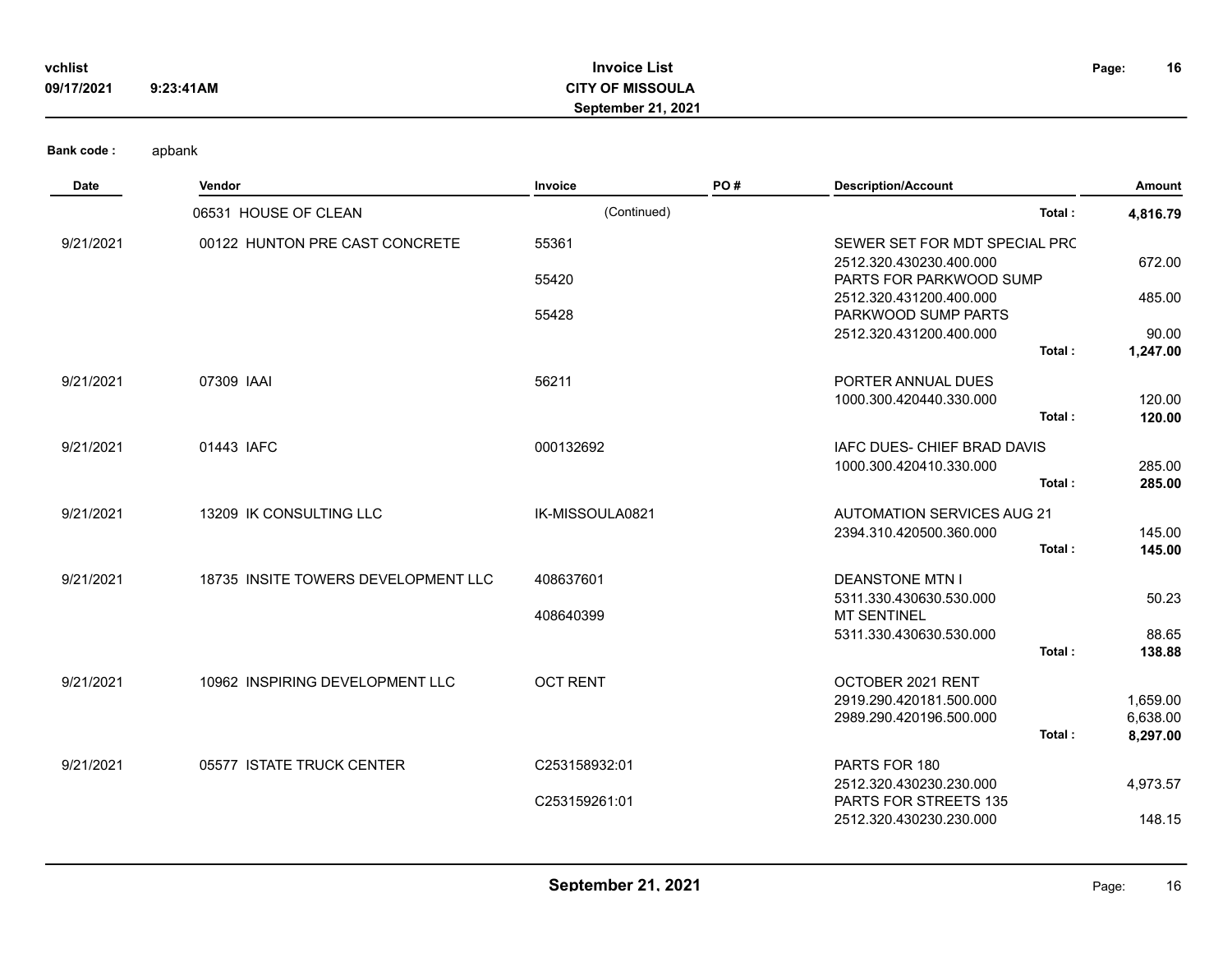| vchlist<br>09/17/2021 | 9:23:41AM                  | <b>Invoice List</b><br><b>CITY OF MISSOULA</b><br><b>September 21, 2021</b> |     |                                                                                                                                                                                 | 17<br>Page:                                                       |
|-----------------------|----------------------------|-----------------------------------------------------------------------------|-----|---------------------------------------------------------------------------------------------------------------------------------------------------------------------------------|-------------------------------------------------------------------|
| <b>Bank code:</b>     | apbank                     |                                                                             |     |                                                                                                                                                                                 |                                                                   |
| Date                  | Vendor                     | Invoice                                                                     | PO# | <b>Description/Account</b>                                                                                                                                                      | Amount                                                            |
| 9/21/2021             | 05577 ISTATE TRUCK CENTER  | (Continued)<br>C253159687:01                                                |     | PARTS FOR 180<br>2512.320.430230.230.000<br>Total:                                                                                                                              | 8.80<br>5,130.52                                                  |
| 9/21/2021             | 07020 IT STARTS WITH ME    | 20191553                                                                    |     | JULY/AUG CLINICAL HOURS<br>6050.390.520800.352.000<br>Total:                                                                                                                    | 1,690.00<br>1,690.00                                              |
| 9/21/2021             | 21766 JACOBSON, LUCAS      | <b>REIMBURSEMENT</b>                                                        |     | <b>CLOTHING REIMBURSEMENT</b><br>2513.370.460432.220.000<br>Total:                                                                                                              | 189.99<br>189.99                                                  |
| 9/21/2021             | 00296 JOHNSON CONTROLS INC | 1-106904312671                                                              |     | CITY OF MSLA 5 YR PLANNED SERV<br>1000.246.431350.360.000<br>1000.246.460452.700.000<br>2513.370.460432.350.000<br>5711.370.460490.350.000<br>1221.370.460503.350.000<br>Total: | 6,796.42<br>1,466.25<br>545.13<br>1,092.32<br>675.51<br>10,575.63 |
| 9/21/2021             | 10580 KALLAS, JEREMY       | <b>TRAVEL SETTLEMENT</b>                                                    |     | GARRISON, MT WILDLAND FIRE ASS<br>1225.300.420460.220.000<br>Total:                                                                                                             | 413.00<br>413.00                                                  |
| 9/21/2021             | 11050 KAMRATH, JOSH        | TRAVEL SETTLEMENT                                                           |     | ANDERSON, CA WILDLAND FIRE AS!<br>1225.300.420460.220.000<br>Total:                                                                                                             | 176.00<br>176.00                                                  |
| 9/21/2021             | 05061 KELLY, PAUL          | <b>TVLSET090721</b>                                                         |     | PERDIEM, FBI OP REQUEST 090721-<br>1000.290.420130.370.000<br>Total:                                                                                                            | 82.50<br>82.50                                                    |

**Invoice List**

| 9/21/2021 | KOSENA & COMPANY INC<br>02992 KEMBEL. | 081621 | APPRAISAL OF BRIDGE APARTMENT |
|-----------|---------------------------------------|--------|-------------------------------|
|           |                                       |        |                               |

**Total : 7,500.00**

7392.385.470220.350.000 7,500.00

**17**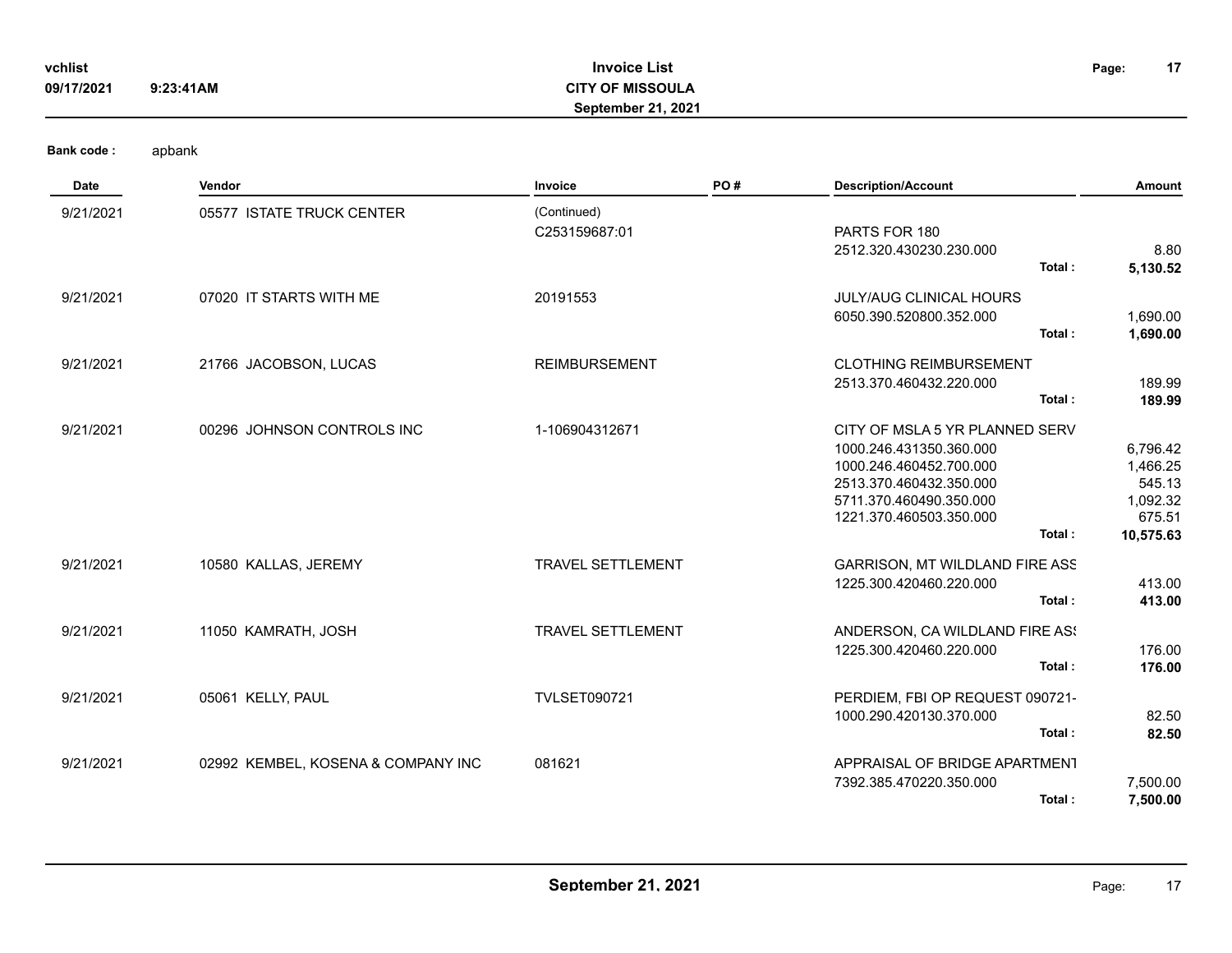| vchlist<br>09/17/2021 | 9:23:41AM                        | <b>Invoice List</b><br><b>CITY OF MISSOULA</b><br>September 21, 2021 |     |                                                                             | 18<br>Page:            |
|-----------------------|----------------------------------|----------------------------------------------------------------------|-----|-----------------------------------------------------------------------------|------------------------|
| Bank code:            | apbank                           |                                                                      |     |                                                                             |                        |
| Date                  | Vendor                           | Invoice                                                              | PO# | <b>Description/Account</b>                                                  | Amount                 |
| 9/21/2021             | 12615 KERNS, MATT                | TRAVEL SETTLEMENT                                                    |     | TROY, MT WILDLAND FIRE ASSIGNM<br>1225.300.420460.220.000<br>Total:         | 42.00<br>42.00         |
| 9/21/2021             | 01888 KIDD, CHAD                 | TRAVEL SETTLEMENT                                                    |     | GARRISON, MT WILDLAND FIRE ASS<br>1225.300.420460.220.000<br>Total:         | 124.00<br>124.00       |
| 9/21/2021             | 21511 KITTELSON & ASSOCIATES INC | 0119168                                                              |     | HIGGINS AVE CORRIDOR PLAN- JUN<br>4035.280.430232.930.212<br>Total:         | 28,525.99<br>28,525.99 |
| 9/21/2021             | 00473 KLS HYDRAULICS             | 91965<br>92279                                                       |     | <b>CYLINDER REPAIR UNIT #363</b><br>5311.330.430660.235.000<br>T BOLT CLAMP | 3,287.17               |
|                       |                                  | 92306                                                                |     | 4020.390.420301.940.000<br>PARTS FOR 676 VACTOR                             | 13.60                  |
|                       |                                  | 92329                                                                |     | 2512.320.430230.230.000<br>PARTS FOR CONCRETE CREW TRU                      | 29.63                  |
|                       |                                  |                                                                      |     | 2512.320.430230.230.000<br>Total:                                           | 165.29<br>3,495.69     |
| 9/21/2021             | 01579 KNAPSTAD, KIP              | <b>TRAVEL SETTLEMENT</b>                                             |     | GARRISON, MT WILDLAND FIRE ASS<br>1225.300.420460.220.000<br>Total:         | 156.00<br>156.00       |
| 9/21/2021             | 00299 KNIFE RIVER                | 773536                                                               |     | CONCRETE - HIGGINS - MDT SPECI/<br>2512.320.430230.400.000                  | 312.50                 |
|                       |                                  | 774146                                                               |     | CONCRETE FOR MDT SPECIAL PRO<br>2512.320.430230.400.000                     | 312.50                 |
|                       |                                  | 774152                                                               |     | <b>CONSTRUCTION MATERIAL</b><br>1221.370.460503.220.000                     | 319.50                 |
|                       |                                  | 774614                                                               |     | CONCRETE WORK - MDT SPECIAL P<br>2512.320.430230.400.000                    | 245.00                 |
|                       |                                  | 775703                                                               |     | QUEEN - ALLEY APPROACH PATCHII<br>2512.320.430230.400.000                   | 265.79                 |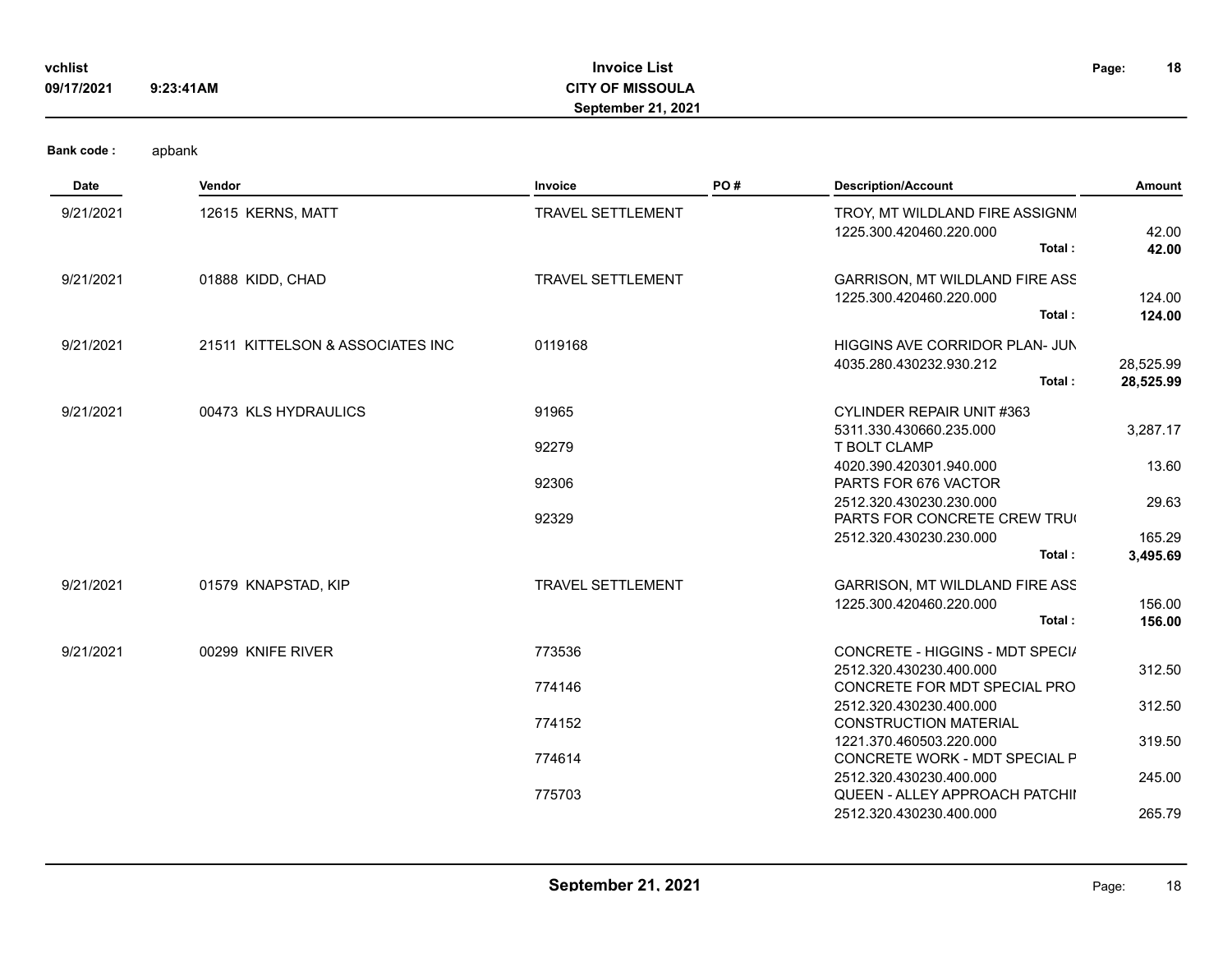| vchlist<br>09/17/2021 | 9:23:41AM                            | <b>Invoice List</b><br><b>CITY OF MISSOULA</b><br>September 21, 2021 |     |                                                                                           | 19<br>Page:      |
|-----------------------|--------------------------------------|----------------------------------------------------------------------|-----|-------------------------------------------------------------------------------------------|------------------|
| <b>Bank code:</b>     | apbank                               |                                                                      |     |                                                                                           |                  |
| Date                  | Vendor                               | Invoice                                                              | PO# | <b>Description/Account</b>                                                                | Amount           |
|                       | 00299 KNIFE RIVER                    | (Continued)                                                          |     | Total:                                                                                    | 1,455.29         |
| 9/21/2021             | 14454 KOVAL, ERNIE                   | <b>REIMBURSEMENT</b>                                                 |     | PERMIT CANCELLED/CREDS RETUR<br>7370.000.352004.00<br>Total:                              | 20.00<br>20.00   |
| 9/21/2021             | 10653 KOVATCH, CHRIS                 | TRAVEL SETTLEMENT                                                    |     | GARRISON, MT WILDLAND FIRE ASS<br>1225.300.420460.220.000<br>Total:                       | 433.00<br>433.00 |
| 9/21/2021             | 00407 LEE ENTERPRISES                | 62597<br>62805                                                       |     | NOTICE OF PUB WATER METER REF<br>5210.335.430510.330.000<br>ENGLAND BLVD ANNEXATION- LEGA | 11.00            |
|                       |                                      | 63841                                                                |     | 1000.250.411050.330.000<br>PUBLIC HEARING CAPER LEGAL AD                                  | 162.00           |
|                       |                                      | 64210                                                                |     | 2940.400.470290.700.000<br>500 S HIGGINS- LEGAL AD                                        | 246.00           |
|                       |                                      | 64212                                                                |     | 1000.250.411050.330.000<br>PROVIDENCE/ST PAT LEGAL AD-SIC                                 | 162.00           |
|                       |                                      | 64685-1                                                              |     | 1000.250.411050.330.000<br>PUBLIC NOTICE LRTP                                             | 138.00           |
|                       |                                      |                                                                      |     | 2955.280.411070.330.000<br>Total:                                                         | 38.00<br>757.00  |
| 9/21/2021             | 05875 LEXISNEXIS RISK SOLUTIONS      | 1504850-20210831                                                     |     | AUG 2021 PEOPLE SEARCH<br>1000.290.420110.330.000<br>Total:                               | 150.00<br>150.00 |
| 9/21/2021             | 01611 LITHIA MOTORS SUPPORT SERVICES | 274887                                                               |     | #28 FUEL PUMP                                                                             |                  |
|                       |                                      | 275104                                                               |     | 1000.290.420150.230.000<br>#64 MOTOR MOUNT, SWAY BAR LINI                                 | 348.75           |
|                       |                                      | 275119                                                               |     | 1000.290.420150.230.000<br>#64 SWAY BAR BUSHING BRACKET                                   | 165.65           |
|                       |                                      | 275140                                                               |     | 1000.290.420150.230.000<br>#33 MIRROR<br>1000.290.420150.230.000                          | 21.38<br>228.75  |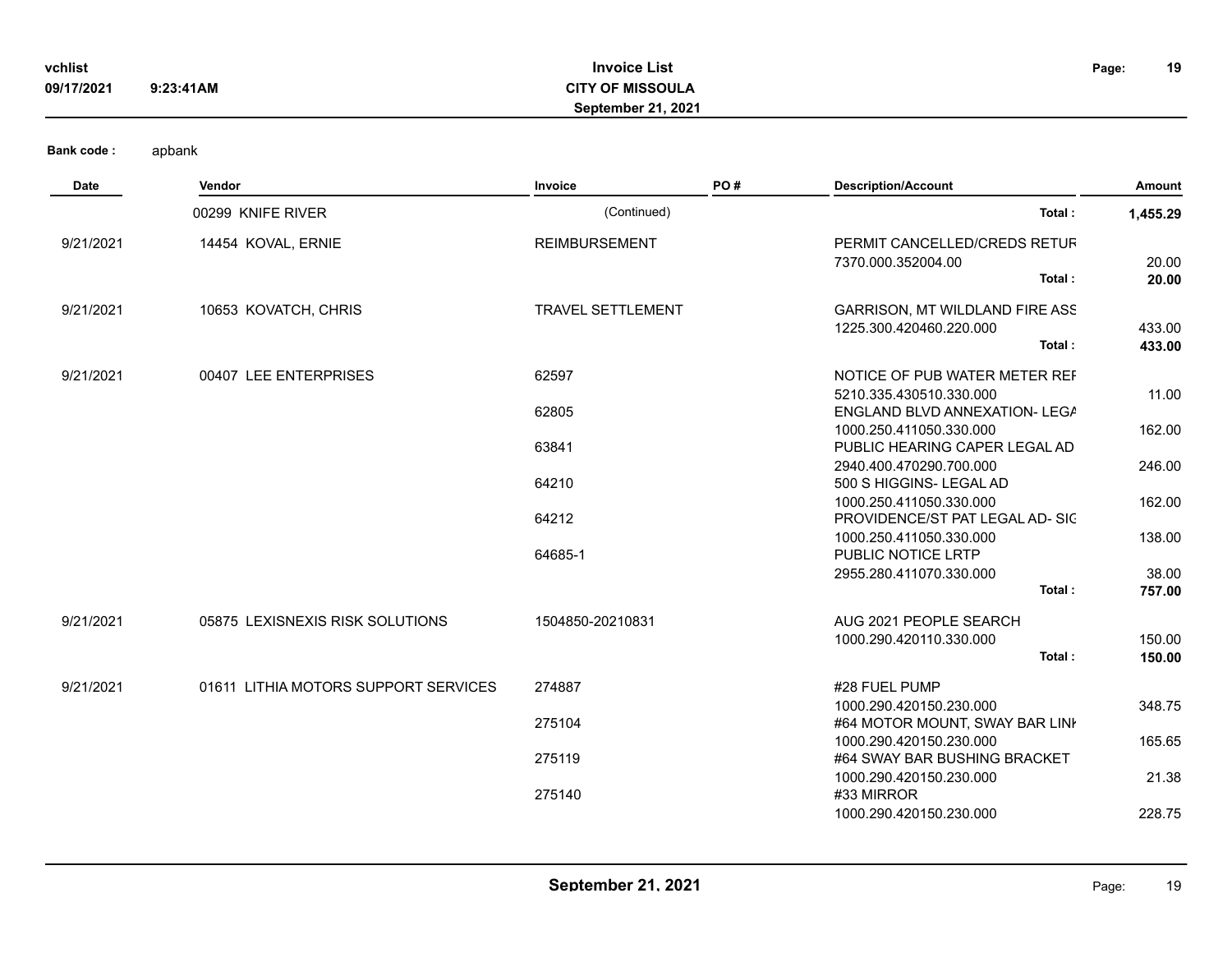| vchlist    |           | <b>Invoice List</b>       | Page: | 20 |
|------------|-----------|---------------------------|-------|----|
| 09/17/2021 | 9:23:41AM | <b>CITY OF MISSOULA</b>   |       |    |
|            |           | <b>September 21, 2021</b> |       |    |

| Date      | <b>Vendor</b>                        | Invoice              | PO# | <b>Description/Account</b>       | Amount    |
|-----------|--------------------------------------|----------------------|-----|----------------------------------|-----------|
| 9/21/2021 | 01611 LITHIA MOTORS SUPPORT SERVICES | (Continued)          |     |                                  |           |
|           |                                      | 275164               |     | #75 TRANSFER CASE FLUID          |           |
|           |                                      |                      |     | 1000.290.420150.230.000          | 108.76    |
|           |                                      | 275207               |     | #77 BRAKE PADS, REAR             |           |
|           |                                      |                      |     | 1000.290.420150.230.000          | 97.50     |
|           |                                      |                      |     | Total:                           | 970.79    |
| 9/21/2021 | 00367 MACON SUPPLY                   | 025047               |     | <b>SIKAGROUT</b>                 |           |
|           |                                      |                      |     | 2512.320.430230.220.000          | 36.00     |
|           |                                      |                      |     | Total:                           | 36.00     |
| 9/21/2021 | 00041 MCCHD                          | 6816                 |     | <b>WATER TESTING</b>             |           |
|           |                                      |                      |     | 5210.335.430530.350.000          | 144.00    |
|           |                                      | 6821                 |     | <b>WATER TESTING</b>             |           |
|           |                                      |                      |     | 5210.335.430530.350.000          | 144.00    |
|           |                                      |                      |     | Total:                           | 288.00    |
| 9/21/2021 | 17685 MCLEOD, NATHAN                 | <b>REIMBURSEMENT</b> |     | SECTION 3 OF THE LARE            |           |
|           |                                      |                      |     | 2513.370.460411.370.000          | 580.00    |
|           |                                      |                      |     | Total:                           | 580.00    |
| 9/21/2021 | 12899 MEYER, JIM                     | OCT2021 RENT         |     | 414 RYMAN ST OCT RENT            |           |
|           |                                      |                      |     | 1000.245.410810.530.000          | 6,774.91  |
|           |                                      | OCT21 RENT           |     | 400 RYMAN & 198 W PINE STS OCT I |           |
|           |                                      |                      |     | 1000.224.410580.530.000          | 6,646.10  |
|           |                                      |                      |     | Total:                           | 13,421.01 |
| 9/21/2021 | 00376 MIDLAND IMPLEMENT CO           | 119712001            |     | <b>TORO WASHERS</b>              |           |
|           |                                      |                      |     | 2513.370.460501.235.000          | 39.62     |
|           |                                      | 125605001            |     | <b>IRRIGATION SUPPLIES</b>       |           |
|           |                                      |                      |     | 1221.370.460503.220.000          | 2,079.04  |
|           |                                      | 125605002            |     | <b>IRRIGATION- FMRP STOCK</b>    |           |
|           |                                      |                      |     | 1221.370.460503.220.000          | 915.12    |
|           |                                      | 125728001            |     | <b>TURF SUPPLIES</b>             | 948.48    |
|           |                                      |                      |     | 2513.370.460501.220.000          |           |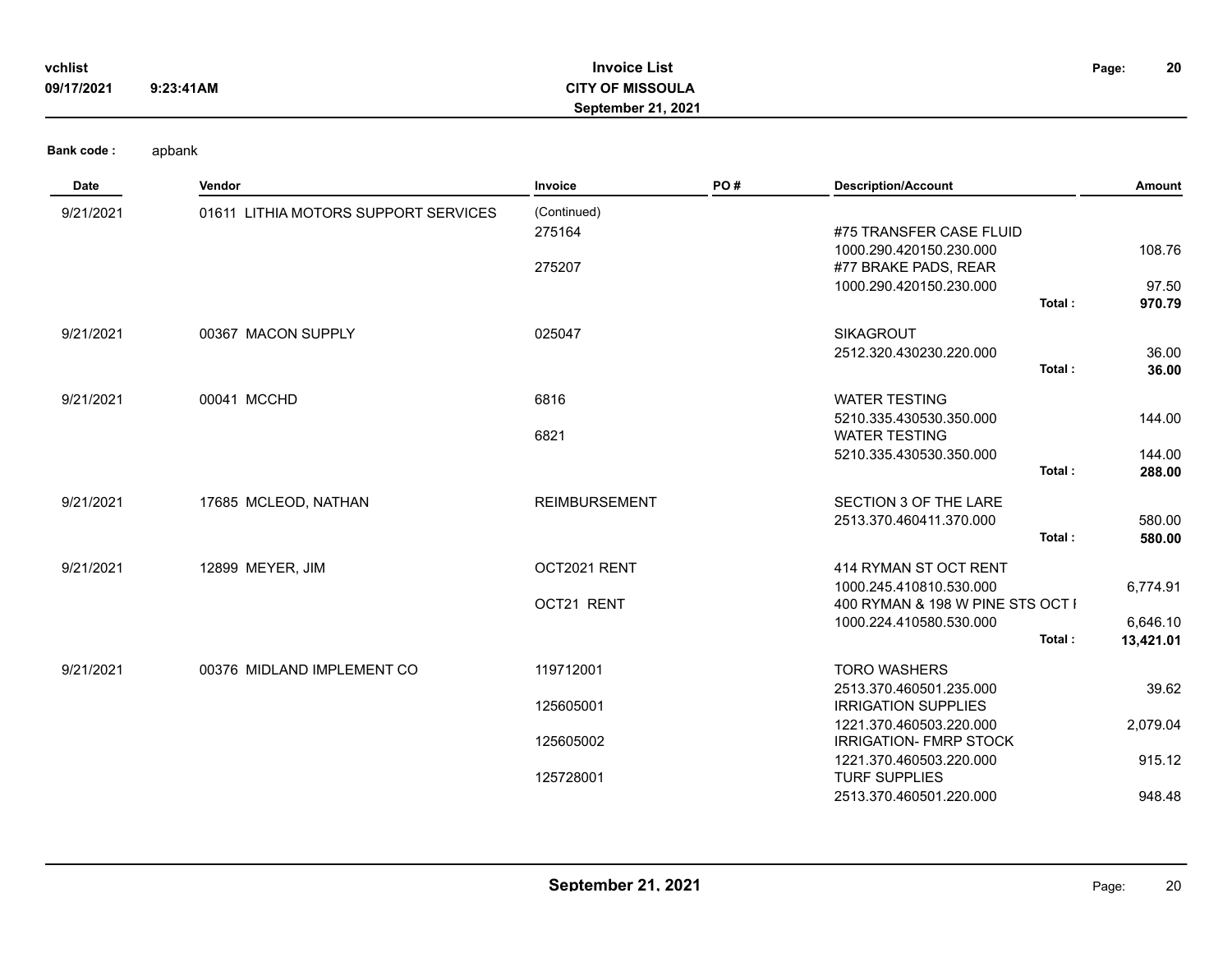| vchlist<br>09/17/2021 | 9:23:41AM                            | <b>Invoice List</b><br><b>CITY OF MISSOULA</b><br>September 21, 2021 |     |                                                                                        | 21<br>Page:            |
|-----------------------|--------------------------------------|----------------------------------------------------------------------|-----|----------------------------------------------------------------------------------------|------------------------|
| <b>Bank code:</b>     | apbank                               |                                                                      |     |                                                                                        |                        |
| Date                  | Vendor                               | Invoice                                                              | PO# | <b>Description/Account</b>                                                             | Amount                 |
| 9/21/2021             | 00376 MIDLAND IMPLEMENT CO           | (Continued)<br>126999001                                             |     | <b>IRRIGATION- SILVERS LAGOON</b><br>2513.370.460501.220.000<br>Total:                 | 54.20<br>4,036.46      |
| 9/21/2021             | 14546 MISSOULA BUTTERFLY HOUSE & INS | 083121                                                               |     | PARKS & REC CAMPS AUGUST 2021<br>2513.370.460470.390.000<br>Total:                     | 600.00<br>600.00       |
| 9/21/2021             | 05455 MISSOULA COPY CENTER           | 136068<br>136663                                                     |     | SAFETY VEST LIME ORANGE STRIPI<br>2512.280.430265.220.000<br><b>MARSHALL MTN SIGNS</b> | 79.95                  |
|                       |                                      | 137499                                                               |     | 2513.370.460484.220.000<br><b>COLOR PLOTS</b>                                          | 192.00                 |
|                       |                                      | 137504                                                               |     | 2513.370.460484.220.000<br>FOAM BOARD                                                  | 78.00                  |
|                       |                                      |                                                                      |     | 2513.370.460484.220.000<br>Total:                                                      | 40.00<br>389.95        |
| 9/21/2021             | 00843 MISSOULA COUNTY PUBLIC SCHOOLS | 9627                                                                 |     | SPACE RENTAL, HIGH RISK STOPS/I<br>1000.290.420130.370.000<br>Total:                   | 100.00<br>100.00       |
| 9/21/2021             | 00236 MISSOULA COUNTY TREASURER      | 159                                                                  |     | FEDERAL BUILDING- CLAIM #8                                                             |                        |
|                       |                                      | 161                                                                  |     | 1000.390.510300.845.000<br>FEDERAL BUILDING- CLAIM #10                                 | 16,008.75              |
|                       |                                      | 162                                                                  |     | 1000.390.510300.845.000<br>FEDERAL BUILDING- CLAIM #11                                 | 4,402.50               |
|                       |                                      |                                                                      |     | 1000.390.510300.845.000<br>Total:                                                      | 10,869.75<br>31,281.00 |
| 9/21/2021             | 00236 MISSOULA COUNTY TREASURER      | 1223-MLAW                                                            |     | MILLER LAW PLLC- GREEN TARIFF L<br>1000.255.419000.350.000                             |                        |
|                       |                                      |                                                                      |     | Total:                                                                                 | 2,281.25<br>2,281.25   |

**Invoice List**

|           |                                  |        |                         | ------- |
|-----------|----------------------------------|--------|-------------------------|---------|
| 9/21/2021 | 03643 MISSOULA ELECTRIC COOP INC | 313257 | <b>ELECTRICITY</b>      |         |
|           |                                  |        | 5311.330.430630.341.000 | .063.89 |
|           |                                  |        |                         |         |

**21**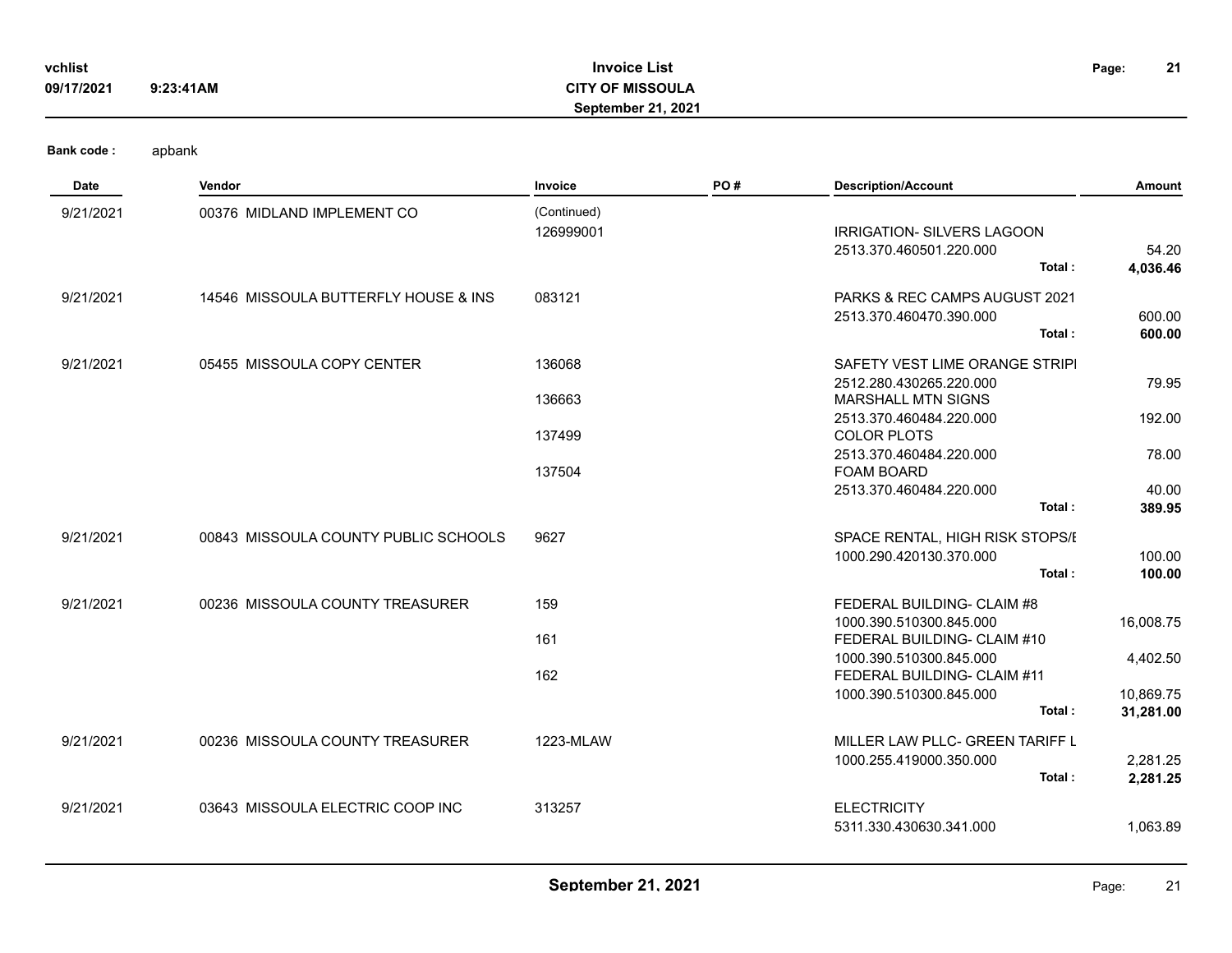| vchlist    |           | <b>Invoice List</b>       | Page: | 22 |
|------------|-----------|---------------------------|-------|----|
| 09/17/2021 | 9:23:41AM | <b>CITY OF MISSOULA</b>   |       |    |
|            |           | <b>September 21, 2021</b> |       |    |

| Date      | Vendor                           | Invoice             | PO# | <b>Description/Account</b>                               | Amount   |
|-----------|----------------------------------|---------------------|-----|----------------------------------------------------------|----------|
| 9/21/2021 | 03643 MISSOULA ELECTRIC COOP INC | (Continued)         |     |                                                          |          |
|           |                                  | 349374              |     | <b>UTILITY BILLS</b>                                     |          |
|           |                                  |                     |     | 2512.280.430263.341.000                                  | 39.00    |
|           |                                  | 363503              |     | 8500 MULLAN RD                                           |          |
|           |                                  |                     |     | 5210.335.430530.341.000                                  | 1,059.23 |
|           |                                  |                     |     | Total:                                                   | 2,162.12 |
| 9/21/2021 | 00387 MISSOULA HOUSING AUTHORITY | REFUND1             |     | O/P REFUND WATER - 1307 E BROAI                          |          |
|           |                                  |                     |     | 5210.000.343021.00                                       | 1,571.96 |
|           |                                  | REFUND <sub>2</sub> |     | O/P REFUND WATER - 1303 E BROAI                          |          |
|           |                                  |                     |     | 5210.000.343021.00                                       | 1,054.19 |
|           |                                  | REFUND3             |     | O/P REFUND WATER - 1313 E BROAI                          |          |
|           |                                  |                     |     | 5210.000.343021.00                                       | 4,325.97 |
|           |                                  |                     |     | Total:                                                   | 6,952.12 |
| 9/21/2021 | 00393 MISSOULA MOTOR PARTS CO    | 437805              |     | OIL & FUEL FILTER UNIT #314                              |          |
|           |                                  |                     |     | 5311.330.430660.235.000                                  | 9.50     |
|           |                                  | 449210              |     | #29 CORE DEPOSIT REFUND                                  |          |
|           |                                  |                     |     | 1000.290.420150.230.000                                  | $-18.00$ |
|           |                                  |                     |     | 2513.370.460501.235.000                                  | $-36.00$ |
|           |                                  | 449779              |     | #93 WATER PUMP, SERP BELT, FILTE                         |          |
|           |                                  |                     |     | 1000.290.420150.230.000                                  | 191.14   |
|           |                                  | 450353              |     | PARTS FOR 180                                            |          |
|           |                                  |                     |     | 2512.320.430230.230.000                                  | 46.21    |
|           |                                  | 452280              |     | FOB BATTERIES, STOCK FOR CHAR<br>1000.290.420150.230.000 |          |
|           |                                  | 452439              |     | AUTO PARTS SUPPLIES - CORE RET                           | 32.45    |
|           |                                  |                     |     | 2513.370.460501.235.000                                  | $-18.00$ |
|           |                                  |                     |     | 5210.335.430520.230.000                                  | $-18.00$ |
|           |                                  | 453718              |     | #64 WIPER MOTOR                                          |          |
|           |                                  |                     |     | 1000.290.420150.230.000                                  | 124.03   |
|           |                                  | 453765              |     | <b>AUTO PARTS SUPPLIES</b>                               |          |
|           |                                  |                     |     | 1225.300.420460.220.000                                  | 10.99    |
|           |                                  | 454457              |     | #64 CORE DEPOSIT REFUND                                  |          |
|           |                                  |                     |     | 1000.290.420150.230.000                                  | $-38.14$ |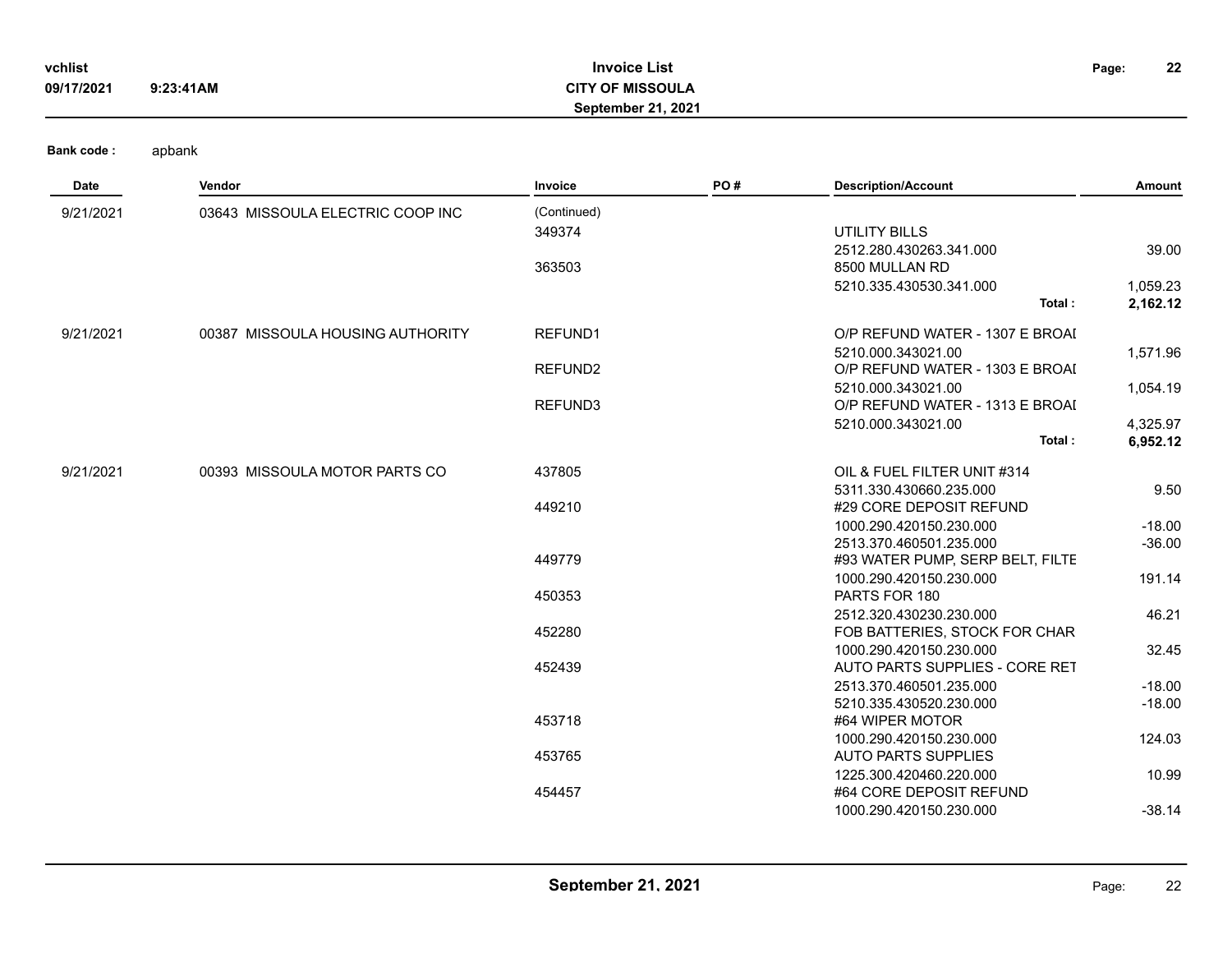| vchlist    |           | <b>Invoice List</b>       | Page: | 23 |
|------------|-----------|---------------------------|-------|----|
| 09/17/2021 | 9:23:41AM | <b>CITY OF MISSOULA</b>   |       |    |
|            |           | <b>September 21, 2021</b> |       |    |

| Date      | Vendor                          | Invoice     | PO# | <b>Description/Account</b>       | Amount   |
|-----------|---------------------------------|-------------|-----|----------------------------------|----------|
| 9/21/2021 | 00393 MISSOULA MOTOR PARTS CO   | (Continued) |     |                                  |          |
|           |                                 | 455357      |     | #33 BLOWER MOTOR                 |          |
|           |                                 |             |     | 1000.290.420150.230.000          | 115.07   |
|           |                                 | 455631      |     | #5 DISC PAD, BRAKE ROTOR X2, BE. |          |
|           |                                 |             |     | 1000.290.420141.230.000          | 173.21   |
|           |                                 | 455720      |     | #75 DIFF OIL X2                  |          |
|           |                                 |             |     | 1000.290.420150.230.000          | 19.38    |
|           |                                 | 455877      |     | #77 ROTORS, REAR X2              |          |
|           |                                 |             |     | 1000.290.420150.230.000          | 142.26   |
|           |                                 | 458929      |     | #8041 TIE-ROD ENDS X2            |          |
|           |                                 |             |     | 1000.290.420110.230.000          | 111.88   |
|           |                                 | 461161      |     | #65 RADIATOR FAN ASSEMBLY        |          |
|           |                                 |             |     | 1000.290.420150.230.000          | 139.76   |
|           |                                 | 461813      |     | PARTS FOR 195                    |          |
|           |                                 |             |     | 2512.320.430230.230.000          | 26.55    |
|           |                                 | 462742      |     | <b>AUTO PARTS SUPPLIES</b>       |          |
|           |                                 |             |     | 1000.321.431330.220.000          | 139.48   |
|           |                                 | 462927      |     | <b>AUTO PARTS SUPPLIES</b>       |          |
|           |                                 |             |     | 1000.321.431330.220.000          | 79.99    |
|           |                                 |             |     | Total:                           | 1,233.76 |
| 9/21/2021 | 00399 MISSOULA SAWS INC         | 93122       |     | CHIPPER KNIVES SHARPENED         |          |
|           |                                 |             |     | 2513.370.460484.350.000          | 50.00    |
|           |                                 |             |     | Total:                           | 50.00    |
| 9/21/2021 | 00402 MISSOULA TEXTILE SERVICES | 1421858     |     | RECEIVED 9/8/2021 TEXTILE SERVIC |          |
|           |                                 |             |     | 5311.330.430660.350.000          | 69.01    |
|           |                                 | 1435088     |     | <b>TEXTILE SERVICES</b>          |          |
|           |                                 |             |     | 5311.330.430640.350.000          | 168.60   |
|           |                                 | 1435900     |     | <b>TEXTILE SERVICES</b>          |          |
|           |                                 |             |     | 1000.246.411810.220.000          | 13.99    |
|           |                                 | 1437257     |     | <b>TEXTILE SERVICES</b>          |          |
|           |                                 |             |     | 5311.330.430640.350.000          | 118.92   |
|           |                                 | 1437258     |     | <b>TEXTILE SERVICES</b>          |          |
|           |                                 |             |     | 5311.330.430630.350.000          | 58.32    |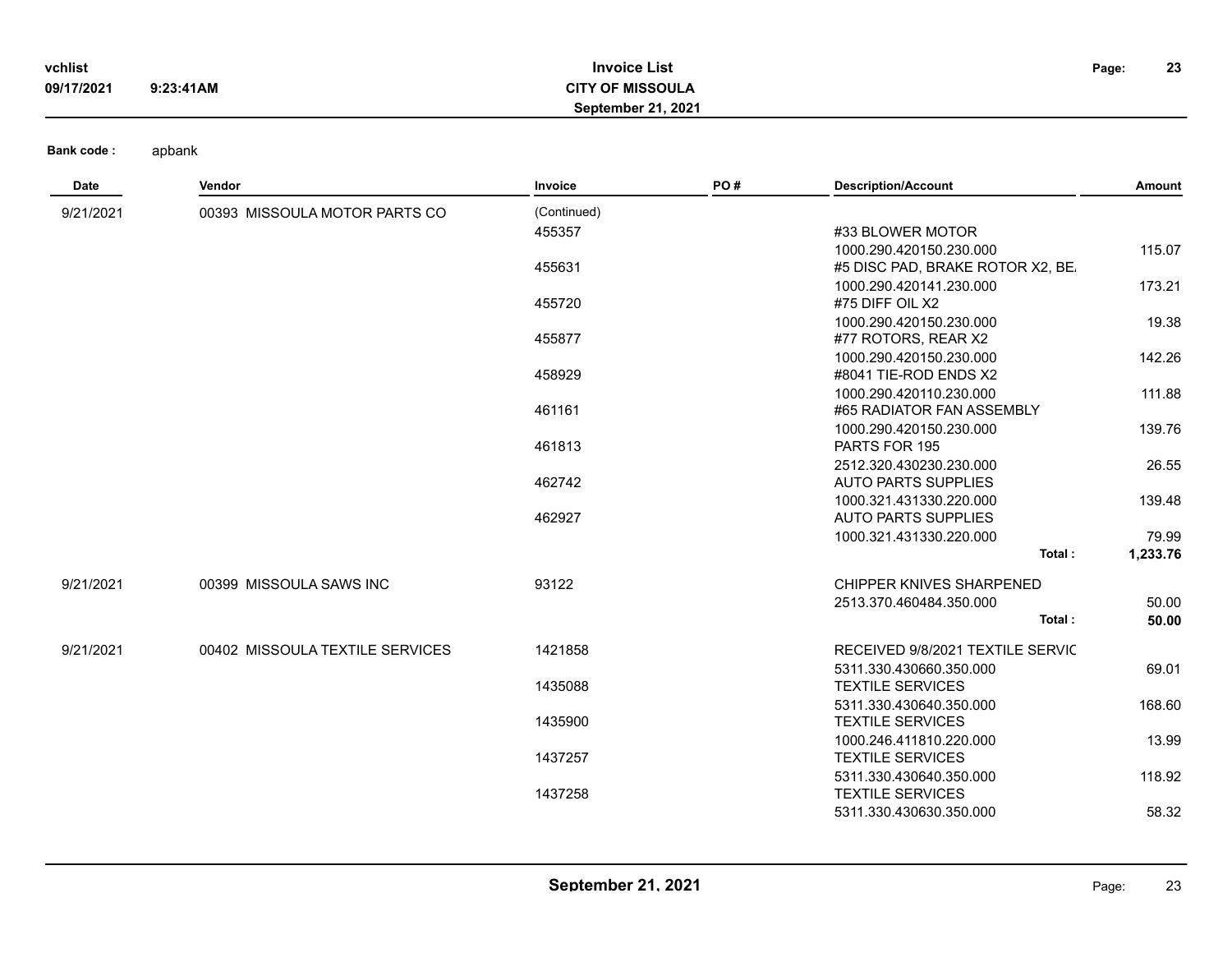| vchlist    |           | <b>Invoice List</b>       | Page: | 24 |
|------------|-----------|---------------------------|-------|----|
| 09/17/2021 | 9:23:41AM | <b>CITY OF MISSOULA</b>   |       |    |
|            |           | <b>September 21, 2021</b> |       |    |

| Date      | Vendor                          | Invoice     | PO# | <b>Description/Account</b>          | Amount    |
|-----------|---------------------------------|-------------|-----|-------------------------------------|-----------|
| 9/21/2021 | 00402 MISSOULA TEXTILE SERVICES | (Continued) |     |                                     |           |
|           |                                 | 1437525     |     | <b>TEXTILE SERVICES</b>             |           |
|           |                                 |             |     | 1000.300.420420.360.000             | 8.69      |
|           |                                 | 1438117     |     | <b>TEXTILE SERVICES</b>             |           |
|           |                                 |             |     | 1000.340.430930.350.000             | 54.85     |
|           |                                 |             |     | 1000.340.430910.310.000             | 4.39      |
|           |                                 | 1438126     |     | <b>TEXTILE SERVICES</b>             |           |
|           |                                 |             |     | 1000.321.431330.220.000             | 139.83    |
|           |                                 | 1438130     |     | <b>TEXTILE SERVICES</b>             |           |
|           |                                 |             |     | 1000.246.411810.220.000             | 13.99     |
|           |                                 | 1438131     |     | <b>TEXTILE SERVICES</b>             |           |
|           |                                 |             |     | 7370.395.430266.390.044             | 32.67     |
|           |                                 | 1439429     |     | <b>TEXTILE SERVICES</b>             |           |
|           |                                 |             |     | 5311.330.430660.350.000             | 70.31     |
|           |                                 | 1439430     |     | <b>TEXTILE SERVICES</b>             |           |
|           |                                 |             |     | 5311.330.430640.350.000             | 118.34    |
|           |                                 | 1439431     |     | <b>TEXTILE SERVICES</b>             |           |
|           |                                 |             |     | 5311.330.430630.350.000             | 58.32     |
|           |                                 |             |     | Total:                              | 930.23    |
| 9/21/2021 | 03607 MMW ARCHITECTS PC         | 00006       |     | <b>MSLA COMMUNITY CENTER-AUG 21</b> |           |
|           |                                 |             |     | 4081.370.460432.930.191             | 16,221.76 |
|           |                                 |             |     | Total:                              | 16,221.76 |
| 9/21/2021 | 13149 MOMS RENTALS              | 128215C-1   |     | <b>EXCAVATOR RENTAL</b>             |           |
|           |                                 |             |     | 2512.320.430230.500.000             | 1,782.50  |
|           |                                 | 128215D-1   |     | <b>EXCAVATOR RENTAL</b>             |           |
|           |                                 |             |     | 2512.320.430230.500.000             | 1,782.50  |
|           |                                 | 128215E-1   |     | <b>EXCAVATOR RENTAL</b>             |           |
|           |                                 |             |     | 2512.320.430230.500.000             | 1,782.50  |
|           |                                 | 132319-1    |     | BREAKER MOUNT TNB-4M-FC TOKU        |           |
|           |                                 |             |     | 2512.320.430230.500.000             | 224.25    |
|           |                                 |             |     | Total:                              | 5,571.75  |
| 9/21/2021 | 00422 MOUNTAIN SUPPLY COMPANY   | 9296092     |     | PVC PLUGS UNIT #364                 |           |
|           |                                 |             |     | 5311.330.430693.360.000             | 10.65     |
|           |                                 |             |     |                                     |           |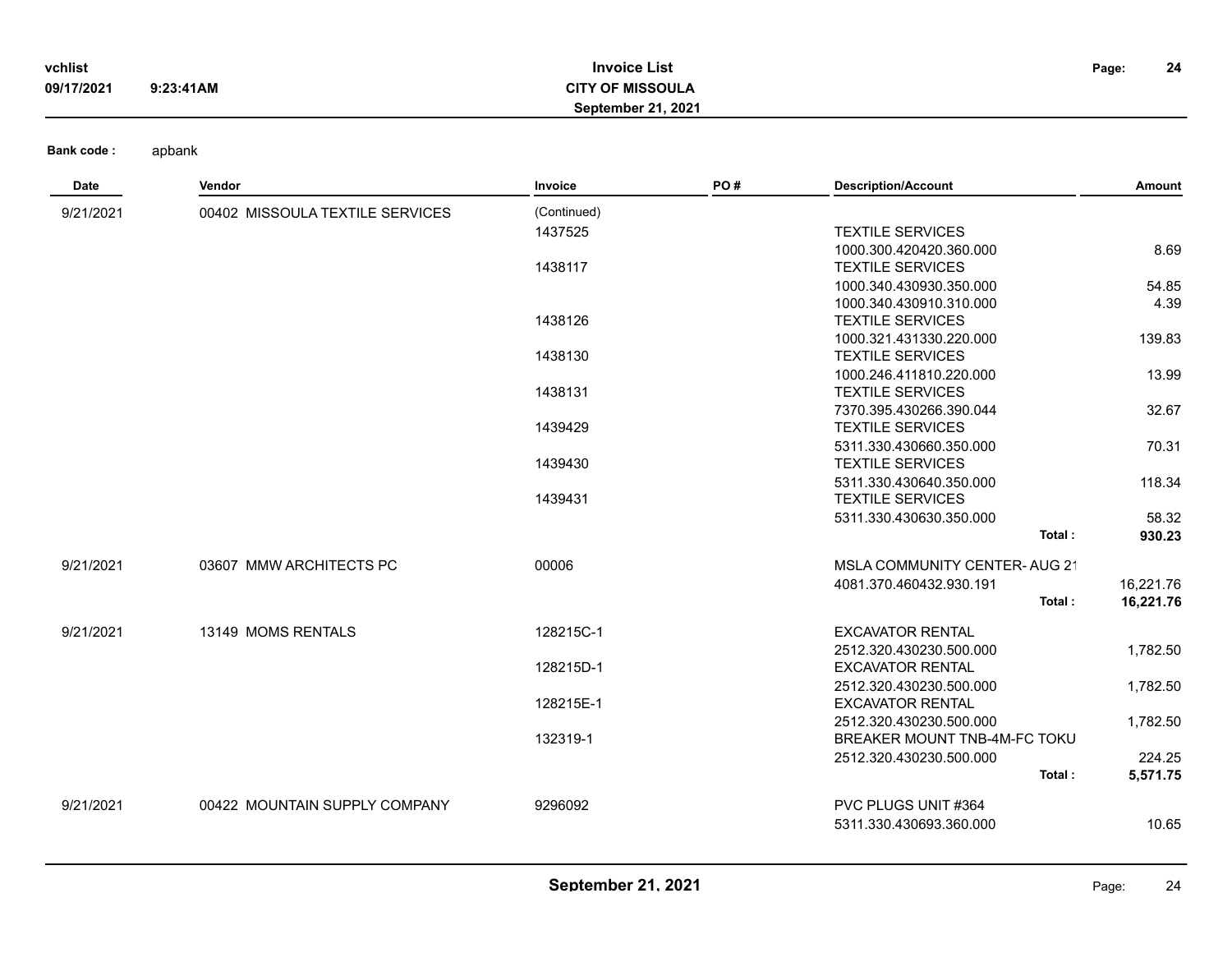| vchlist    |           | <b>Invoice List</b>       | Page: | 25 |
|------------|-----------|---------------------------|-------|----|
| 09/17/2021 | 9:23:41AM | <b>CITY OF MISSOULA</b>   |       |    |
|            |           | <b>September 21, 2021</b> |       |    |

| Date      | Vendor                               | Invoice     | PO# | <b>Description/Account</b>     | Amount   |
|-----------|--------------------------------------|-------------|-----|--------------------------------|----------|
| 9/21/2021 | 00422 MOUNTAIN SUPPLY COMPANY        | (Continued) |     |                                |          |
|           |                                      | 9296865     |     | OIL TRANSFER SUPPLIES          |          |
|           |                                      |             |     | 2512.320.430230.220.000        | 81.85    |
|           |                                      | 9297316     |     | PLUMBING/IRRIGATING SUPPLIES   |          |
|           |                                      |             |     | 5311.330.430630.230.000        | 3.25     |
|           |                                      |             |     | Total:                         | 95.75    |
| 9/21/2021 | 03490 MOUNTAIN VALLEY PLANT MGMT LLC | 1028        |     | <b>HERBICIDE APPLICATION</b>   |          |
|           |                                      |             |     | 2513.370.460484.350.000        | 1,710.00 |
|           |                                      |             |     | Total:                         | 1,710.00 |
| 9/21/2021 | 10124 MOUNTAIN WEST CO OP BULK EAST  | SG5453      |     | DYED DIESEL                    |          |
|           |                                      |             |     | 1000.300.420460.231.000        | 677.38   |
|           |                                      | SG5454      |     | <b>DYED DIESEL</b>             |          |
|           |                                      |             |     | 1000.300.420460.231.000        | 677.38   |
|           |                                      |             |     | Total:                         | 1,354.76 |
| 9/21/2021 | 09274 MOUNTAIN WEST COOPERATIVE      | 438104      |     | OPERATING PROPANE              |          |
|           |                                      |             |     | 2512.320.430230.220.000        | 33.54    |
|           |                                      | 438231      |     | OFF ROAD PROPANE               |          |
|           |                                      |             |     | 5311.330.430660.231.000        | 58.16    |
|           |                                      |             |     | Total:                         | 91.70    |
| 9/21/2021 | 00885 MUNICIPAL COURT                | AUGUST2021  |     | <b>AUGUST 2021 BANK FEES</b>   |          |
|           |                                      |             |     | 1000.230.410360.500.000        | 260.41   |
|           |                                      |             |     | Total:                         | 260.41   |
| 9/21/2021 | 10125 MURDOCHS                       | 25036/5     |     | <b>TOOLS FOR TRUCK</b>         |          |
|           |                                      |             |     | 5450.334.430246.220.000        | 54.98    |
|           |                                      | 25230/5     |     | <b>BANCROFT PONDS SUPPLIES</b> |          |
|           |                                      |             |     | 1216.370.460484.220.000        | 194.94   |
|           |                                      | 25276/5     |     | <b>SMALL TOOLS</b>             |          |
|           |                                      |             |     | 2513.370.460501.220.000        | 49.97    |
|           |                                      | 25341/5     |     | RATCHET STRAP & JHOOK          |          |
|           |                                      |             |     | 2512.320.430230.220.000        | 44.97    |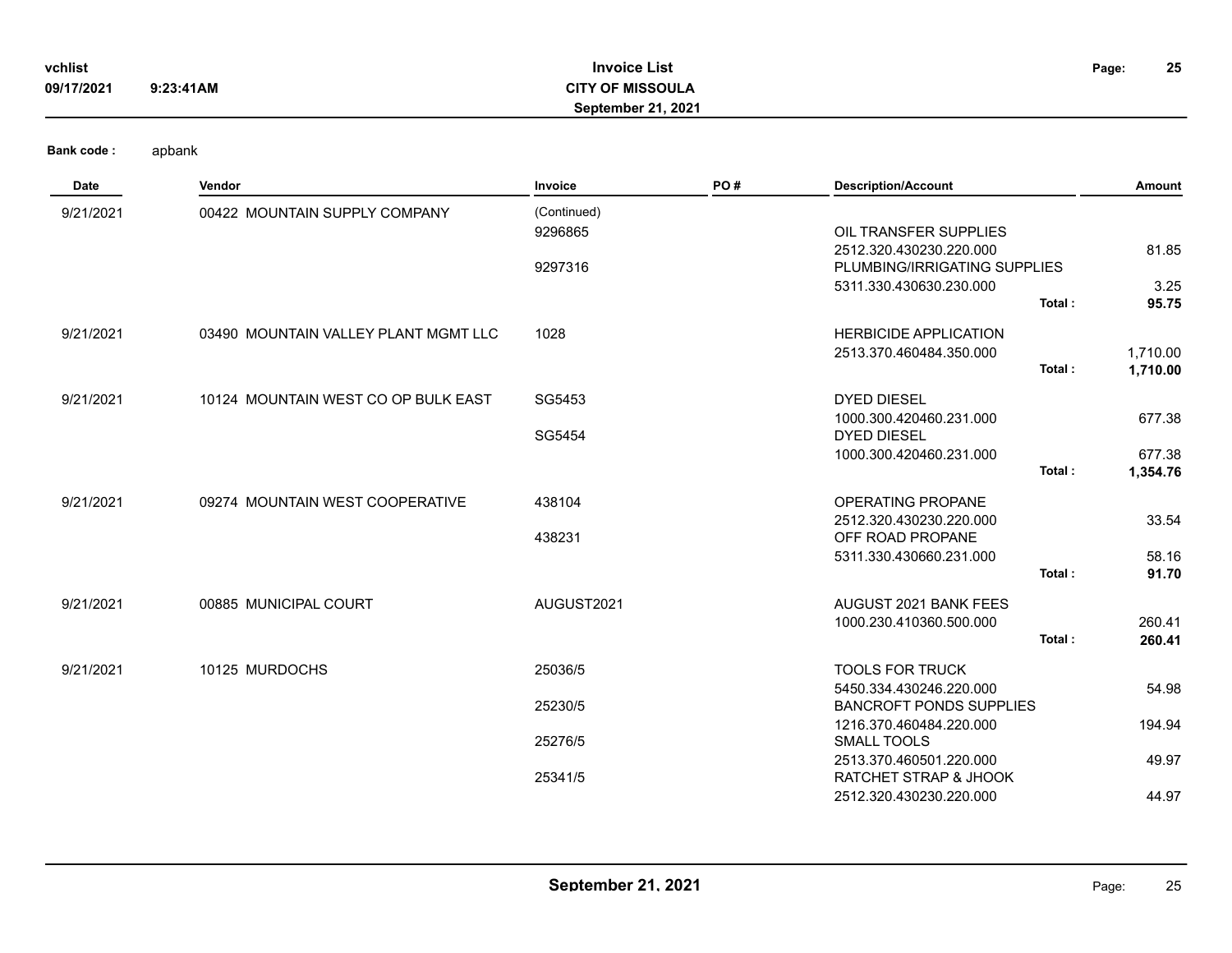| vchlist<br>09/17/2021 | 9:23:41AM                          | <b>Invoice List</b><br><b>CITY OF MISSOULA</b><br>September 21, 2021 |     |                                                                                                                               | 26<br>Page:                      |
|-----------------------|------------------------------------|----------------------------------------------------------------------|-----|-------------------------------------------------------------------------------------------------------------------------------|----------------------------------|
| <b>Bank code:</b>     | apbank                             |                                                                      |     |                                                                                                                               |                                  |
| Date                  | Vendor                             | Invoice                                                              | PO# | <b>Description/Account</b>                                                                                                    | Amount                           |
| 9/21/2021             | 10125 MURDOCHS                     | (Continued)<br>25342/5<br>25351/5                                    |     | GRASS SEED FOR HIGGINS MDT SP<br>2512.320.430230.220.000<br>SHOP SUPPLIES- RATCHET STRAP<br>1000.321.431330.220.000<br>Total: | 27.99<br>19.99<br>392.84         |
| 9/21/2021             | 09434 MURER, RYAN                  | TRAVEL SETTLEMENT                                                    |     | ANDERSON, CA WILDLAND FIRE AS!<br>1225.300.420460.220.000<br>Total:                                                           | 176.00<br>176.00                 |
| 9/21/2021             | 00429 NASH ENTERPRISES INC         | 10272                                                                |     | ROOT X FOR AUTUMN<br>5311.330.430630.230.000<br>Total:                                                                        | 6,158.42<br>6,158.42             |
| 9/21/2021             | 21641 NATIONAL DEVELOPMENT COUNCIL | 12429020                                                             |     | HD423 TRAINING- LISUM<br>2940.400.470290.700.000<br>Total:                                                                    | 769.50<br>769.50                 |
| 9/21/2021             | 09431 NATURES BEST INC             | 1500                                                                 |     | MAINTENANCE CONTRACT AUGUST<br>5311.330.430640.360.000<br>Total:                                                              | 1,250.00<br>1,250.00             |
| 9/21/2021             | 00436 NORCO                        | 33015610                                                             |     | <b>CARBON DIOXIDE</b><br>5711.370.460490.230.000<br>Total:                                                                    | 185.24<br>185.24                 |
| 9/21/2021             | 18811 NORTH RIDGE FIRE EQUIPMENT   | 13140<br>13141                                                       |     | DRIP TORCHES- 3140 BUILD<br>4020.390.420301.940.000<br><b>EMS COVERALLS- ARPA</b><br>1000.300.429000.220.419<br>Total:        | 270.45<br>23,874.48<br>24,144.93 |
| 9/21/2021             | 12750 NORTHERN COMMUNICATIONS      | 7000-09012021                                                        |     | SEPT 2021 CRIME STOPPERS<br>2919.290.420181.350.000<br>Total:                                                                 | 189.50<br>189.50                 |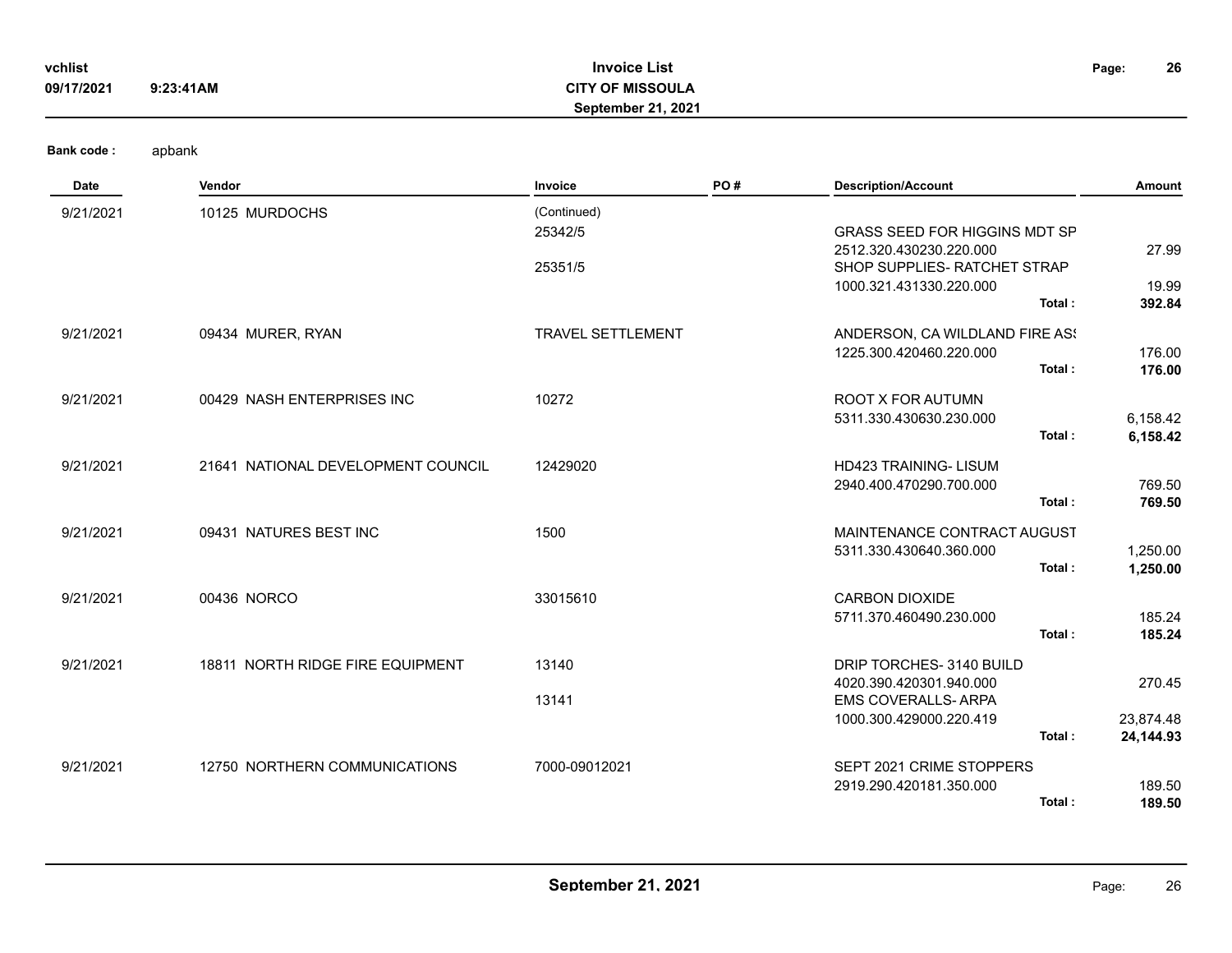| vchlist    |           | <b>Invoice List</b>       | Page: | 27 |
|------------|-----------|---------------------------|-------|----|
| 09/17/2021 | 9:23:41AM | <b>CITY OF MISSOULA</b>   |       |    |
|            |           | <b>September 21, 2021</b> |       |    |

| ode : |  | apbank |
|-------|--|--------|
|-------|--|--------|

| Date      | Vendor                         | Invoice   | PO# | <b>Description/Account</b>        | Amount    |
|-----------|--------------------------------|-----------|-----|-----------------------------------|-----------|
| 9/21/2021 | 00481 NORTHWEST SCIENTIFIC INC | 5147604   |     | NITRILE GLOVES                    |           |
|           |                                |           |     | 5311.330.430650.220.000           | 60.96     |
|           |                                |           |     | Total:                            | 60.96     |
| 9/21/2021 | 00725 NORTHWESTERN ENERGY      | 04212817  |     | <b>UTILITIES</b>                  |           |
|           |                                |           |     | 2513.370.460501.341.000           | 1,792.14  |
|           |                                | 04212825  |     | <b>UTILITY BILLS</b>              |           |
|           |                                |           |     | 2512.280.430263.341.000           | 123.16    |
|           |                                |           |     | 2512.280.430264.341.000           | 52.45     |
|           |                                | 04212866  |     | <b>COLLECTIONS</b>                |           |
|           |                                |           |     | 5311.330.430630.341.000           | 3,983.10  |
|           |                                |           |     | 5311.330.430640.341.000           | 45,738.87 |
|           |                                | 0722543-6 |     | <b>ROSE PARK LIGHTS</b>           |           |
|           |                                |           |     | 2513.370.460501.341.000           | 52.10     |
|           |                                | 0722580-8 |     | SACAJAWEA PARK 100W HPSPT 17F     |           |
|           |                                |           |     | 2513.370.460501.342.000           | 25.92     |
|           |                                | 0722869-5 |     | SKYVIEW PK CRNR HILLVIEW & SKY    |           |
|           |                                |           |     | 2513.370.460501.341.000           | 6.00      |
|           |                                | 0722988-3 |     | WAPIKIYA PARK TEMP IRR CLOCK      |           |
|           |                                |           |     | 2513.370.460501.341.000           | 6.00      |
|           |                                | 0723020-4 |     | 2419 GARLAND DR TMR               |           |
|           |                                |           |     | 2513.370.460501.341.000           | 6.63      |
|           |                                | 0724537-6 |     | SCHOOL FLASHERS AT CHEIF CHAF     |           |
|           |                                |           |     | 2512.280.430264.341.000           | 14.13     |
|           |                                | 0724538-4 |     | SCHOOL FLASHERS AT LEWIS CLAR     |           |
|           |                                |           |     | 2512.280.430264.341.000           | 11.83     |
|           |                                | 0724539-2 |     | <b>SCHOOL FLASHERS WASHINGTON</b> |           |
|           |                                |           |     | 2512.280.430264.341.000           | 36.57     |
|           |                                | 07425101  |     | <b>UTILITY BILLS</b>              |           |
|           |                                |           |     | 2512.280.430263.341.000           | 1,359.65  |
|           |                                |           |     | 2512.280.430264.341.000           | 0.93      |
|           |                                | 1147292-5 |     | W OF WEEPING WILLOW DR SPRINK     |           |
|           |                                |           |     | 2513.370.460501.341.000           | 6.63      |
|           |                                | 1388904-3 |     | SUSSEX BEND LANDSCAPE             |           |
|           |                                |           |     | 2513.370.460501.341.000           | 6.50      |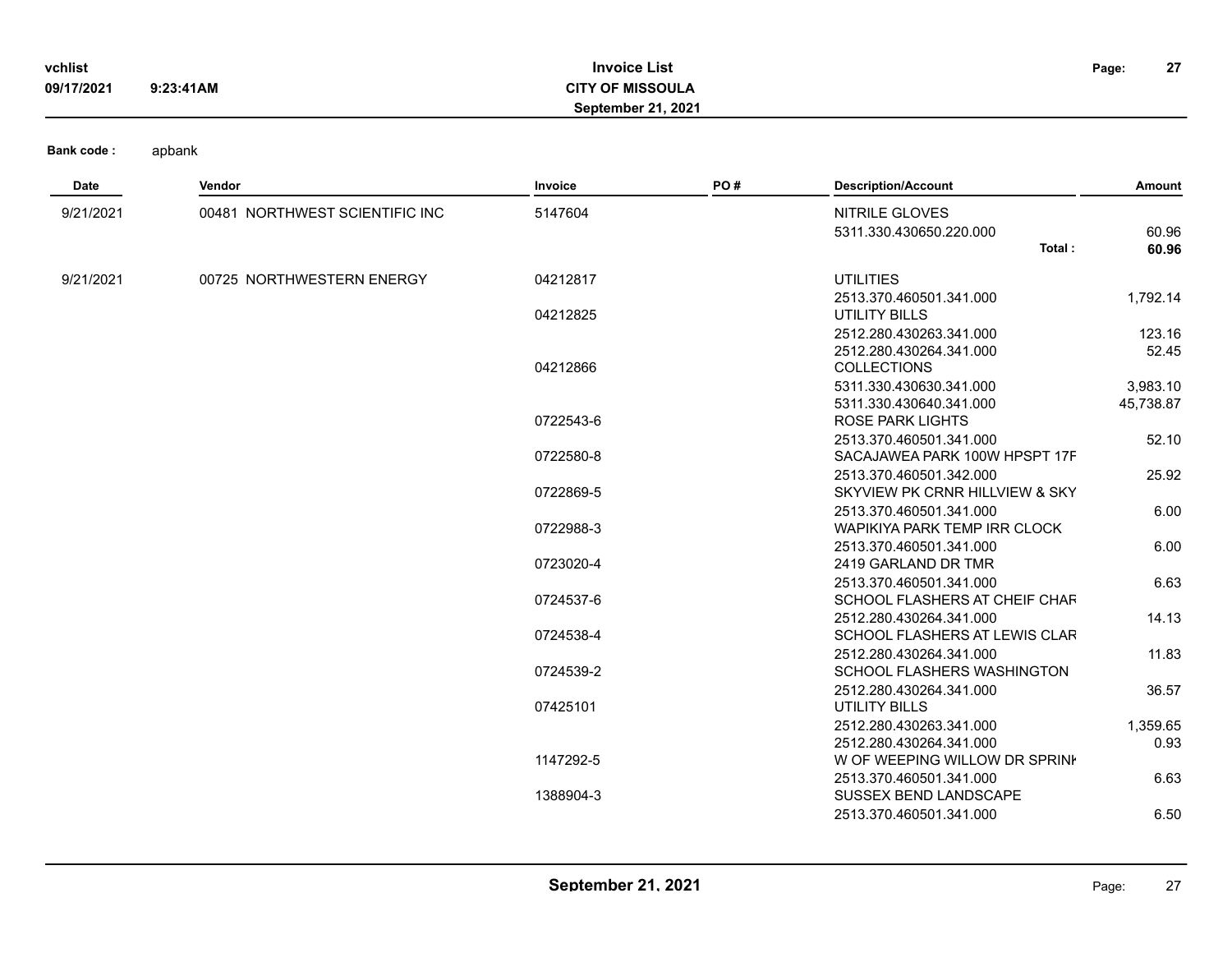| vchlist    |           | <b>Invoice List</b>       | Page: | 28 |
|------------|-----------|---------------------------|-------|----|
| 09/17/2021 | 9:23:41AM | <b>CITY OF MISSOULA</b>   |       |    |
|            |           | <b>September 21, 2021</b> |       |    |

**Bank code** 

| apbank<br>de : |  |
|----------------|--|
|----------------|--|

| Date      | Vendor                    | Invoice     | PO# | <b>Description/Account</b>         | Amount     |
|-----------|---------------------------|-------------|-----|------------------------------------|------------|
| 9/21/2021 | 00725 NORTHWESTERN ENERGY | (Continued) |     |                                    |            |
|           |                           | 1583320-5   |     | MCCORMICK PARK ROPES COURSE        |            |
|           |                           |             |     | 2513.370.460501.341.000            | 24.12      |
|           |                           | 1719784-9   |     | <b>CRNR 23RD GARLAND IRR TIMER</b> |            |
|           |                           |             |     | 2513.370.460501.341.000            | 7.94       |
|           |                           | 2001923-8   |     | BECKWITH AVE AND HILL ST           |            |
|           |                           |             |     | 2513.370.460501.341.000            | 6.50       |
|           |                           | 2027530-1   |     | ANDERSON PARK IRRIGATION PRO.      |            |
|           |                           |             |     | 2513.370.460501.341.000            | 39.62      |
|           |                           | 2049178-3   |     | LESTER SOUTH PROJECT               |            |
|           |                           |             |     | 2513.370.460501.341.000            | 23.30      |
|           |                           | 2049180-9   |     | 39TH AND PAXSON                    |            |
|           |                           |             |     | 2513.370.460501.341.000            | 29.77      |
|           |                           | 2092564-0   |     | 55TH AND HILLVIEW WAY              |            |
|           |                           |             |     | 2513.370.460501.341.000            | 26.98      |
|           |                           | 2092567-3   |     | <b>HOLLIS PARK PROJECT</b>         |            |
|           |                           |             |     | 2513.370.460501.341.000            | 81.68      |
|           |                           | 29796406    |     | <b>UTILITY BILLING</b>             |            |
|           |                           |             |     | 5210.335.430530.341.000            | 189,891.22 |
|           |                           |             |     | 5210.335.430510.341.000            | 1,716.36   |
|           |                           | 3747504-3   |     | 1101 SOUTH AVE W PDST              |            |
|           |                           |             |     | 2513.370.460501.341.000<br>Total:  | 59.82      |
|           |                           |             |     |                                    | 245,129.92 |
| 9/21/2021 | 00487 OFFICE CITY         | 991405-0    |     | OFFICE SUPPLIES                    |            |
|           |                           |             |     | 1000.250.411050.210.000            | 209.90     |
|           |                           | 994886-0    |     | OFFICE SUPPLIES                    |            |
|           |                           |             |     | 1000.221.410810.210.000            | 93.53      |
|           |                           | 994886-1    |     | OFFICE SUPPLIES                    |            |
|           |                           |             |     | 1000.221.410810.210.000            | 7.45       |
|           |                           | 994897-1    |     | OFFICE SUPPLIES                    |            |
|           |                           |             |     | 1000.230.410360.210.000            | 49.99      |
|           |                           | 994959-0    |     | OFFICE SUPPLIES                    |            |
|           |                           |             |     | 1000.300.420410.210.000            | 19.98      |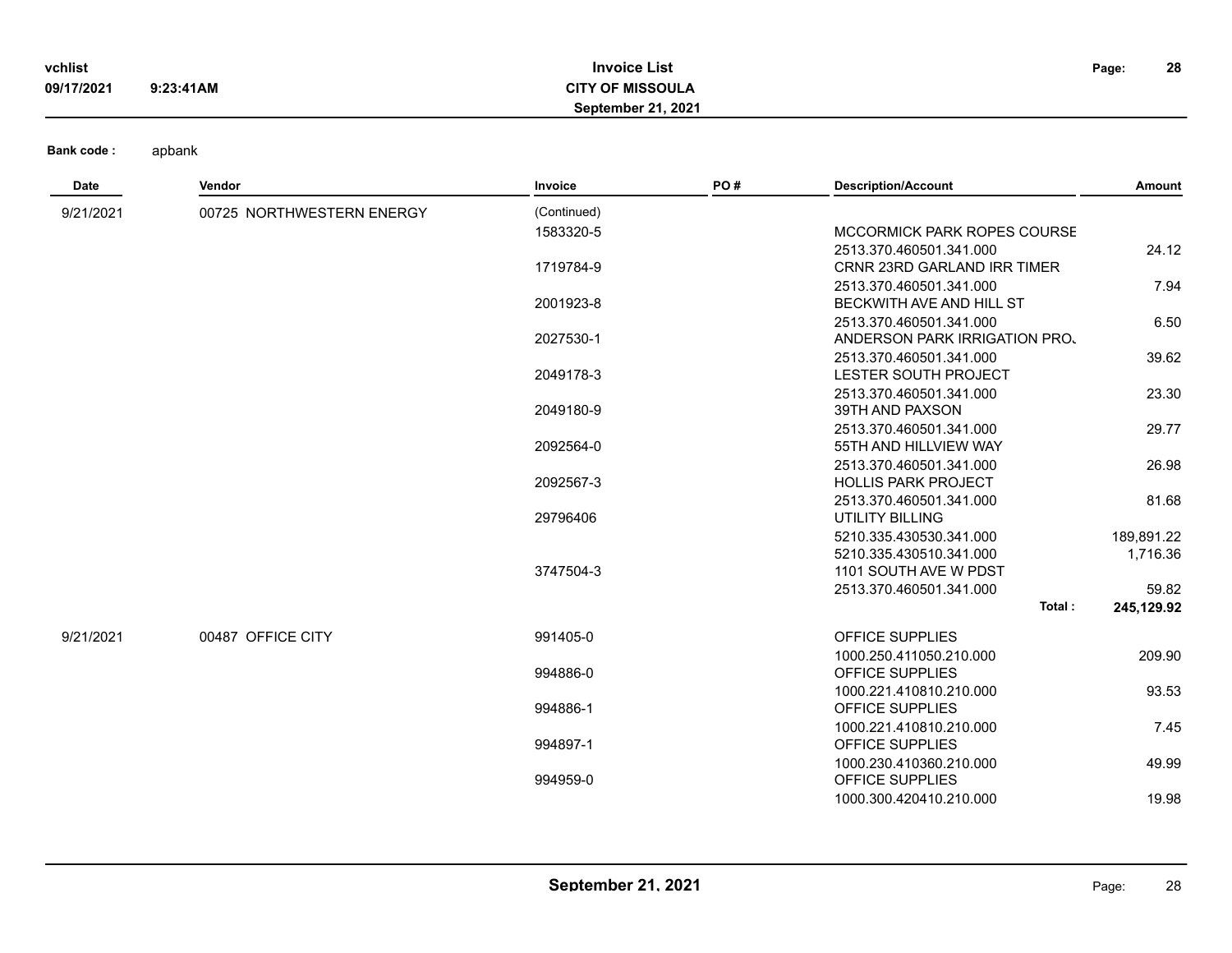| vchlist    |           | <b>Invoice List</b>       | Page: | 29 |
|------------|-----------|---------------------------|-------|----|
| 09/17/2021 | 9:23:41AM | <b>CITY OF MISSOULA</b>   |       |    |
|            |           | <b>September 21, 2021</b> |       |    |
|            |           |                           |       |    |

| Date      | Vendor                              | Invoice         | PO# | <b>Description/Account</b>     | Amount   |
|-----------|-------------------------------------|-----------------|-----|--------------------------------|----------|
| 9/21/2021 | 00487 OFFICE CITY                   | (Continued)     |     |                                |          |
|           |                                     | 994959-1        |     | OFFICE SUPPLIES                |          |
|           |                                     |                 |     | 1000.300.420410.210.000        | 25.41    |
|           |                                     | 994959-2        |     | OFFICE SUPPLIES                |          |
|           |                                     |                 |     | 1000.300.420410.210.000        | 8.24     |
|           |                                     | 995009-1        |     | OFFICE SUPPLIES- CPDI RETREAT  |          |
|           |                                     |                 |     | 1000.250.411010.210.000        | 122.03   |
|           |                                     | 995009-2        |     | OFFICE SUPPLIES                |          |
|           |                                     |                 |     | 1000.250.411010.210.000        | 14.98    |
|           |                                     | 995021-0        |     | <b>OFFICE SUPPLIES</b>         |          |
|           |                                     |                 |     | 1000.300.420410.210.000        | 106.49   |
|           |                                     | 995021-1        |     | <b>OFFICE SUPPLIES</b>         |          |
|           |                                     |                 |     | 1000.300.420410.210.000        | 119.98   |
|           |                                     | 995221-0        |     | <b>OFFICE SUPPLIES</b>         |          |
|           |                                     |                 |     | 1000.240.410510.210.000        | 5.53     |
|           |                                     |                 |     | Total:                         | 783.51   |
| 9/21/2021 | 00488 OFFICE SOLUTIONS AND SERVICES | 2290            |     | <b>OFFICE SUPPLIES</b>         |          |
|           |                                     |                 |     | 5311.330.430610.220.000        | 88.73    |
|           |                                     | <b>INV97604</b> |     | CONTRACT OVERAGE JULY 30-AUG   |          |
|           |                                     |                 |     | 1000.340.430910.210.000        | 32.73    |
|           |                                     | <b>INV97618</b> |     | COPIER CONTRACT OVERAGE AUG:   |          |
|           |                                     |                 |     | 2513.370.460432.350.000        | 110.88   |
|           |                                     | <b>INV97751</b> |     | <b>CONTRACT OVERAGE AUG 21</b> |          |
|           |                                     |                 |     | 5210.335.430510.210.000        | 22.36    |
|           |                                     | <b>INV97937</b> |     | COPIER CONTRACT OVERAGE AUG    |          |
|           |                                     |                 |     | 1000.300.420420.360.000        | 205.77   |
|           |                                     |                 |     | Total:                         | 460.47   |
| 9/21/2021 | 04887 OREILLY AUTO PARTS/FIRST CALL | 1562-332823     |     | #94 CORE RETURN                |          |
|           |                                     |                 |     | 1000.290.420150.230.000        | $-10.00$ |
|           |                                     | 1562-338327     |     | #64 CONTROL ARM ASSEMBLY       |          |
|           |                                     |                 |     | 1000.290.420150.230.000        | 150.89   |
|           |                                     | 1562-338643     |     | #8059 SWAY BAR LINK            |          |
|           |                                     |                 |     | 1000.290.420141.230.000        | 14.36    |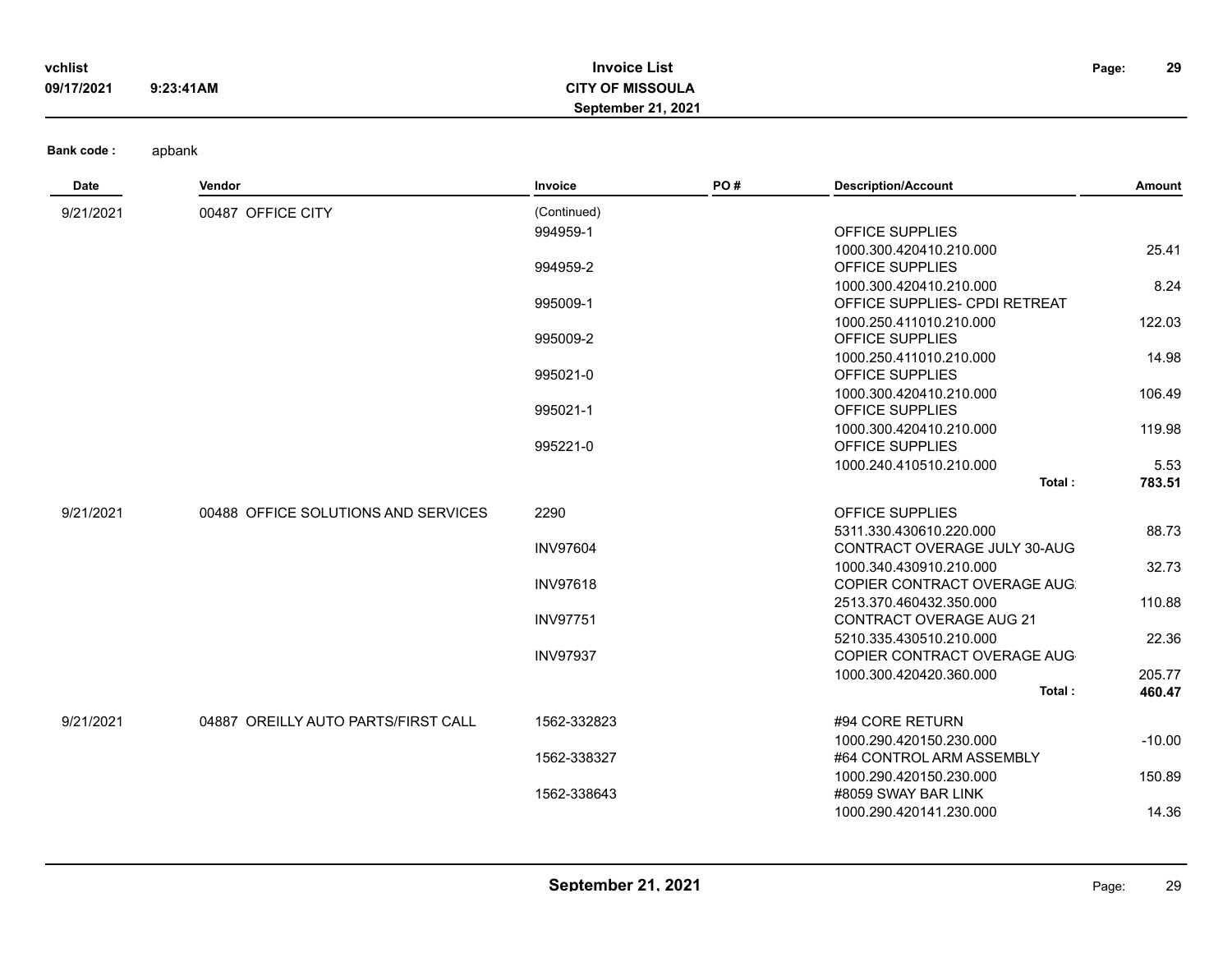| vchlist<br>09/17/2021            | <b>Invoice List</b><br><b>CITY OF MISSOULA</b><br>9:23:41AM<br><b>September 21, 2021</b> |                |     |                            |  | 30     |
|----------------------------------|------------------------------------------------------------------------------------------|----------------|-----|----------------------------|--|--------|
| <b>Bank code:</b><br><b>Date</b> | apbank<br>Vendor                                                                         | <b>Invoice</b> | PO# | <b>Description/Account</b> |  | Amount |

| Date      | Vendor                               | <b>Invoice</b>           | PO# | <b>Description/Account</b>                               | Amount           |
|-----------|--------------------------------------|--------------------------|-----|----------------------------------------------------------|------------------|
| 9/21/2021 | 04887 OREILLY AUTO PARTS/FIRST CALL  | (Continued)              |     |                                                          |                  |
|           |                                      | 1562-339915              |     | #61 CV SHAFT                                             |                  |
|           |                                      |                          |     | 1000.290.420150.230.000                                  | 80.74            |
|           |                                      | 1562-339991              |     | #26 A/T FILTER<br>1000.290.420141.230.000                |                  |
|           |                                      | 1563-150772              |     | FLASHING LIGHTS FOR NIGHT WOR                            | 21.06            |
|           |                                      |                          |     | 2512.320.430230.220.000                                  | 39.99            |
|           |                                      |                          |     | Total:                                                   | 297.04           |
| 9/21/2021 | 19249 PATHWAYS COMMUNITY NETWORK INS | 3902                     |     | SOFTWARE LICENSING                                       |                  |
|           |                                      |                          |     | 1000.300.420465.360.000                                  | 119.87           |
|           |                                      |                          |     | Total:                                                   | 119.87           |
|           |                                      |                          |     |                                                          |                  |
| 9/21/2021 | 11513 PETERSON, SUZANNE              | 082721                   |     | 8/31/21 MTG, POLICE COMMISSION I                         |                  |
|           |                                      |                          |     | 1000.290.420110.350.000<br>Total:                        | 10.00<br>10.00   |
|           |                                      |                          |     |                                                          |                  |
| 9/21/2021 | 04962 PLATT                          | 1W95509                  |     | ELECTRICAL PARTS/SUPPLIES                                |                  |
|           |                                      |                          |     | 1221.370.460503.220.000                                  | 73.29            |
|           |                                      | 1X04863                  |     | ELECTRICAL PARTS/SUPPLIES                                |                  |
|           |                                      | 1X04959                  |     | 1221.370.460503.220.000<br>ELECTRICAL PARTS/SUPPLIES     | 219.86           |
|           |                                      |                          |     | 1221.370.460503.220.000                                  | 18.99            |
|           |                                      |                          |     | Total:                                                   | 312.14           |
| 9/21/2021 | 08316 PORTER, JAMIE                  | <b>TRAVEL SETTLEMENT</b> |     | <b>GARRISON, MT WILDLAND FIRE ASS</b>                    |                  |
|           |                                      |                          |     | 1225.300.420460.220.000                                  | 425.00           |
|           |                                      |                          |     | Total:                                                   | 425.00           |
|           |                                      |                          |     |                                                          |                  |
| 9/21/2021 | 15284 POTTON, REBECCA                | <b>TVLADV092621</b>      |     | PERDIEM/LODGING, CRISIS NEGOTI                           |                  |
|           |                                      |                          |     | 1000.290.420130.370.000<br>Total:                        | 853.90<br>853.90 |
|           |                                      |                          |     |                                                          |                  |
| 9/21/2021 | 04474 PRO SWEEP PLUS                 | 20443                    |     | <b>SEAL COATING</b>                                      |                  |
|           |                                      |                          |     | 1221.370.460520.930.000                                  | 35,244.00        |
|           |                                      | 20591                    |     | SEALCOAT FOR NEW ASPHALT PAVI<br>2512.320.430230.500.000 | 500.00           |
|           |                                      |                          |     |                                                          |                  |
|           |                                      |                          |     |                                                          |                  |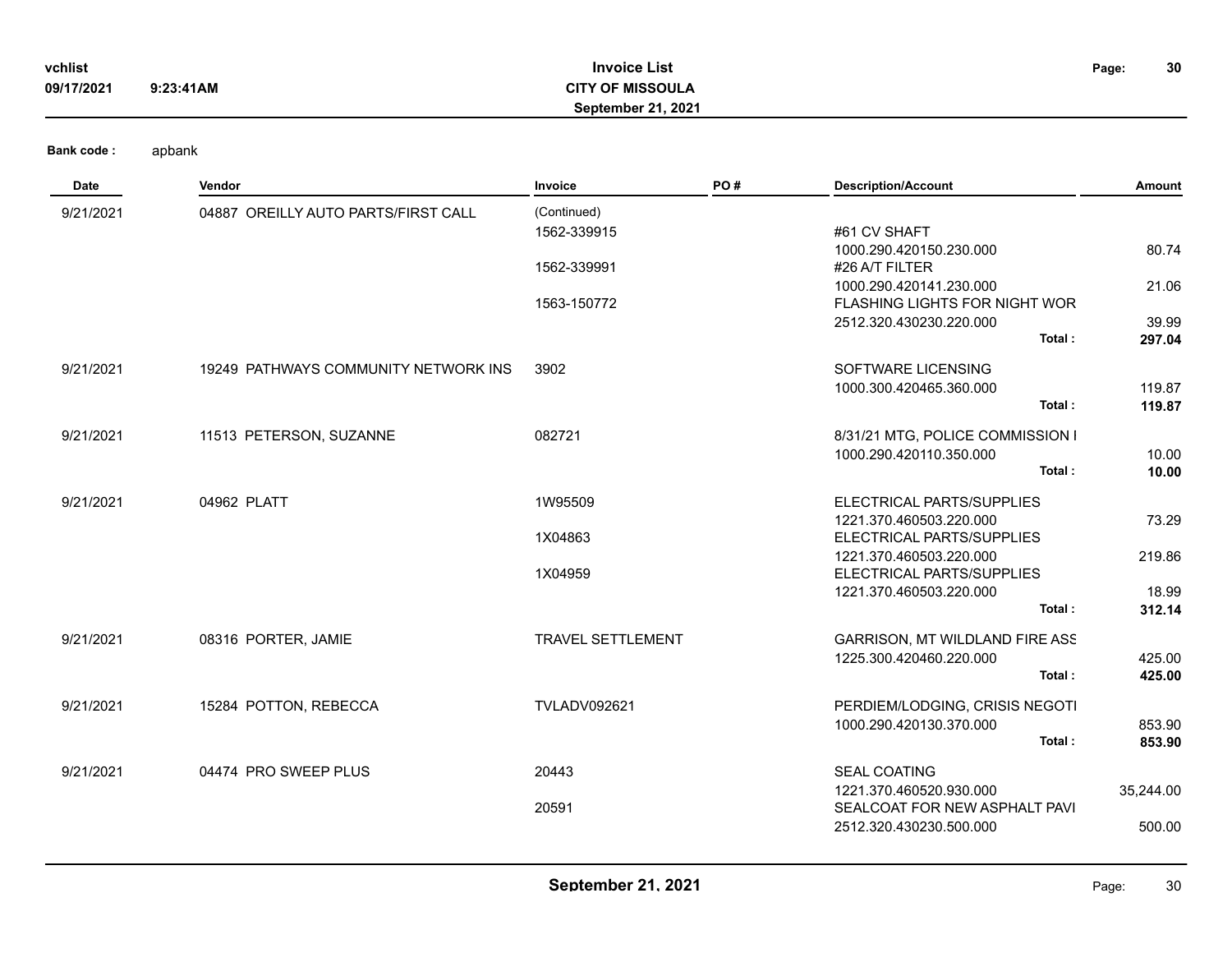| vchlist    |           | <b>Invoice List</b>       | Page: | -31 |
|------------|-----------|---------------------------|-------|-----|
| 09/17/2021 | 9:23:41AM | <b>CITY OF MISSOULA</b>   |       |     |
|            |           | <b>September 21, 2021</b> |       |     |

| <b>Date</b> | Vendor                               | Invoice     | PO# | <b>Description/Account</b>        | Amount    |
|-------------|--------------------------------------|-------------|-----|-----------------------------------|-----------|
|             | 04474 PRO SWEEP PLUS                 | (Continued) |     | Total:                            | 35,744.00 |
| 9/21/2021   | 00524 PRO TOWING                     | 56860       |     | PAV 22-004                        |           |
|             |                                      |             |     | 1000.290.420154.350.000           | 65.00     |
|             |                                      | 56878       |     | PAV 22-003                        |           |
|             |                                      |             |     | 1000.290.420154.350.000           | 15.00     |
|             |                                      | 56898       |     | PAV 22-005                        |           |
|             |                                      |             |     | 1000.290.420154.350.000           | 15.00     |
|             |                                      | 56977       |     | PAV 22-006                        |           |
|             |                                      |             |     | 1000.290.420154.350.000           | 65.00     |
|             |                                      | 57025       |     | PAV 22-007                        |           |
|             |                                      |             |     | 1000.290.420154.350.000           | 45.00     |
|             |                                      | 57041       |     | LOT RENT, AUGUST 2021             |           |
|             |                                      |             |     | 1000.290.420154.350.000<br>Total: | 800.00    |
|             |                                      |             |     |                                   | 1,005.00  |
| 9/21/2021   | 09484 PROFORCE LAW ENFORCEMENT       | 459859      |     | TSR CART X20, TSR HOLSTER X4, T   |           |
|             |                                      |             |     | 1000.290.420150.220.000           | 1,258.95  |
|             |                                      |             |     | Total:                            | 1,258.95  |
| 9/21/2021   | 12506 PROVIDENCE HEALTH & SERVICES   | 567449      |     | <b>BLOOD DRAW X6</b>              |           |
|             |                                      |             |     | 1000.290.420182.350.000           | 570.00    |
|             |                                      |             |     | Total:                            | 570.00    |
| 9/21/2021   | 20780 PROVIDENCE HEALTH AND SERVICES | 16877       |     | PHYSICAL & LABS, NEW HIRE C140    |           |
|             |                                      |             |     | 1000.290.420150.220.000           | 486.00    |
|             |                                      |             |     | Total:                            | 486.00    |
| 9/21/2021   | 04641 RAINMAKER                      | 28847       |     | <b>PRO SERVICES/IRRIGATION</b>    |           |
|             |                                      |             |     | 2513.370.460501.350.000           | 705.21    |
|             |                                      |             |     | Total:                            | 705.21    |
| 9/21/2021   | 17589 RASTGOUFARD, BABAK             | 082721      |     | 8/31/21 MTG, POLICE COMMISSION I  |           |
|             |                                      |             |     | 1000.290.420110.350.000           | 10.00     |
|             |                                      |             |     | Total:                            | 10.00     |

9/21/2021 00537 REDS TOWING INC 123366 123366 TOWING SERVICE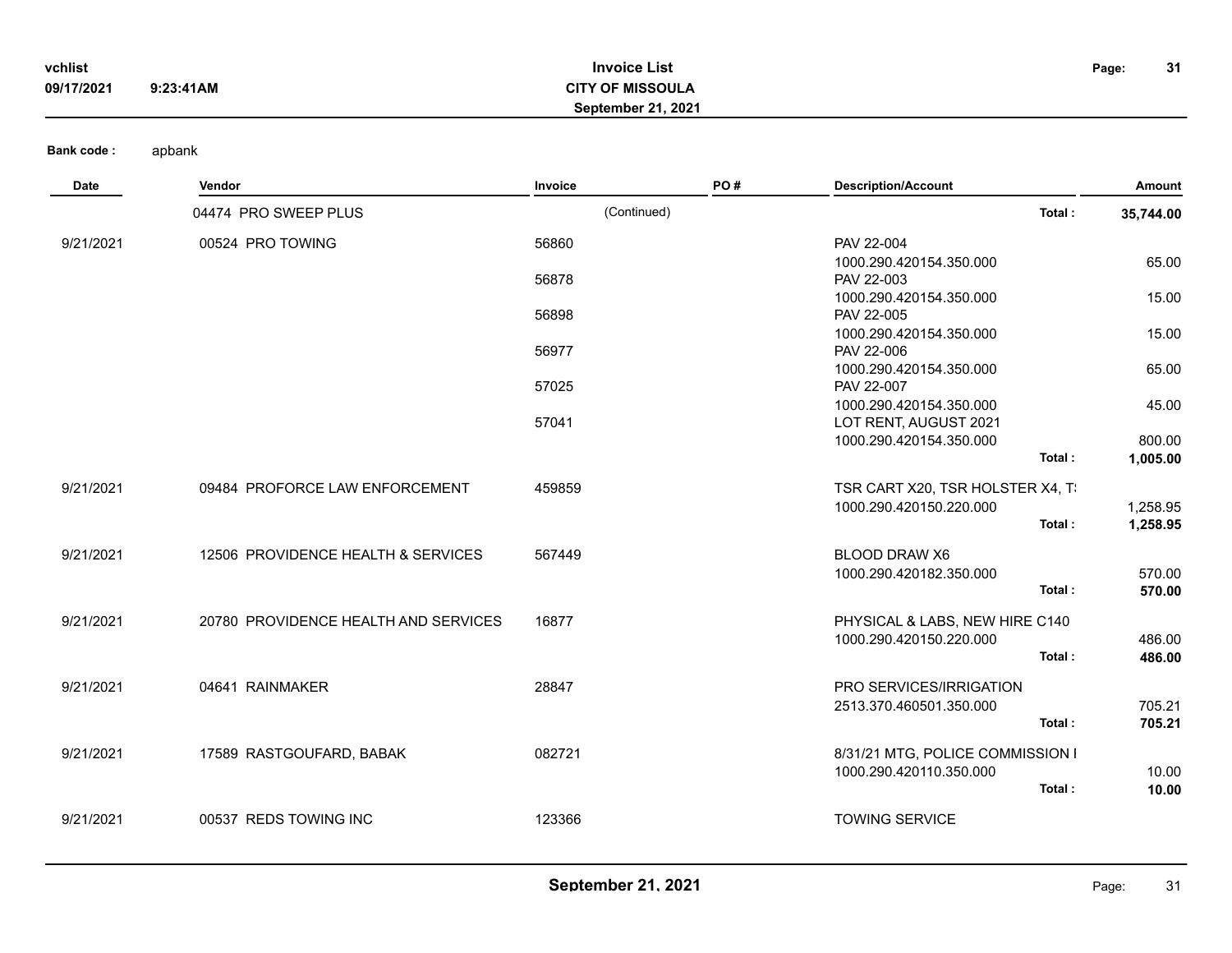| vchlist<br>09/17/2021 | 9:23:41AM                          | <b>Invoice List</b><br><b>CITY OF MISSOULA</b><br>September 21, 2021 |     |                                                    | 32<br>Page:       |
|-----------------------|------------------------------------|----------------------------------------------------------------------|-----|----------------------------------------------------|-------------------|
| <b>Bank code:</b>     | apbank                             |                                                                      |     |                                                    |                   |
| Date                  | Vendor                             | Invoice                                                              | PO# | <b>Description/Account</b>                         | Amount            |
| 9/21/2021             | 00537 REDS TOWING INC              | (Continued)                                                          |     |                                                    |                   |
|                       |                                    |                                                                      |     | 1221.370.460503.235.000                            | 140.00            |
|                       |                                    |                                                                      |     | Total:                                             | 140.00            |
| 9/21/2021             | 04811 REPUBLIC SERVICES #889       | 308890007286                                                         |     | 1305 SCOTT ST TRASH SERVICE SE                     |                   |
|                       |                                    |                                                                      |     | 1000.246.430220.345.000                            | 350.48            |
|                       |                                    | 308890038568                                                         |     | TRASH SERVICE SEPTEMBER 21                         |                   |
|                       |                                    |                                                                      |     | 2513.370.460503.345.000                            | 291.40            |
|                       |                                    | 308890050468                                                         |     | MONTHLY SERVICE- SEPTEMBER                         |                   |
|                       |                                    |                                                                      |     | 1000.246.430220.345.000                            | 798.90            |
|                       |                                    |                                                                      |     | 1000.300.420420.345.000                            | 747.64            |
|                       |                                    |                                                                      |     | 1000.340.430920.345.000                            | 98.88             |
|                       |                                    |                                                                      |     | 2512.280.430265.345.000<br>2513.370.460501.345.000 | 17.00<br>5,408.04 |
|                       |                                    |                                                                      |     | 5311.330.430640.345.000                            | 2,390.02          |
|                       |                                    |                                                                      |     | 5311.330.430660.345.000                            | 487.08            |
|                       |                                    | 308890151605                                                         |     | SPLASH MT TRASH SERVICE SEPTE                      |                   |
|                       |                                    |                                                                      |     | 5711.370.460491.345.000                            | 511.60            |
|                       |                                    | 308890153908                                                         |     | <b>CURRENTS TRASH SERVICE SEPTE</b>                |                   |
|                       |                                    |                                                                      |     | 5711.370.460490.345.000                            | 176.83            |
|                       |                                    | 308890154997                                                         |     | 435 RYMAN RECYCLING SEPTEMBE                       |                   |
|                       |                                    |                                                                      |     | 1000.246.430220.345.000                            | 116.91            |
|                       |                                    |                                                                      |     | Total:                                             | 11,394.78         |
| 9/21/2021             | 00135 REPUBLIC SERVICES OF MT - LF | 450020002797                                                         |     | LANDFILL CHARGES- PARKS AND RI                     |                   |
|                       |                                    |                                                                      |     | 2513.370.460501.345.000                            | 203.25            |
|                       |                                    |                                                                      |     | Total:                                             | 203.25            |
| 9/21/2021             | 12745 RESPEC                       | INV-0621-148                                                         |     | <b>CLARK FORK RIVER RESTORATION</b>                |                   |
|                       |                                    |                                                                      |     | 4083.370.460525.930.211                            | 34,680.00         |
|                       |                                    | INV-0621-623                                                         |     | <b>CLARK FORK RIVER RESTORATION</b>                |                   |
|                       |                                    |                                                                      |     | 4083.370.460525.930.211                            | 11,714.00         |
|                       |                                    |                                                                      |     | Total:                                             | 46,394.00         |
| 9/21/2021             | 21764 RIVERSIDE CONTRACTING INC.   | 2021-01                                                              |     | CHP SPREADER LEASE - JULY 26-AL                    |                   |
|                       |                                    |                                                                      |     | 2512.320.430230.500.000                            | 4,300.00          |
|                       |                                    |                                                                      |     |                                                    |                   |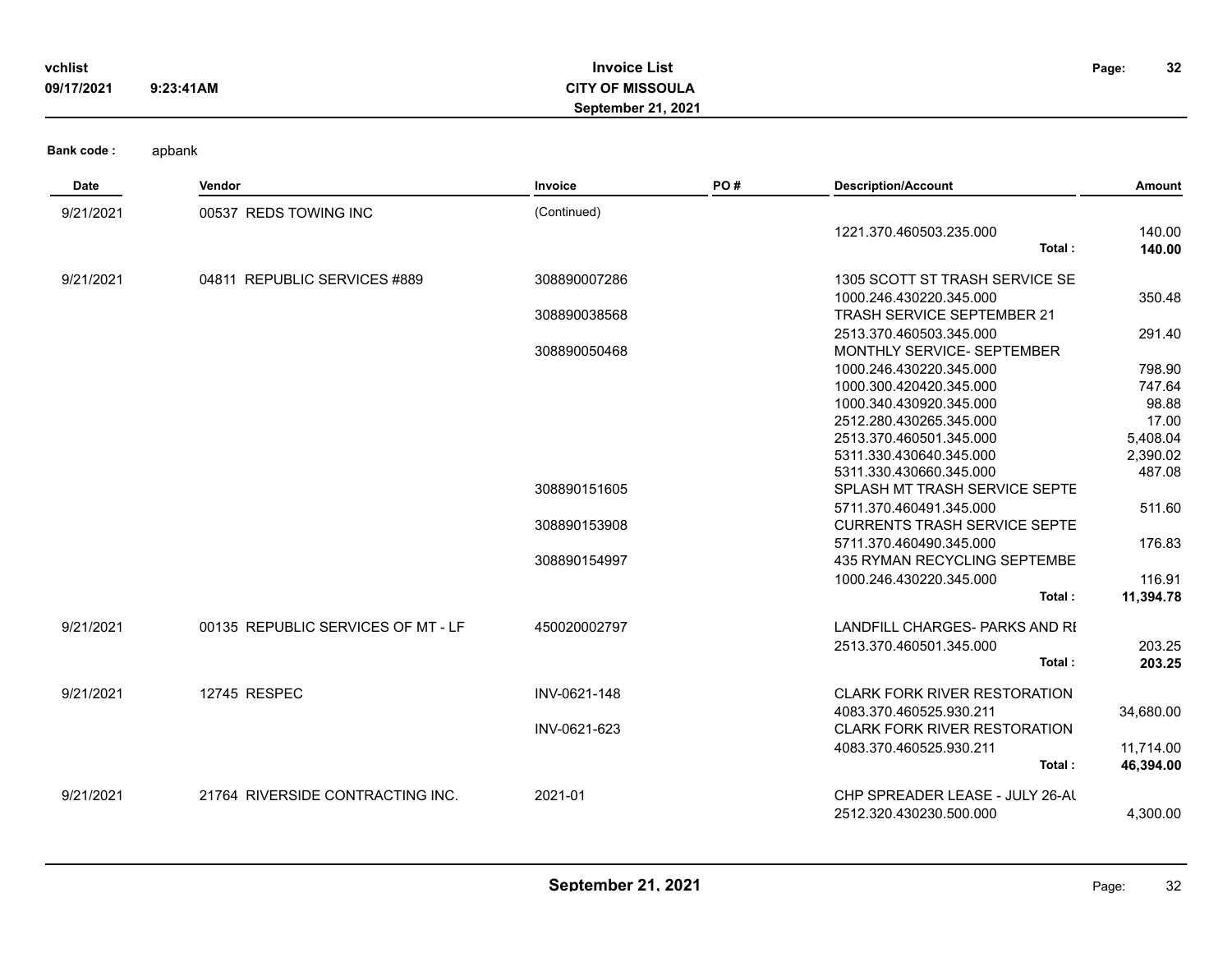| vchlist    |           | <b>Invoice List</b>       | Page: | 33 |
|------------|-----------|---------------------------|-------|----|
| 09/17/2021 | 9:23:41AM | <b>CITY OF MISSOULA</b>   |       |    |
|            |           | <b>September 21, 2021</b> |       |    |

| <b>Date</b> | Vendor                           | Invoice                  | PO# | <b>Description/Account</b>                                               | Amount               |
|-------------|----------------------------------|--------------------------|-----|--------------------------------------------------------------------------|----------------------|
|             | 21764 RIVERSIDE CONTRACTING INC. | (Continued)              |     | Total:                                                                   | 4,300.00             |
| 9/21/2021   | 02284 ROSEBOOM, KELLEEN M        | <b>TRAVEL ADVANCE</b>    |     | LEGALX CONFERENCE SALT LAKE (<br>1000.270.411125.370.000<br>Total:       | 1,161.38<br>1,161.38 |
| 9/21/2021   | 00564 SHIPPING DEPOT, THE        | 314620                   |     | NUTRIENT & TEXTURAL ANALYSES<br>2513.370.460439.220.000<br>Total:        | 9.91<br>9.91         |
| 9/21/2021   | 12282 SINK, NATE                 | <b>TRAVEL SETTLEMENT</b> |     | TROY, MT WILDLAND FIRE ASSIGNM<br>1225.300.420460.220.000<br>Total:      | 42.00<br>42.00       |
| 9/21/2021   | 11531 SOUTHLAND PRINTING CO      | 865582                   |     | <b>PRINTING</b><br>7370.395.430266.320.000<br>Total:                     | 3,372.49<br>3,372.49 |
| 9/21/2021   | 08956 SPLASH CAR WASH            | 1579                     |     | <b>CAR WASH</b><br>5210.335.430520.360.000<br>Total:                     | 9.50<br>9.50         |
| 9/21/2021   | 01207 SPOKANE HOUSE OF HOSE INC  | 897874                   |     | FILL HOSES FOR JET TRUCKS<br>5311.330.430630.230.000<br>Total:           | 414.87<br>414.87     |
| 9/21/2021   | 00607 SWEET PEA SEWER & SEPTIC   | 104962                   |     | PORTA POTTY RENTAL<br>2513.370.460501.350.000                            | 320.00               |
|             |                                  | 104963<br>104964         |     | PORTA POTTY RENTAL<br>2513.370.460501.350.000<br>PORTA POTTY RENTAL      | 80.00                |
|             |                                  | 104965                   |     | 2513.370.460501.350.000<br>PORTA POTTY RENTAL                            | 160.00               |
|             |                                  | 104966                   |     | 2513.370.460501.350.000<br>PORTA POTTY RENTAL<br>2513.370.460501.350.000 | 320.00<br>160.00     |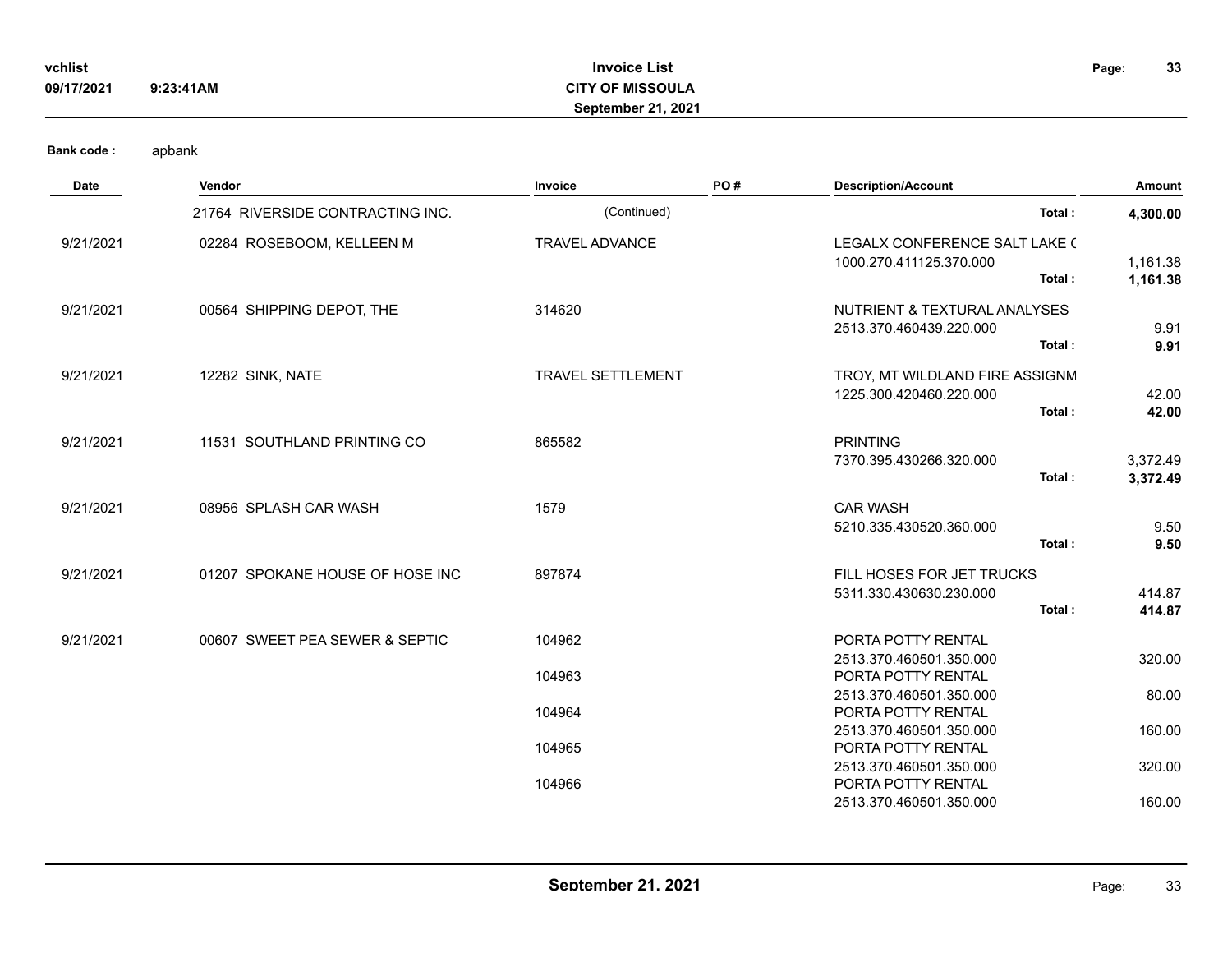| vchlist    |           | <b>Invoice List</b>       | Page: | 34 |
|------------|-----------|---------------------------|-------|----|
| 09/17/2021 | 9:23:41AM | <b>CITY OF MISSOULA</b>   |       |    |
|            |           | <b>September 21, 2021</b> |       |    |

| Date      | Vendor                            | Invoice     | PO# | <b>Description/Account</b>                    | Amount   |
|-----------|-----------------------------------|-------------|-----|-----------------------------------------------|----------|
| 9/21/2021 | 00607 SWEET PEA SEWER & SEPTIC    | (Continued) |     |                                               |          |
|           |                                   | 104967      |     | PORTA POTTY RENTAL                            |          |
|           |                                   |             |     | 2513.370.460501.350.000                       | 80.00    |
|           |                                   | 104968      |     | PORTA POTTY RENTAL                            |          |
|           |                                   |             |     | 2513.370.460501.350.000                       | 80.00    |
|           |                                   | 104969      |     | PORTA POTTY RENTAL                            |          |
|           |                                   |             |     | 2513.370.460501.350.000                       | 160.00   |
|           |                                   | 104970      |     | PORTA POTTY RENTAL                            |          |
|           |                                   |             |     | 2513.370.460503.350.000                       | 80.00    |
|           |                                   | 104971      |     | PORTA POTTY RENTAL                            |          |
|           |                                   |             |     | 2513.370.460501.350.000                       | 160.00   |
|           |                                   | 104972      |     | PORTA POTTY RENTAL                            |          |
|           |                                   |             |     | 2513.370.460501.350.000                       | 80.00    |
|           |                                   | 104973      |     | PORTA POTTY RENTAL                            |          |
|           |                                   | 104974      |     | 2513.370.460501.350.000<br>PORTA POTTY RENTAL | 160.00   |
|           |                                   |             |     | 2513.370.460501.350.000                       | 160.00   |
|           |                                   | 104975      |     | PORTA POTTY RENTAL                            |          |
|           |                                   |             |     | 2513.370.460484.350.000                       | 60.00    |
|           |                                   | 104976      |     | PORTA POTTY RENTAL                            |          |
|           |                                   |             |     | 2513.370.460484.350.000                       | 80.00    |
|           |                                   |             |     | Total:                                        | 2,140.00 |
| 9/21/2021 | 12380 SYSTEMS NORTHWEST           | 11098       |     | SECURITY SERVICE AT CURRENTS                  |          |
|           |                                   |             |     | 2513.370.460441.360.000                       | 115.00   |
|           |                                   |             |     | Total:                                        | 115.00   |
|           |                                   |             |     |                                               |          |
| 9/21/2021 | 06705 TETRA TECH INC              | 51780470    |     | 1205 W BROADWAY MSO PHASE 1 E                 |          |
|           |                                   |             |     | 7392.385.470220.350.000                       | 3,200.00 |
|           |                                   |             |     | Total:                                        | 3,200.00 |
| 9/21/2021 | 00587 THATCHER COMPANY OF MONTANA | 353088      |     | <b>CHLORINE</b>                               |          |
|           |                                   |             |     | 5210.335.430530.220.000                       | 2,422.19 |
|           |                                   |             |     | Total:                                        | 2,422.19 |
|           |                                   |             |     |                                               |          |
| 9/21/2021 | 08834 TITAN MACHINERY             | 5665329PC   |     | <b>RE-ORDERED 1ST ONE DAMAGED E</b>           |          |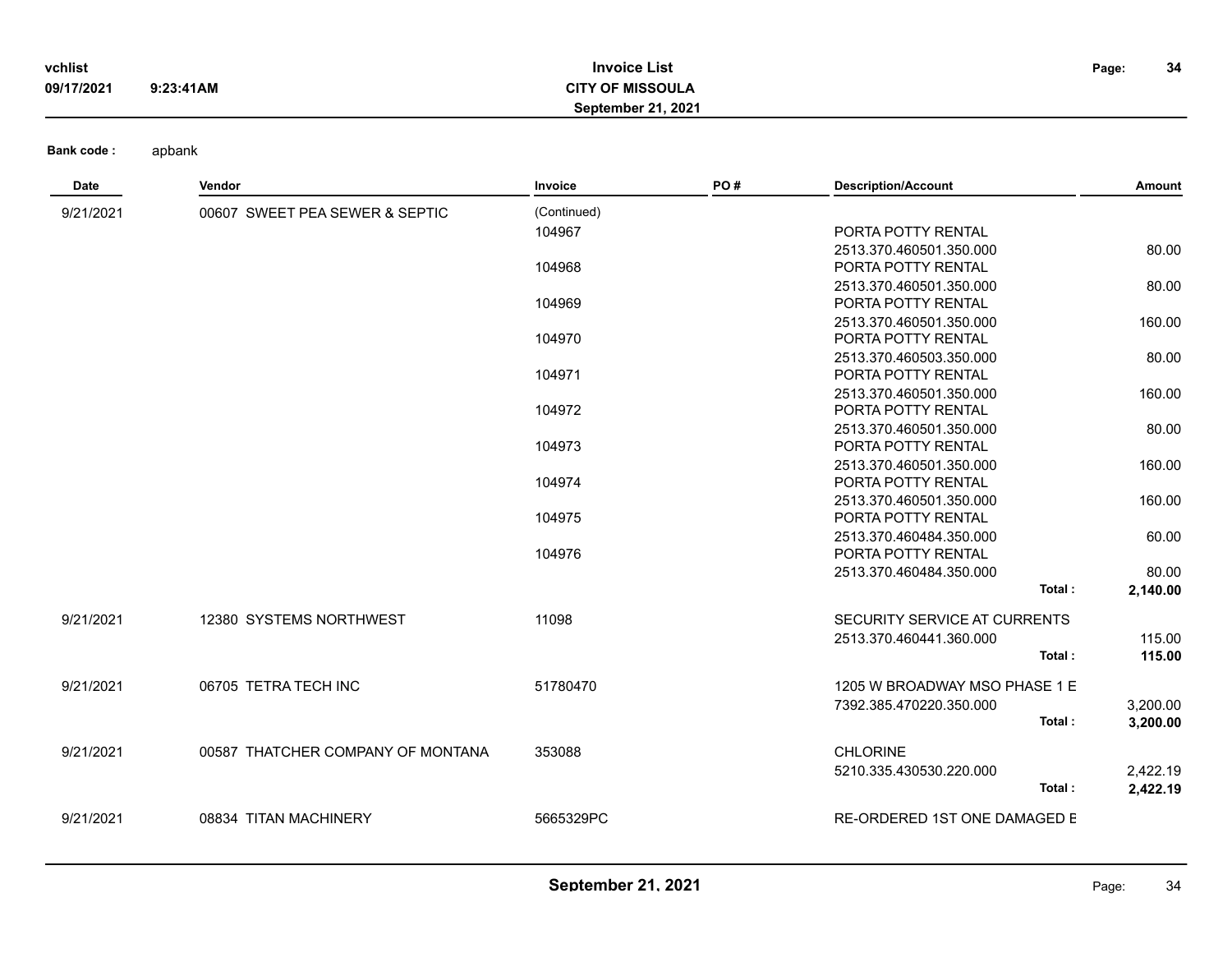| vchlist    |           | <b>Invoice List</b>       | Page: | 35 |
|------------|-----------|---------------------------|-------|----|
| 09/17/2021 | 9:23:41AM | <b>CITY OF MISSOULA</b>   |       |    |
|            |           | <b>September 21, 2021</b> |       |    |

| Date      | Vendor                              | Invoice            | PO# | <b>Description/Account</b>           | Amount      |
|-----------|-------------------------------------|--------------------|-----|--------------------------------------|-------------|
| 9/21/2021 | 08834 TITAN MACHINERY               | (Continued)        |     |                                      |             |
|           |                                     |                    |     | 5311.330.430660.235.000              | 1,345.00    |
|           |                                     | 5681501pc          |     | <b>GLASS BROKEN DURING SHIPPING</b>  |             |
|           |                                     |                    |     | 5311.330.430660.235.000              | $-1,345.00$ |
|           |                                     | 5696103PC          |     | UNIT #363 COMPRESSOR SERVICE,        |             |
|           |                                     |                    |     | 5311.330.430660.235.000              | 1,479.37    |
|           |                                     | 5710652PC          |     | RH HOOD FENDER UNIT #363             |             |
|           |                                     |                    |     | 5311.330.430660.235.000              | 450.00      |
|           |                                     | 5736419PC          |     | 40 JUGS DEF UNIT #362,363 & #367     |             |
|           |                                     |                    |     | 5311.330.430660.235.000<br>Total:    | 439.60      |
|           |                                     |                    |     |                                      | 2,368.97    |
| 9/21/2021 | 00601 TOWNE MAILER                  | 156746             |     | <b>POSTAGE REFILL</b>                |             |
|           |                                     |                    |     | 1000.223.410910.310.000              | 1,000.00    |
|           |                                     |                    |     | Total:                               | 1,000.00    |
| 9/21/2021 | 20649 TRAN, KHAI                    | <b>REIMB090921</b> |     | BOOTS, NEW ISSUE (DANNER)            |             |
|           |                                     |                    |     | 1000.290.420150.220.000              | 150.00      |
|           |                                     |                    |     | Total:                               | 150.00      |
| 9/21/2021 | 14408 TRI STATE OIL RECLAIMERS INC  | 276141             |     | <b>RECYCLE USED OIL FILTERS</b>      |             |
|           |                                     |                    |     | 1000.321.431330.220.000              | 90.00       |
|           |                                     |                    |     | Total:                               | 90.00       |
| 9/21/2021 | 00346 UNITED WAY OF MISSOULA COUNTY | 073121             |     | <b>HIDTA GRANT REIMBURSEMENT 7/1</b> |             |
|           |                                     |                    |     | 2989.290.420188.700.000              | 12,786.98   |
|           |                                     |                    |     | Total:                               | 12,786.98   |
| 9/21/2021 | 00816 US BANK                       | 500-0620777-000    |     | MCAT EQUIPMENT PAYOFF                |             |
|           |                                     |                    |     | 2389.390.411810.940.000              | 3,476.74    |
|           |                                     |                    |     | Total:                               | 3,476.74    |
| 9/21/2021 | 01050 US BANK                       | 6135421            |     | MPC SERIES 2014 BOND PAYING AG       |             |
|           |                                     |                    |     | 7371.395.490201.620.000              | 400.00      |
|           |                                     | 6141984            |     | 2011 TAXABLE SEWER BONDS PAF         |             |
|           |                                     |                    |     | 5311.330.490200.620.000              | 350.00      |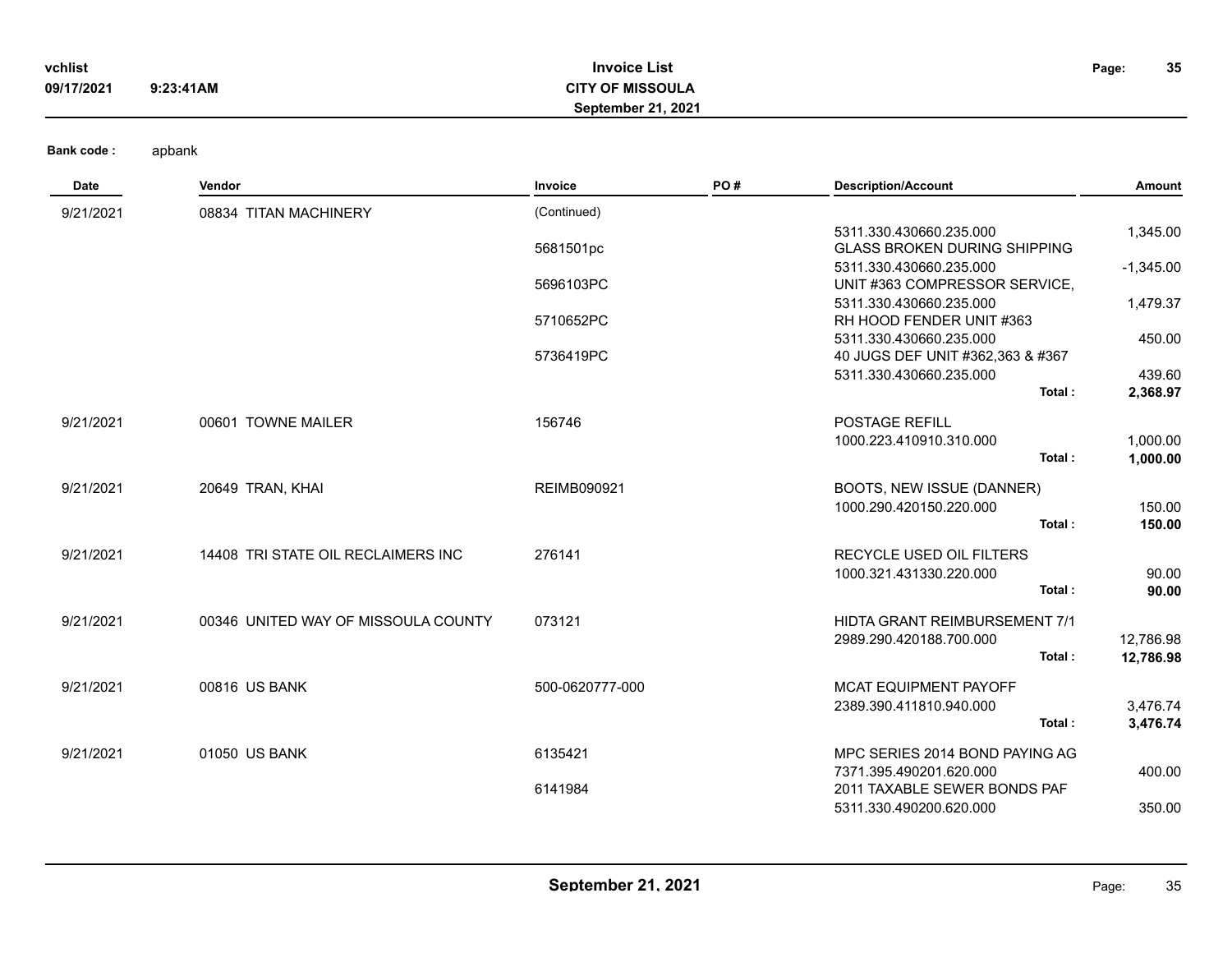| vchlist    |           | <b>Invoice List</b>       | Page: | 36 |
|------------|-----------|---------------------------|-------|----|
| 09/17/2021 | 9:23:41AM | <b>CITY OF MISSOULA</b>   |       |    |
|            |           | <b>September 21, 2021</b> |       |    |

| <b>Date</b> | Vendor                 | Invoice              | PO# | <b>Description/Account</b>                                                                                                                                                     | Amount                                                   |
|-------------|------------------------|----------------------|-----|--------------------------------------------------------------------------------------------------------------------------------------------------------------------------------|----------------------------------------------------------|
|             | 01050 US BANK          | (Continued)          |     | Total:                                                                                                                                                                         | 750.00                                                   |
| 9/21/2021   | 13810 VACULIK, PARKER  | <b>REIMBURSEMENT</b> |     | NREMT PARAMEDIC FEES<br>1000.300.420455.330.000<br>Total:                                                                                                                      | 152.00<br>152.00                                         |
| 9/21/2021   | 19482 VERACITIES PBC   | 6BB14F37-0002        |     | <b>CERTIFIED FETI PRESENTATION 11/:</b><br>1000.290.420130.370.000<br>Total:                                                                                                   | 10,000.00<br>10,000.00                                   |
| 9/21/2021   | 00665 VERIZON WIRELESS | 742160083-01         |     | <b>CELL PHONE CHARGES</b><br>5210.335.430510.344.000<br>Total:                                                                                                                 | 3,606.18<br>3,606.18                                     |
| 9/21/2021   | 00665 VERIZON WIRELESS | 870763838-01         |     | MONTHLY CHARGES JULY 27-AUG 2<br>2513.370.460432.344.000<br>Total:                                                                                                             | 2,039.27<br>2,039.27                                     |
| 9/21/2021   | 00665 VERIZON WIRELESS | 842388319-01         |     | ENGINEERING, STORM, PW ADMIN,<br>1000.280.431400.344.000<br>2512.280.430100.344.000<br>5450.334.430210.344.000<br>5210.335.430510.344.000<br>5311.330.430610.344.000<br>Total: | 836.92<br>172.48<br>218.55<br>58.78<br>36.27<br>1,323.00 |
| 9/21/2021   | 00665 VERIZON WIRELESS | 472196271-01         |     | <b>COLLECTIONS</b><br>5311.330.430630.344.000<br>5311.330.430640.344.000<br>5311.330.430660.344.000<br>Total:                                                                  | 601.37<br>429.04<br>139.73<br>1,170.14                   |
| 9/21/2021   | 00665 VERIZON WIRELESS | 671100517-01         |     | <b>MONTHLY CHARGES AUG 4- SEPT 3</b>                                                                                                                                           |                                                          |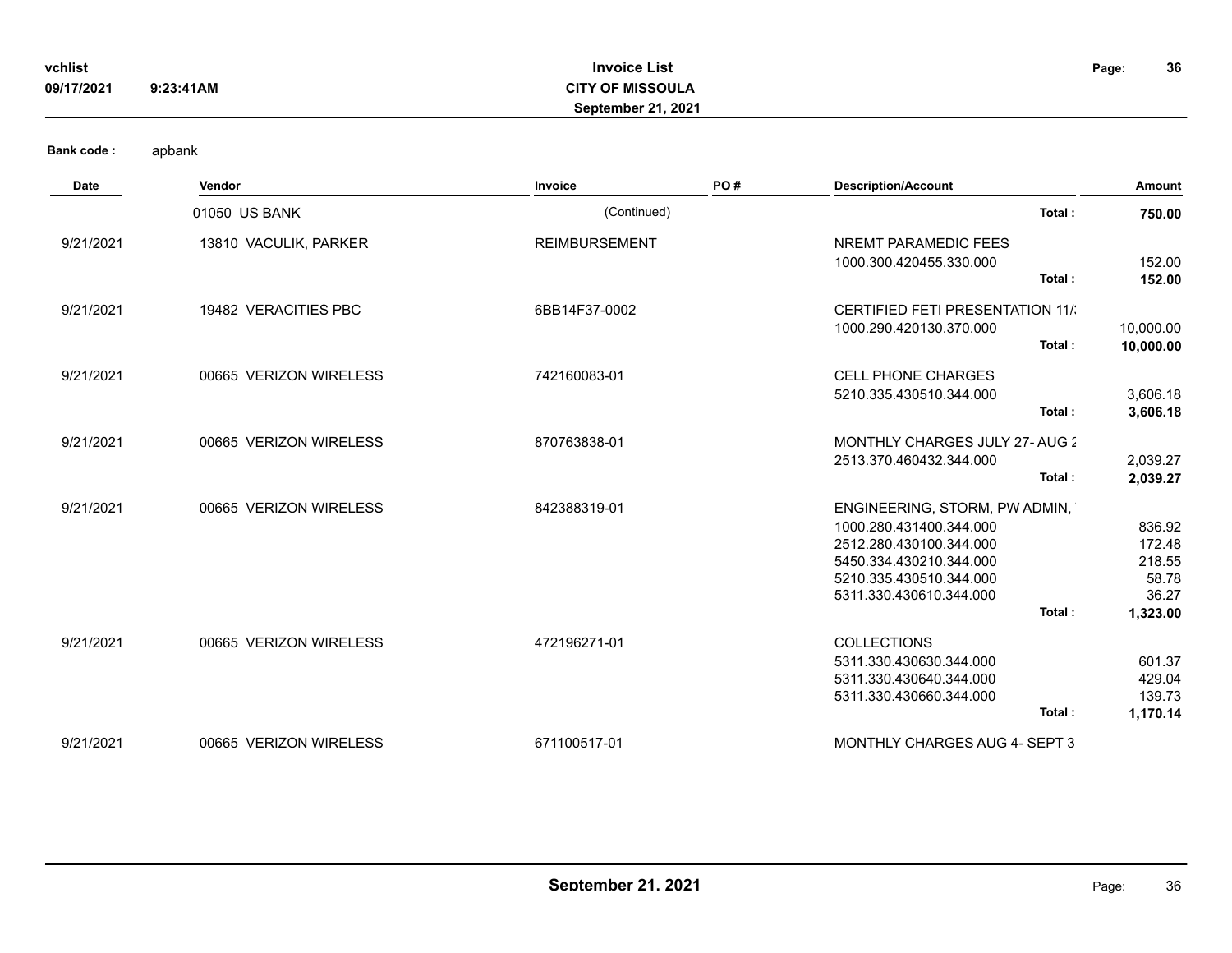| vchlist    |           | <b>Invoice List</b>       | Page: | 37 |
|------------|-----------|---------------------------|-------|----|
| 09/17/2021 | 9:23:41AM | CITY OF MISSOULA          |       |    |
|            |           | <b>September 21, 2021</b> |       |    |

| Date      | Vendor                            | Invoice      | PO# | <b>Description/Account</b>           | Amount   |
|-----------|-----------------------------------|--------------|-----|--------------------------------------|----------|
| 9/21/2021 | 00665 VERIZON WIRELESS            | (Continued)  |     |                                      |          |
|           |                                   |              |     | 1219.370.460441.344.000              | 26.22    |
|           |                                   |              |     | 2513.370.460410.344.000              | 51.74    |
|           |                                   |              |     | 2513.370.460411.344.000              | 144.42   |
|           |                                   |              |     | 2513.370.460441.344.000              | 140.73   |
|           |                                   |              |     | 2513.370.460470.344.000              | 88.99    |
|           |                                   |              |     | 2513.370.460471.344.000              | 51.74    |
|           |                                   |              |     | 2513.370.460472.344.000              | 51.74    |
|           |                                   |              |     | 5711.370.460490.344.000              | 250.25   |
|           |                                   |              |     | 5711.370.460491.344.000              | 26.23    |
|           |                                   |              |     | Total:                               | 832.06   |
| 9/21/2021 | 00665 VERIZON WIRELESS            | 642421345-01 |     | MONTHLY CHARGES AUG 5- SEPT 4        |          |
|           |                                   |              |     | 1000.224.410580.344.000              | 554.89   |
|           |                                   |              |     | Total:                               | 554.89   |
| 9/21/2021 | 00665 VERIZON WIRELESS            | 242012222-02 |     | <b>MONTHLY SERVICE AUG 2- SEPT 1</b> |          |
|           |                                   |              |     | 1000.245.410810.344.000              | 86.99    |
|           |                                   |              |     | Total:                               | 86.99    |
| 9/21/2021 | 14931 VICTIG BACKGROUND SCREENING | 36143        |     | BACKGROUND CHECKS/MOTOR VEI          |          |
|           |                                   |              |     | 5210.335.430510.330.000              | 8.67     |
|           |                                   |              |     | 5311.330.430610.330.000              | 8.67     |
|           |                                   |              |     | 5450.334.430210.330.000              | 4.33     |
|           |                                   |              |     | 2512.280.430100.330.000              | 12.02    |
|           |                                   |              |     | 2513.370.460441.350.000              | 12.65    |
|           |                                   |              |     | 2512.320.430210.220.000              | 24.04    |
|           |                                   |              |     | Total:                               | 70.38    |
| 9/21/2021 | 13431 VRTX FITNESS                | 081621       |     | <b>CURRENTS MEMBERSHIPS</b>          |          |
|           |                                   |              |     | 5711.370.460490.350.000              | 9.65     |
|           |                                   |              |     | Total:                               | 9.65     |
| 9/21/2021 | 01605 WESTERN EXCAVATING INC      | 021253       |     | CHIPS FOR CHIP SEALING - GAS TA'     |          |
|           |                                   |              |     | 2512.320.430231.930.000              | 4,299.70 |
|           |                                   | 021479       |     | SUMP ROCK FOR RIVER/CALIFORNI        |          |
|           |                                   |              |     | 2512.320.431200.400.000              | 459.60   |
|           |                                   |              |     |                                      |          |